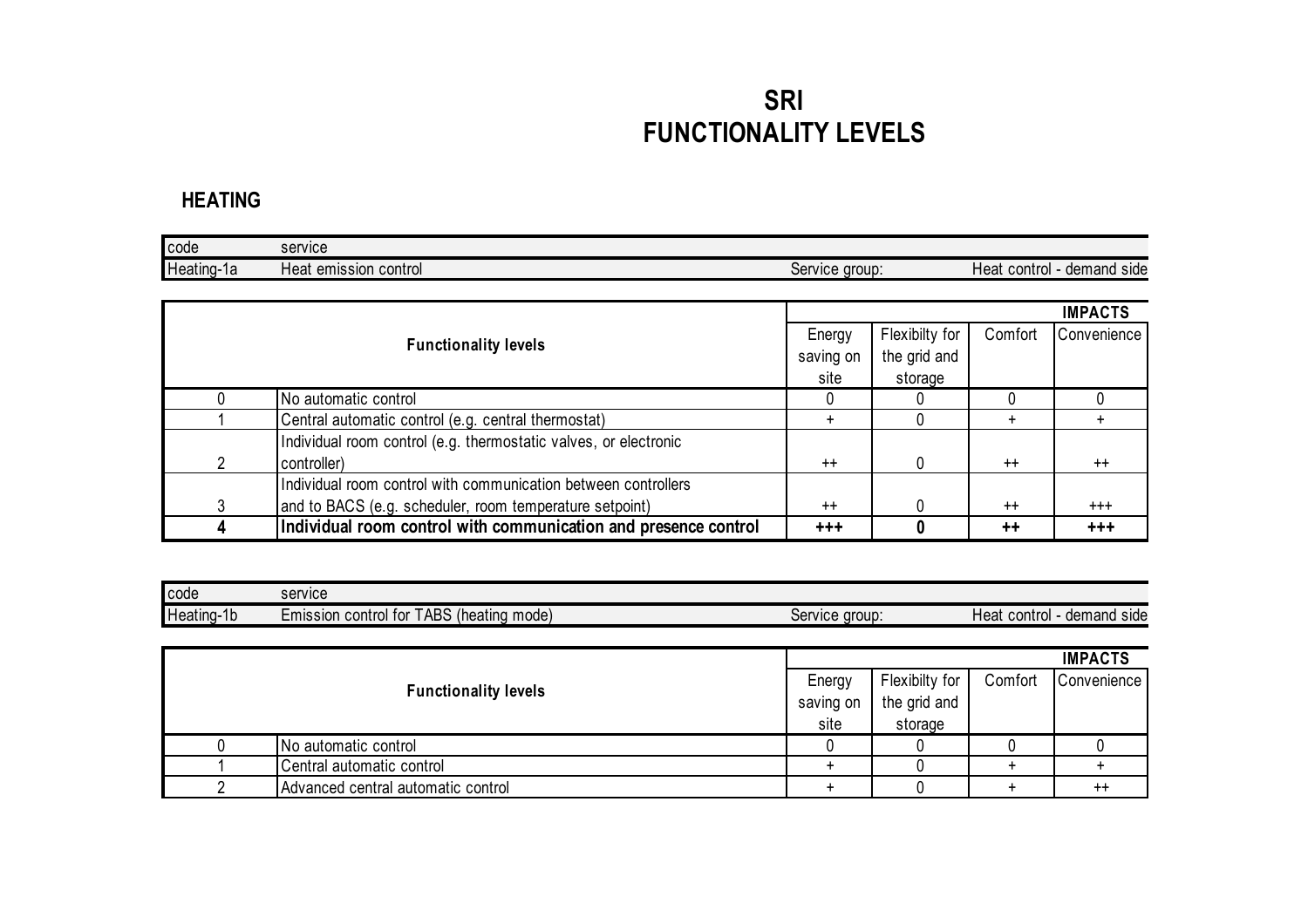| Advanced central automatic control with intermittent operation and/or room |  |     |
|----------------------------------------------------------------------------|--|-----|
| temperature feedback control                                               |  | +++ |

| <b>code</b> | service                                                                       |                   |                                                      |
|-------------|-------------------------------------------------------------------------------|-------------------|------------------------------------------------------|
| Heating-1c  | $\mathbf{r}$<br>fluid<br>temperature<br>ribution<br>ے ontrolص<br>-of<br>distr | aroup:<br>Service | demand<br>side<br>contro <sub>l</sub><br><b>Heat</b> |

|  |                                         |           |                |         | <b>IMPACTS</b>   |
|--|-----------------------------------------|-----------|----------------|---------|------------------|
|  |                                         |           | Flexibilty for | Comfort | Convenience      |
|  | <b>Functionality levels</b>             | saving on | the grid and   |         |                  |
|  |                                         | site      | storage        |         |                  |
|  | No automatic control                    |           |                |         |                  |
|  | Outside temperature compensated control |           |                |         |                  |
|  | Demand based control                    | $^{++}$   |                |         | $^{\mathrm{++}}$ |

| <b>I</b> code | service                                                                            |                   |                                                 |
|---------------|------------------------------------------------------------------------------------|-------------------|-------------------------------------------------|
| Heating-1d    | $\cdots$<br>$\cdots$<br>pumps<br>networks<br>distrib<br>-ot<br>Control<br>ribution | aroup:<br>Service | demand<br><b>Hear</b><br>control<br><b>side</b> |

|  |                                                                |           |                |          | <b>IMPACTS</b> |
|--|----------------------------------------------------------------|-----------|----------------|----------|----------------|
|  |                                                                | Energy    | Flexibilty for | Comfort  | Convenience    |
|  | <b>Functionality levels</b>                                    | saving on | the grid and   |          |                |
|  |                                                                | site      | storage        |          |                |
|  | No automatic control                                           |           |                |          |                |
|  | On off control                                                 |           |                |          |                |
|  | Multi-Stage control                                            | $++$      |                | $^{++}$  |                |
|  | Variable speed pump control (pump unit (internal) estimations) | $+ + +$   |                | $+ + +$  |                |
|  | Variable speed pump control (external demand signal)           | $^{+++}$  |                | $^{+++}$ |                |

| <b>code</b> | service                                                                                                                               |                                |
|-------------|---------------------------------------------------------------------------------------------------------------------------------------|--------------------------------|
| Heating-1e  | $\cdots$<br>. .<br>Service group:<br>⊧control<br>One controller can<br>Thitermittent control<br>distribution<br>of emission<br>and/or | demand side<br>Heat<br>control |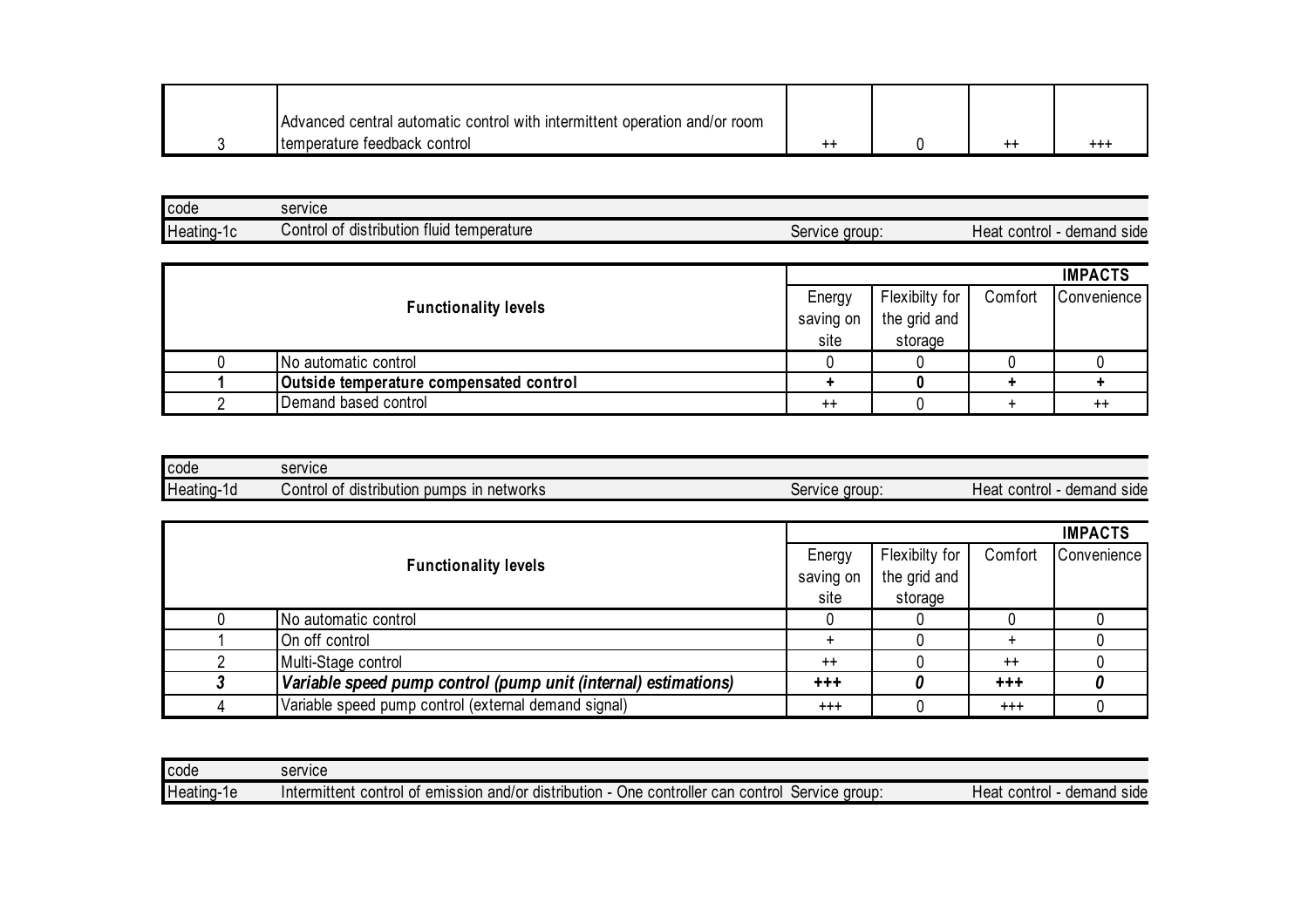|                             |                                           |              |                |         | <b>IMPACTS</b>  |
|-----------------------------|-------------------------------------------|--------------|----------------|---------|-----------------|
|                             |                                           |              | Flexibilty for | Comfort | Convenience     |
| <b>Functionality levels</b> | saving on                                 | the grid and |                |         |                 |
|                             |                                           | site         | storage        |         |                 |
|                             | No automatic control                      |              |                |         |                 |
|                             | Automatic control with fixed time program |              |                |         |                 |
|                             | Automatic control with optimum start/stop | $++$         |                | $++$    | $^{\mathrm{+}}$ |
|                             | Automatic control with demand evaluation  | $^{++}$      |                | $^{++}$ | $^{+++}$        |

| <b>code</b>      | service                                                                                                               |                   |                                |
|------------------|-----------------------------------------------------------------------------------------------------------------------|-------------------|--------------------------------|
| Heating-1<br>. . | TTEM<br>ABS)<br>1 L.<br>heating<br>Storage<br>building<br>' hermal l<br>excluding)<br>-nerav<br>†∩r<br>∵ ( ت ∟<br>ושו | aroup:<br>Service | Heat<br>demand side<br>control |

|                                         |           |                |         | <b>IMPACTS</b> |
|-----------------------------------------|-----------|----------------|---------|----------------|
|                                         | Energy    | Flexibilty for | Comfort | Convenience    |
| <b>Functionality levels</b>             | saving on | the grid and   |         |                |
|                                         | site      | storage        |         |                |
| Continuous storage operation            |           |                |         |                |
| Time-scheduled storage operation        |           |                |         |                |
| Load prediction based storage operation | $++$      |                |         |                |

| code       | service         |        |         |
|------------|-----------------|--------|---------|
| Heating-1g | $\sim$          | aroup  | control |
|            | control         | :anuna | demand  |
|            | preheating      | סטו    | side    |
|            | <b>Building</b> | וסט    | Heat    |

|                             |                                                             |           |                |         | <b>IMPACTS</b>   |
|-----------------------------|-------------------------------------------------------------|-----------|----------------|---------|------------------|
| <b>Functionality levels</b> |                                                             | Energy    | Flexibilty for | Comfort | Convenience      |
|                             |                                                             | saving on | the grid and   |         |                  |
|                             |                                                             | site      | storage        |         |                  |
|                             | No automatic control                                        |           |                |         |                  |
|                             | Program heating schedule in advance                         |           |                |         |                  |
|                             | Thermostat self-learning user behavior (presence, setpoint) | $^{++}$   |                | $^{++}$ | $^{\mathrm{++}}$ |

| code | service |  |
|------|---------|--|
|      |         |  |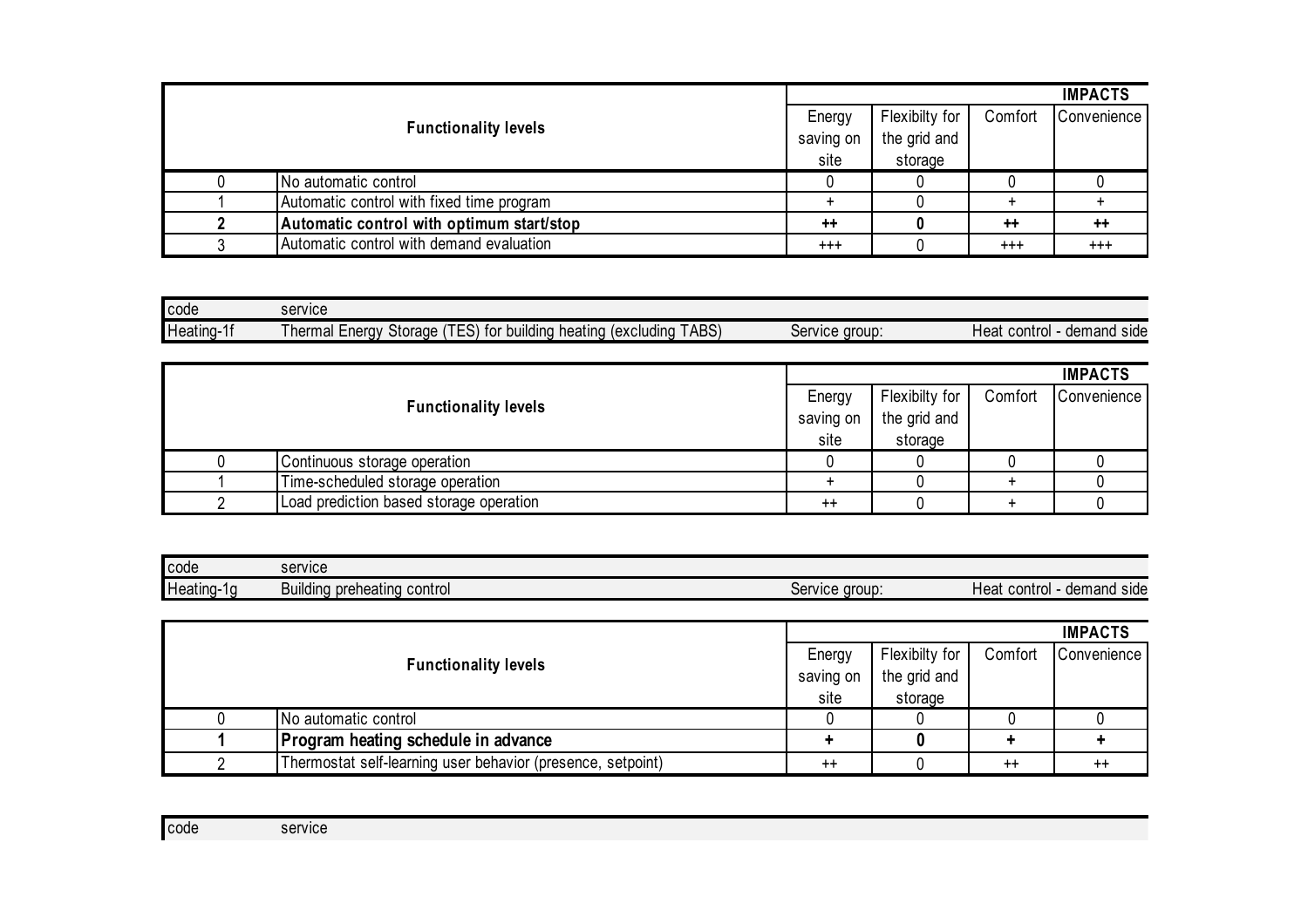| Heating-2a<br>denerator<br><b>Heat</b> | ⊿ (all except ˈ<br>: heat pumps)<br>control | aroup:<br>ervice: | heat<br>production fac<br>Contro |
|----------------------------------------|---------------------------------------------|-------------------|----------------------------------|
|----------------------------------------|---------------------------------------------|-------------------|----------------------------------|

|                             |                                                                              |           |                |         | <b>IMPACTS</b> |
|-----------------------------|------------------------------------------------------------------------------|-----------|----------------|---------|----------------|
| <b>Functionality levels</b> |                                                                              | Energy    | Flexibilty for | Comfort | Convenience    |
|                             |                                                                              | saving on | the grid and   |         |                |
|                             |                                                                              | site      | storage        |         |                |
|                             | Constant temperature control                                                 |           |                |         |                |
|                             | Variable temperature control depending on outdoor temperature                |           |                |         |                |
|                             | Variable temperature control depending on the load (e.g. depending on supply |           |                |         |                |
|                             | water temperature set point)                                                 | $++$      |                | $++$    |                |

| <b>code</b> | service                                                        |                       |                                   |
|-------------|----------------------------------------------------------------|-----------------------|-----------------------------------|
| Heating-2b  | $\cdot$<br>(foi<br>heat pumps)<br>denerator<br>control<br>Heat | service group:<br>וסט | heat<br>production fac<br>Control |

|                                                                               |                 |                |         | <b>IMPACTS</b> |
|-------------------------------------------------------------------------------|-----------------|----------------|---------|----------------|
|                                                                               | Energy          | Flexibilty for | Comfort | Convenience    |
| <b>Functionality levels</b>                                                   | saving on       | the grid and   |         |                |
|                                                                               | site            | storage        |         |                |
| On/Off-control of heat generator                                              |                 |                |         |                |
| Multi-stage control of heat generator capacity depending on the load or deman |                 |                |         |                |
| Variable control of heat generator capacity depending on the load or demand   |                 |                |         |                |
| (e.g. hot gas bypass, inverter frequency control)                             | $^{\mathrm{+}}$ |                | $^{++}$ |                |

| l code     | service                                                                                                                                      |                                     |
|------------|----------------------------------------------------------------------------------------------------------------------------------------------|-------------------------------------|
| Heating-2c | $\cdot$ .<br>pric<br>Service group:<br>signal<br>⊦external<br>tariff<br>gas<br>electricity<br>control according<br>le.a<br>Heat system<br>το | Control<br>heat<br>: production fac |

|                                                                                    |           |                |         | <b>IMPACTS</b> |
|------------------------------------------------------------------------------------|-----------|----------------|---------|----------------|
| <b>Functionality levels</b>                                                        | Energy    | Flexibilty for | Comfort | Convenience    |
|                                                                                    | saving on | the grid and   |         |                |
|                                                                                    | site      | storage        |         |                |
| No automatic control based on external signals                                     |           |                |         |                |
| Heat system control according to external signals (tariff, availability of renewal |           | $^{++}$        |         |                |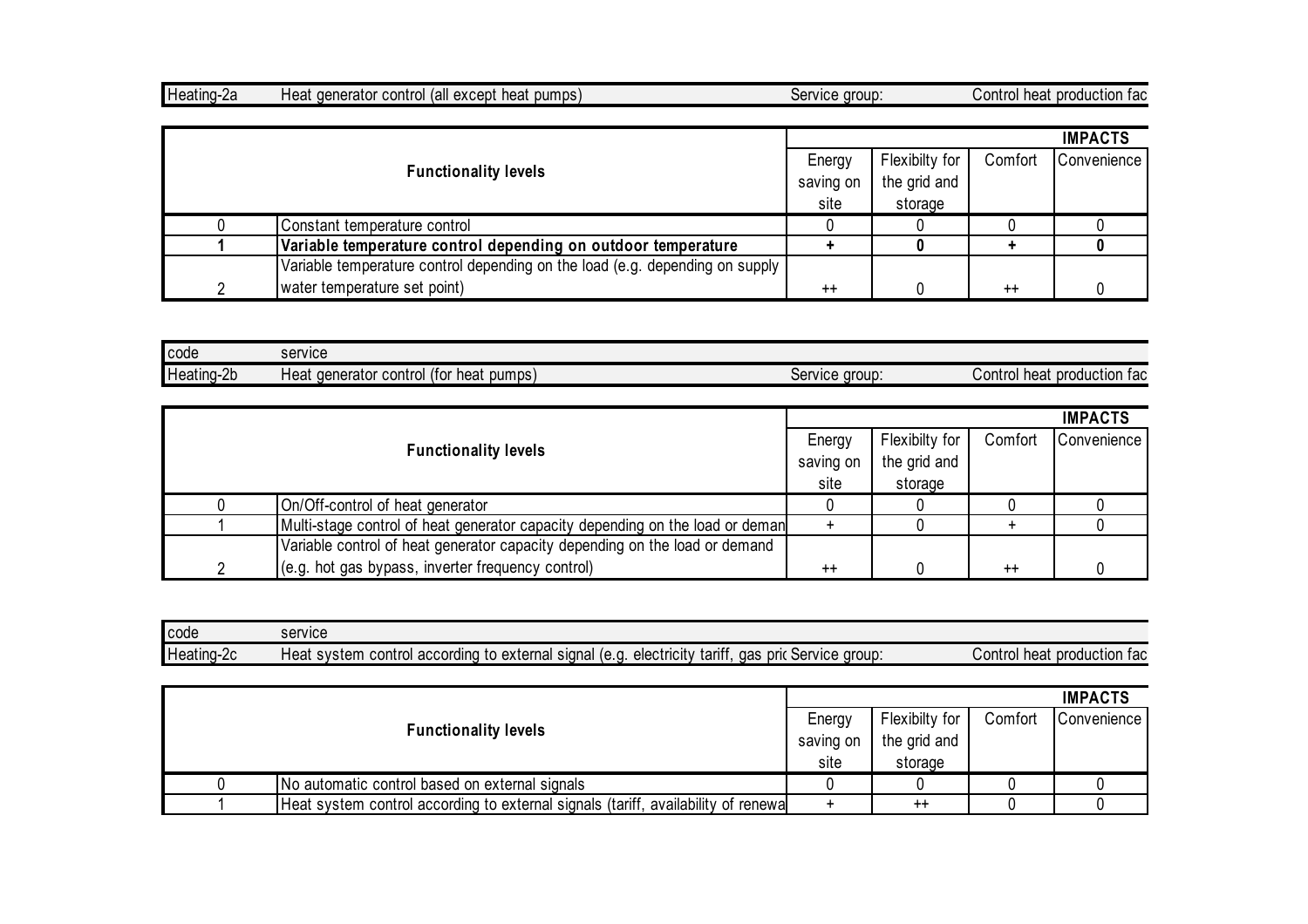| .<br><b>Interna</b><br>: combined<br>i according<br>with<br>signals<br>external ا<br>control<br>to<br>. Heat<br>svstem |     |  |
|------------------------------------------------------------------------------------------------------------------------|-----|--|
| temperature etc.<br>(predicted demand.)<br><b>Signals</b>                                                              | --- |  |

| code       | service                                               |                     |                                   |
|------------|-------------------------------------------------------|---------------------|-----------------------------------|
| Heating-2d | <br>Jequencing m<br>different<br>denerators<br>∶ heat | : aroup:<br>Service | heat<br>production fac<br>Control |
|            |                                                       |                     |                                   |

|   |                                                                                    |           |                | <b>IMPACTS</b> |             |
|---|------------------------------------------------------------------------------------|-----------|----------------|----------------|-------------|
|   | <b>Functionality levels</b>                                                        | Energy    | Flexibilty for | Comfort        | Convenience |
|   |                                                                                    | saving on | the grid and   |                |             |
|   |                                                                                    | site      | storage        |                |             |
|   | Priorities only based on running time                                              |           |                |                |             |
|   | Control according to fixed priority list: e.g. heat pump prior to hot water boiler |           |                |                |             |
|   | Control according to dynamic priority list (based on current efficiency and        |           |                |                |             |
|   | capacity of generators, e.g. solar, geothermal heat, cogeneration plant, fossil    |           |                |                |             |
| 2 | fuels)                                                                             | $^{++}$   | 0              |                |             |
|   | Control according to dynamic priority list (based on current AND predicted         |           |                |                |             |
| 3 | load, efficiency and capacity of generators)                                       | $^{+++}$  | 0              |                |             |
|   | Control according to dynamic priority list (based on current AND predicted         |           |                |                |             |
| 4 | load, efficiency, capacity of generators AND external signals from grid)           | $^{+++}$  | $++$           |                |             |

| code      | service                                                                                  |                            |                                 |
|-----------|------------------------------------------------------------------------------------------|----------------------------|---------------------------------|
| leating-3 | ATING<br>information<br>tormance<br>Report<br>regarding<br>system<br>per<br>11 L L<br>`` | aroup<br>:anura<br>OCIVILC | ⊨to occupants ai<br>Information |

|  |                                                                  |           |                |          | <b>IMPACTS</b> |
|--|------------------------------------------------------------------|-----------|----------------|----------|----------------|
|  |                                                                  |           | Flexibilty for | Comfort  | Convenience    |
|  | <b>Functionality levels</b>                                      | saving on | the grid and   |          |                |
|  | site                                                             | storage   |                |          |                |
|  | None                                                             |           |                |          |                |
|  | Indication of actual values (e.g. temperatures, submetering      |           |                |          |                |
|  | energy usage)                                                    | $\div$    |                | ÷        |                |
|  | Actual values and historical data                                | $++$      |                | $++$     |                |
|  | Performance evaluation including forecasting and/or benchmarking | $^{+++}$  |                | $^{+++}$ |                |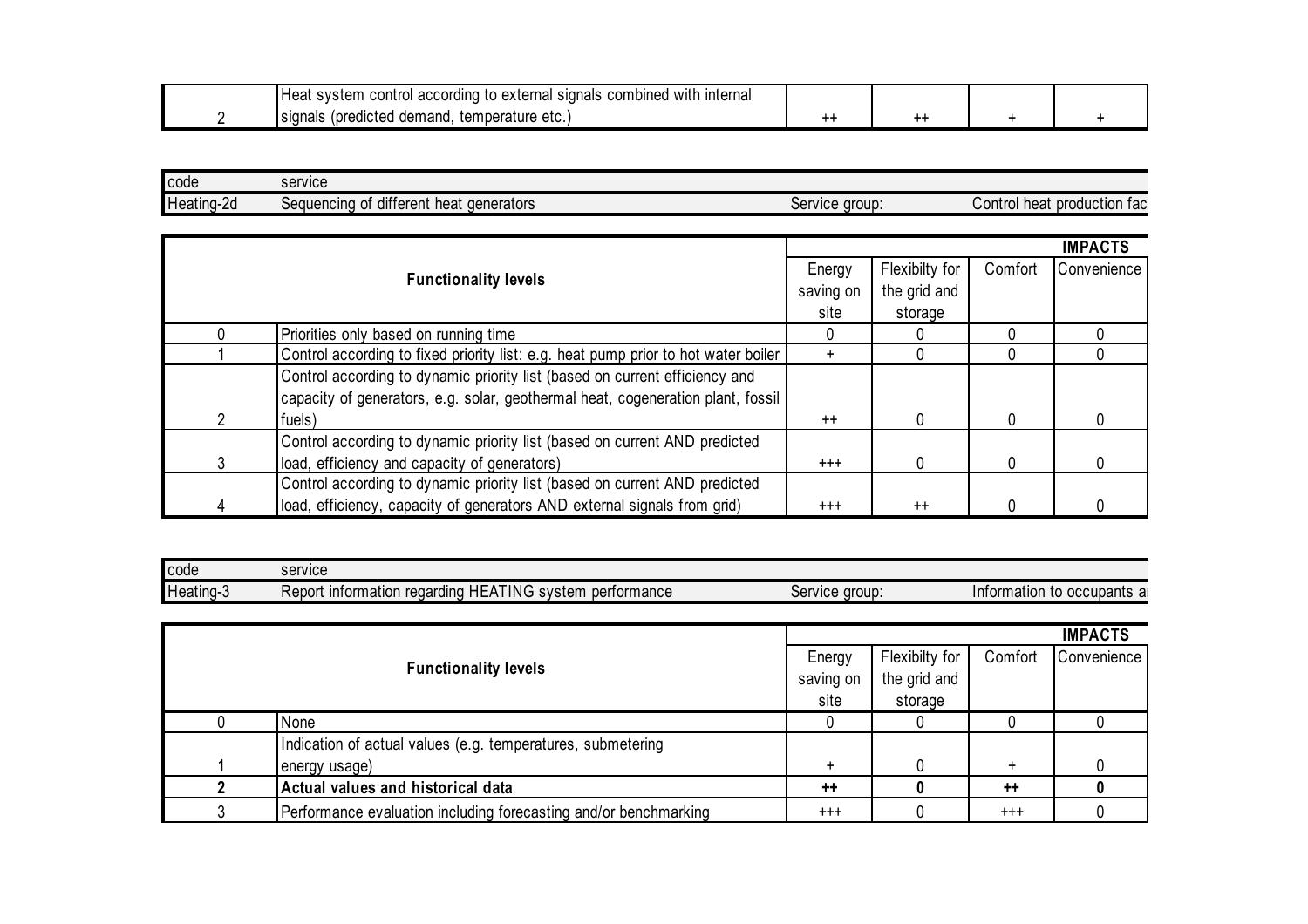|  | Performance evaluation including<br>torecasting and/or benchmarking;<br>also |  |  |
|--|------------------------------------------------------------------------------|--|--|
|  | l fault detection<br>a predictive management and $\cdot$<br><b>uncluding</b> |  |  |

## **COOLING**

| code       | service  |                |                |
|------------|----------|----------------|----------------|
| $\cdots$   | control  | Service group: | demand si      |
| $\sim$     | emission |                | control        |
| Cooling-1a | Cooling  |                | <b>Cooling</b> |

| <b>Functionality levels</b> |                                                                            | <b>IMPACTS</b> |                |         |             |  |  |
|-----------------------------|----------------------------------------------------------------------------|----------------|----------------|---------|-------------|--|--|
|                             |                                                                            | Energy         | Flexibilty for | Comfort | Convenience |  |  |
|                             |                                                                            | saving on      | the grid and   |         |             |  |  |
|                             |                                                                            | site           | storage        |         |             |  |  |
|                             | No automatic control                                                       |                |                |         |             |  |  |
|                             | Central automatic control                                                  |                |                |         |             |  |  |
|                             | Individual room control REF                                                |                |                |         |             |  |  |
|                             |                                                                            |                |                |         |             |  |  |
| 3                           | Individual room control with communication between controllers and to BACS | $^{++}$        |                | $++$    | $^{+++}$    |  |  |
|                             | Individual room control with communication and presence control            | $^{+++}$       |                | $^{++}$ | $^{+++}$    |  |  |

| <b>code</b> | service                                                     |                                  |                                 |
|-------------|-------------------------------------------------------------|----------------------------------|---------------------------------|
| Cooling-1b  | <b>TABS</b><br>(cooling mode)<br>tor<br>Emission<br>control | aroup:<br>SAMINA<br>1 IV U<br>◡◡ | demand si<br>control<br>ش0olinq |

|  |                                                                            |      |                |         | <b>IMPACTS</b> |
|--|----------------------------------------------------------------------------|------|----------------|---------|----------------|
|  | <b>Functionality levels</b>                                                |      | Flexibilty for | Comfort | Convenience    |
|  |                                                                            |      | the grid and   |         |                |
|  |                                                                            | site | storage        |         |                |
|  | No automatic control                                                       |      |                |         |                |
|  | Central automatic control                                                  |      |                |         |                |
|  | Advanced central automatic control                                         |      |                |         |                |
|  | Advanced central automatic control with intermittent operation and/or room |      |                |         |                |
|  | temperature feedback control                                               | $++$ |                | $^{++}$ | $^{++}$        |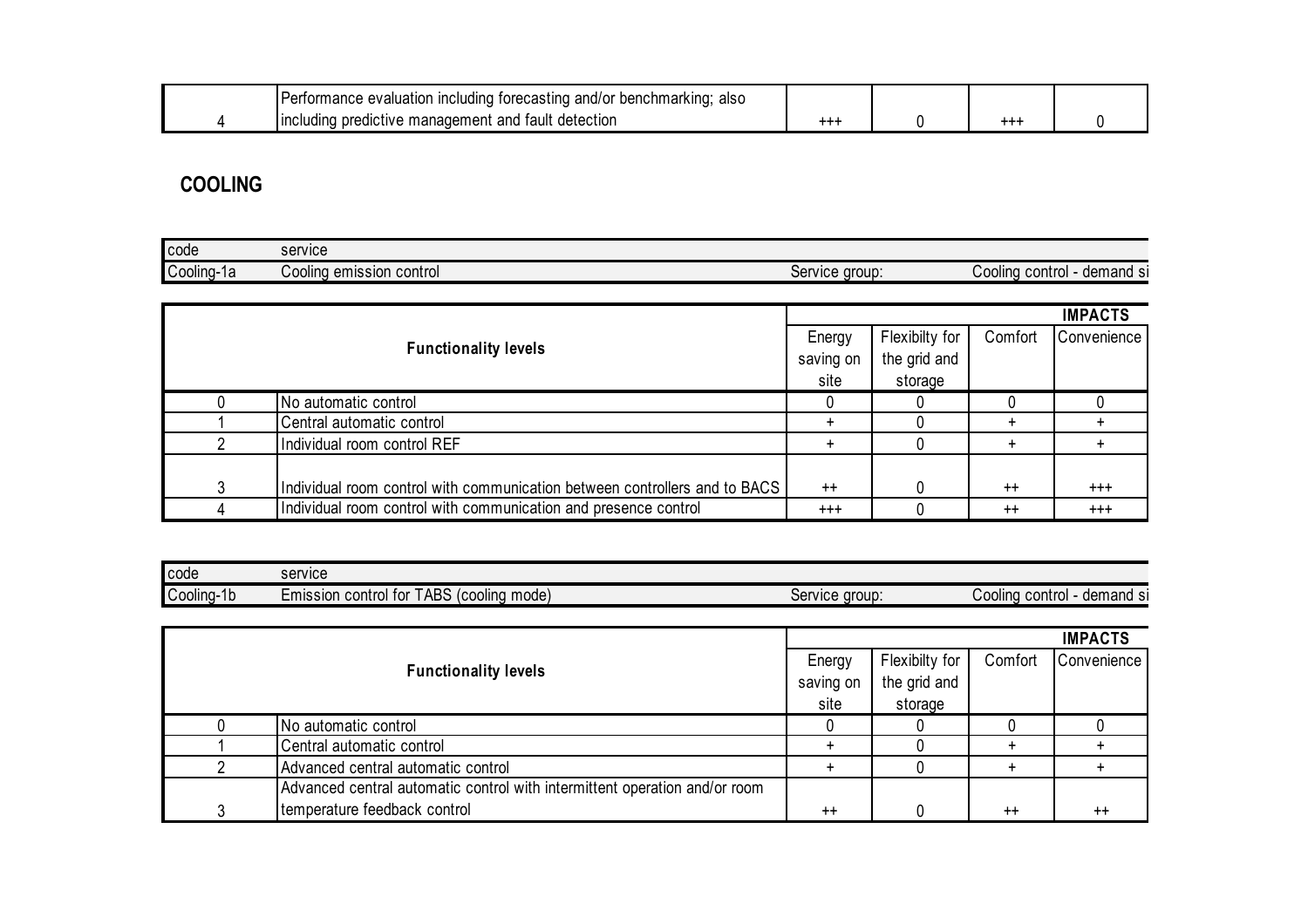| code       | service                                                                      |                |                |         |                             |
|------------|------------------------------------------------------------------------------|----------------|----------------|---------|-----------------------------|
| Cooling-1c | Control of distribution network chilled water temperature (supply or return) | Service group: |                |         | Cooling control - demand si |
|            |                                                                              |                |                |         | <b>IMPACTS</b>              |
|            | <b>Functionality levels</b>                                                  | Energy         | Flexibilty for | Comfort | Convenience                 |
|            | saving on<br>site                                                            | the grid and   |                |         |                             |
|            | Constant temperature control                                                 |                | storage        |         |                             |
|            | Outside temperature compensated control                                      | $\div$         |                |         |                             |
|            | Demand based control                                                         | $++$           |                | $++$    | $^{++}$                     |

| code       | SAMICA<br>301 Y IUG                                                    |                           |                                   |
|------------|------------------------------------------------------------------------|---------------------------|-----------------------------------|
| Cooling-1d | networks<br>pumps<br>ın<br>⊘ontrol ⊜<br>tribution<br>^1<br>distr<br>וש | e aroup:<br>iervice<br>יט | demand Si<br>Cooling ⊜<br>control |

|  |                                                                |          |                |         | <b>IMPACTS</b> |
|--|----------------------------------------------------------------|----------|----------------|---------|----------------|
|  | <b>Functionality levels</b><br>saving on                       |          | Flexibilty for | Comfort | Convenience    |
|  |                                                                |          | the grid and   |         |                |
|  |                                                                | site     | storage        |         |                |
|  | No automatic control                                           |          |                |         |                |
|  | On off control                                                 |          |                |         |                |
|  | Multi-Stage control                                            | $++$     |                |         |                |
|  | Variable speed pump control (pump unit (internal) estimations) | $^{+++}$ |                |         |                |
|  | Variable speed pump control (external demand signal)           | $^{+++}$ |                |         |                |

| code       | service                                              |                             |                                           |                             |                |  |
|------------|------------------------------------------------------|-----------------------------|-------------------------------------------|-----------------------------|----------------|--|
| Cooling-1e | Intermittent control of emission and/or distribution | Service group:              |                                           | Cooling control - demand si |                |  |
|            |                                                      |                             |                                           |                             | <b>IMPACTS</b> |  |
|            | <b>Functionality levels</b>                          | Energy<br>saving on<br>site | Flexibilty for<br>the grid and<br>storage | Comfort                     | Convenience    |  |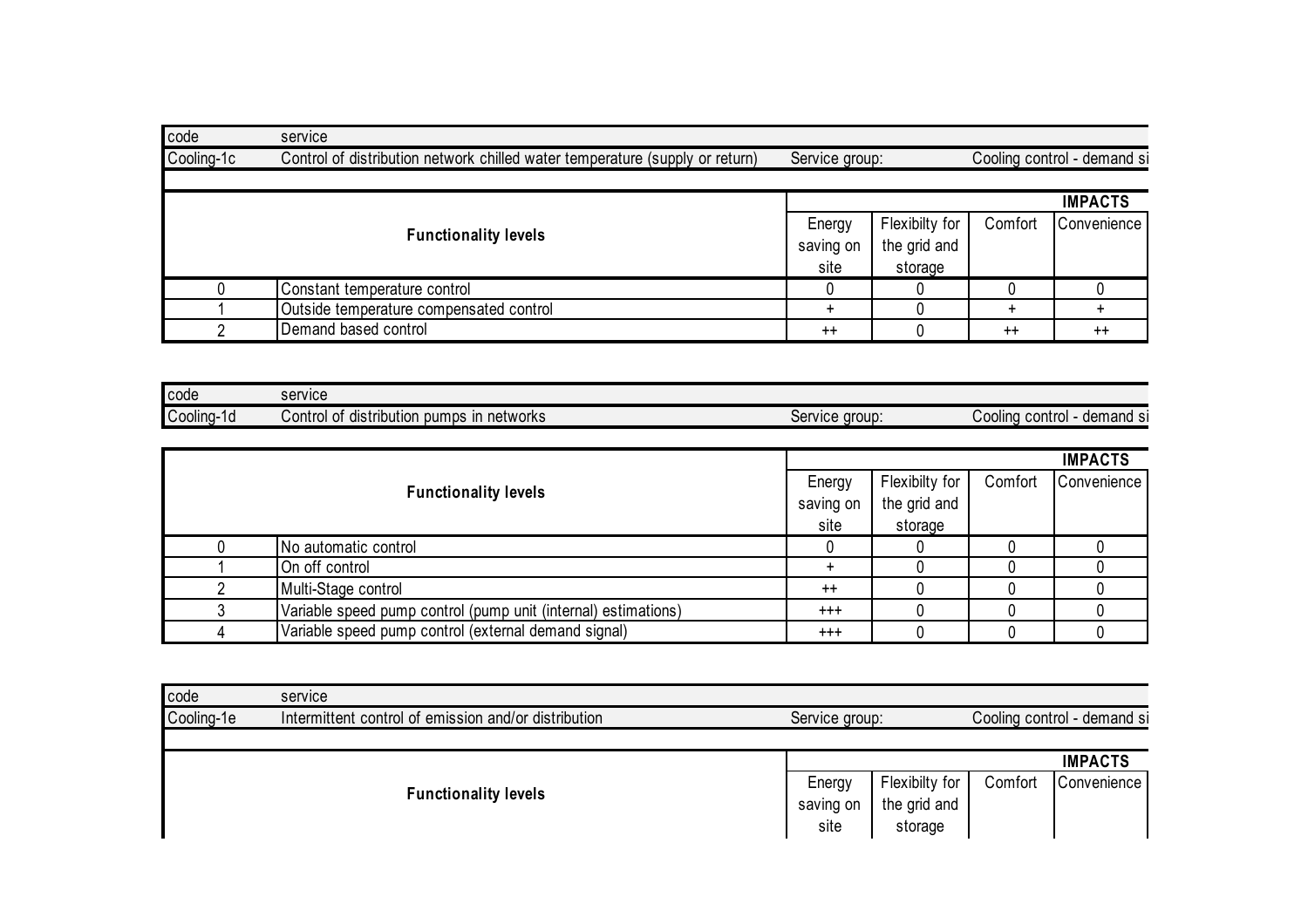| INo automatic control                     |         |  |  |
|-------------------------------------------|---------|--|--|
| Automatic control with fixed time program |         |  |  |
| Automatic control with optimum start/stop | ---     |  |  |
| Automatic control with demand evaluation  | $^{++}$ |  |  |

| code       | service                                                                                         |           |                |                             |                |  |
|------------|-------------------------------------------------------------------------------------------------|-----------|----------------|-----------------------------|----------------|--|
| Cooling-1f | Service group:<br>Interlock between heating and cooling control of emission and/or distribution |           |                | Cooling control - demand si |                |  |
|            |                                                                                                 |           |                |                             | <b>IMPACTS</b> |  |
|            |                                                                                                 | Energy    | Flexibilty for | Comfort                     | Convenience    |  |
|            | <b>Functionality levels</b>                                                                     | saving on | the grid and   |                             |                |  |
|            |                                                                                                 | site      | storage        |                             |                |  |
|            | No interlock                                                                                    |           |                |                             |                |  |
|            | Partial interlock (dependant of the HVAC system)                                                | $^{++}$   |                |                             |                |  |
|            | Total interlock                                                                                 | $^{+++}$  |                |                             |                |  |

| code       | service                                           |                |                |         |                             |
|------------|---------------------------------------------------|----------------|----------------|---------|-----------------------------|
| Cooling-1g | Control of Thermal Energy Storage (TES) operation | Service group: |                |         | Cooling control - demand si |
|            |                                                   |                |                |         | <b>IMPACTS</b>              |
|            |                                                   | Energy         | Flexibilty for | Comfort | Convenience                 |
|            | <b>Functionality levels</b>                       | saving on      | the grid and   |         |                             |
|            |                                                   | site           | storage        |         |                             |
|            | Continuous storage operation                      |                |                |         |                             |
|            | Time-scheduled storage operation                  |                |                |         |                             |
|            | Load prediction based storage operation           | $^{++}$        |                |         |                             |

| code       | service                       |                |                                    |
|------------|-------------------------------|----------------|------------------------------------|
| Cooling-2a | Generator control for cooling | Service aroup: | Control cooling production $\cdot$ |
|            |                               |                |                                    |
|            |                               |                | חד מ                               |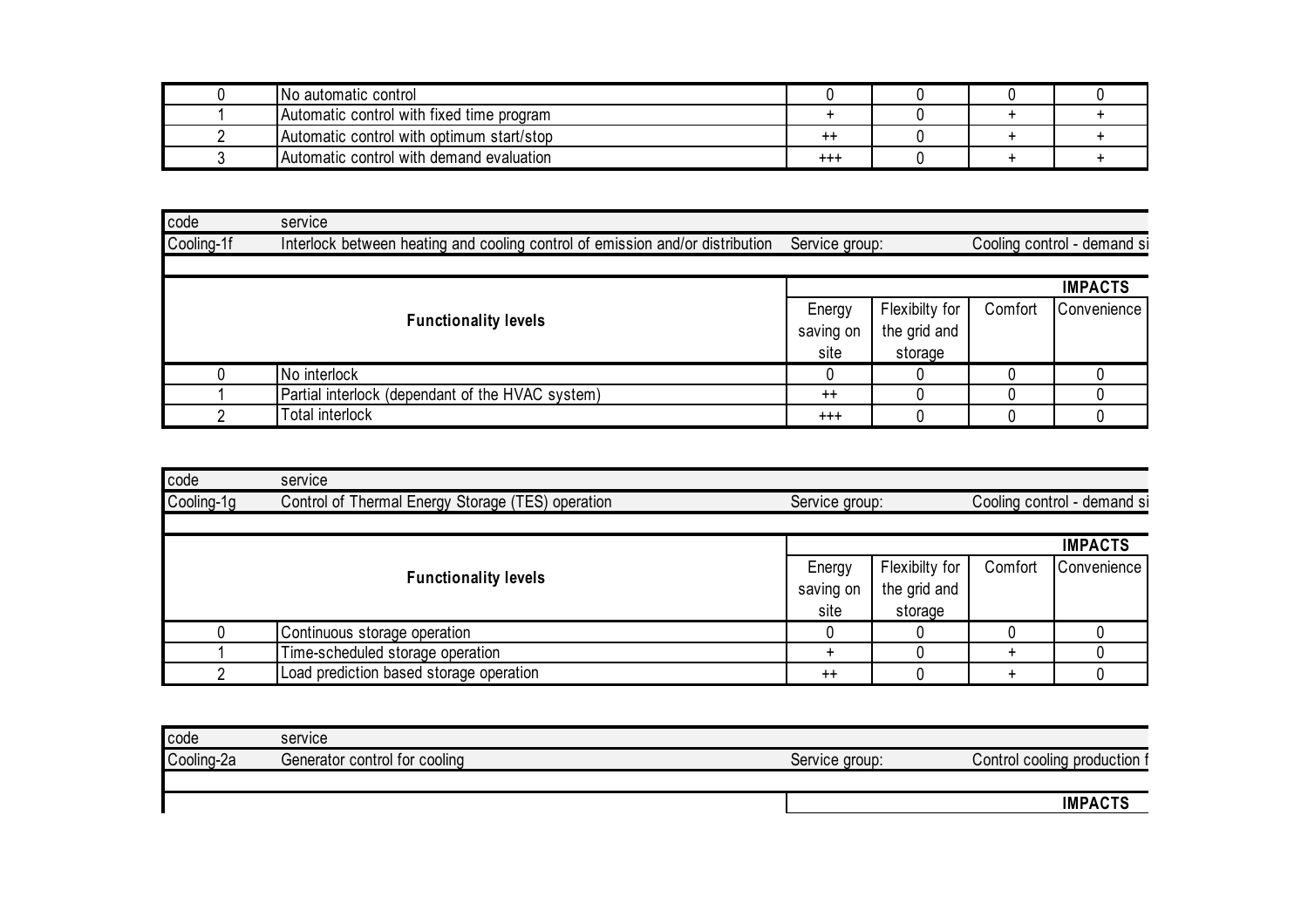| <b>Functionality levels</b> |                                                               | Energy          | Flexibilty for | Comfort | Convenience |
|-----------------------------|---------------------------------------------------------------|-----------------|----------------|---------|-------------|
|                             |                                                               | saving on       | the grid and   |         |             |
|                             |                                                               | site            | storage        |         |             |
|                             | Constant temperature control                                  |                 |                |         |             |
|                             | Variable temperature control depending on outdoor temperature |                 |                |         |             |
|                             | Variable temperature control depending on the load            | $^{\mathrm{+}}$ |                | $^{++}$ |             |

| code       | service                                                                                                                                                                                                       |                             |                                           |         |                              |
|------------|---------------------------------------------------------------------------------------------------------------------------------------------------------------------------------------------------------------|-----------------------------|-------------------------------------------|---------|------------------------------|
| Cooling-2b | Sequencing of different cooling generators                                                                                                                                                                    | Service group:              |                                           |         | Control cooling production f |
|            |                                                                                                                                                                                                               |                             |                                           |         | <b>IMPACTS</b>               |
|            | <b>Functionality levels</b>                                                                                                                                                                                   | Energy<br>saving on<br>site | Flexibilty for<br>the grid and<br>storage | Comfort | Convenience                  |
|            | Priorities only based on running times                                                                                                                                                                        | 0                           |                                           |         |                              |
|            | Fixed sequencing based on loads only: e.g. depending on the generators chard                                                                                                                                  | $\ddot{}$                   | $\ddot{}$                                 | 0       |                              |
|            | Priorities based on generator efficiency and characteristics: the generator<br>operational control is set individually to available generators so that they<br>operate with an overall high degree efficiency | $\ddot{}$                   | $+$                                       |         |                              |
|            | Load prediction based sequencing: the sequence is based on e.g. COP and                                                                                                                                       |                             |                                           |         |                              |
|            | available power of a device and the predicted required power                                                                                                                                                  |                             |                                           |         |                              |

| code                  | service                                                                |                                 |                                  |
|-----------------------|------------------------------------------------------------------------|---------------------------------|----------------------------------|
| $\cdots$<br>Cooling-3 | performance<br>Report<br>information<br>regarding<br>i coolina svstem. | aroup :<br>SAMINA<br>ו טו<br>טע | , to occupants ar<br>Information |

|                             |                                                                           |           |                | <b>IMPACTS</b> |             |  |
|-----------------------------|---------------------------------------------------------------------------|-----------|----------------|----------------|-------------|--|
|                             |                                                                           |           | Flexibilty for | Comfort        | Convenience |  |
| <b>Functionality levels</b> |                                                                           | saving on | the grid and   |                |             |  |
|                             |                                                                           | site      | storage        |                |             |  |
|                             | None                                                                      |           |                |                |             |  |
|                             | Indication of actual values (e.g. temperatures, submetering energy usage) |           |                |                |             |  |
|                             | Actual values and historical data                                         |           |                |                |             |  |
|                             | Performance evaluation including forecasting and/or benchmarking          |           |                |                |             |  |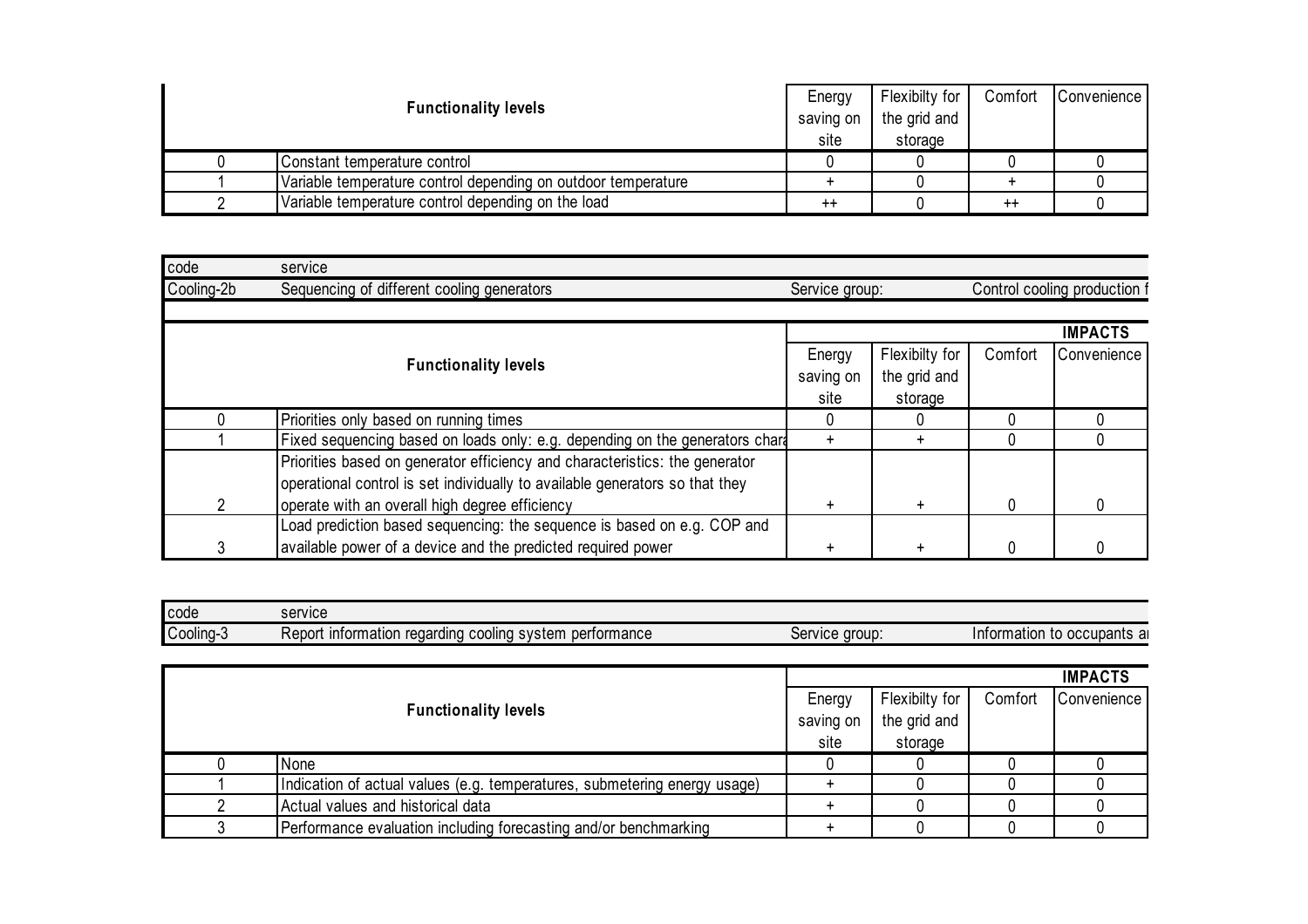| . .<br>benchmarkıng:<br>torecasting<br>and/<br><b>Including</b><br>also<br>evaluation<br>τormance⊤<br>יש |  |  |
|----------------------------------------------------------------------------------------------------------|--|--|
| tault<br>detection<br>i predictive manadement<br>and<br>linc<br>udinc                                    |  |  |

#### **DOMESTIC HOT WATER**

| code                        | service                                                                                        |                |                |         |                           |
|-----------------------------|------------------------------------------------------------------------------------------------|----------------|----------------|---------|---------------------------|
| DHW-1a                      | Control of DHW storage charging (with direct electric heating or integrated ele Service group: |                |                |         | Control DHW production fa |
|                             |                                                                                                |                |                |         |                           |
|                             |                                                                                                | <b>IMPACTS</b> |                |         |                           |
| <b>Functionality levels</b> |                                                                                                | Energy         | Flexibilty for | Comfort | Convenience               |
|                             |                                                                                                | saving on      | the grid and   |         |                           |
|                             |                                                                                                | site           | storage        |         |                           |
|                             | Automatic control on / off                                                                     |                |                |         | 0                         |
|                             | Automatic control on / off and scheduled charging enable                                       |                | +              |         |                           |
|                             | Automatic control on / off and scheduled charging enable and multi-sensor                      |                |                |         |                           |
|                             | storage management                                                                             | $++$           | $\ddot{}$      | 0       | $++$                      |
|                             | Automatic charging control based on local availability of renewables or                        |                |                |         |                           |
|                             | information from electricity grid (DR, DSM)                                                    | $^{++}$        | $^{++}$        | 0       | $^{++}$                   |

| code   | service                                                              |                |                |         |                           |
|--------|----------------------------------------------------------------------|----------------|----------------|---------|---------------------------|
| DHW-1b | Control of DHW storage charging (using hot water generation)         | Service group: |                |         | Control DHW production fa |
|        |                                                                      |                |                |         |                           |
|        |                                                                      |                |                |         | <b>IMPACTS</b>            |
|        |                                                                      | Energy         | Flexibilty for | Comfort | Convenience               |
|        | <b>Functionality levels</b>                                          | saving on      | the grid and   |         |                           |
|        |                                                                      | site           | storage        |         |                           |
|        | Automatic control on / off                                           |                |                |         |                           |
|        | Automatic control on / off and scheduled charging enable             |                |                |         |                           |
|        | Automatic on/off control, scheduled charging enable and demand-based |                |                |         |                           |
|        | supply temperature control or multi-sensor storage management        | $^{++}$        |                |         | $^{++}$                   |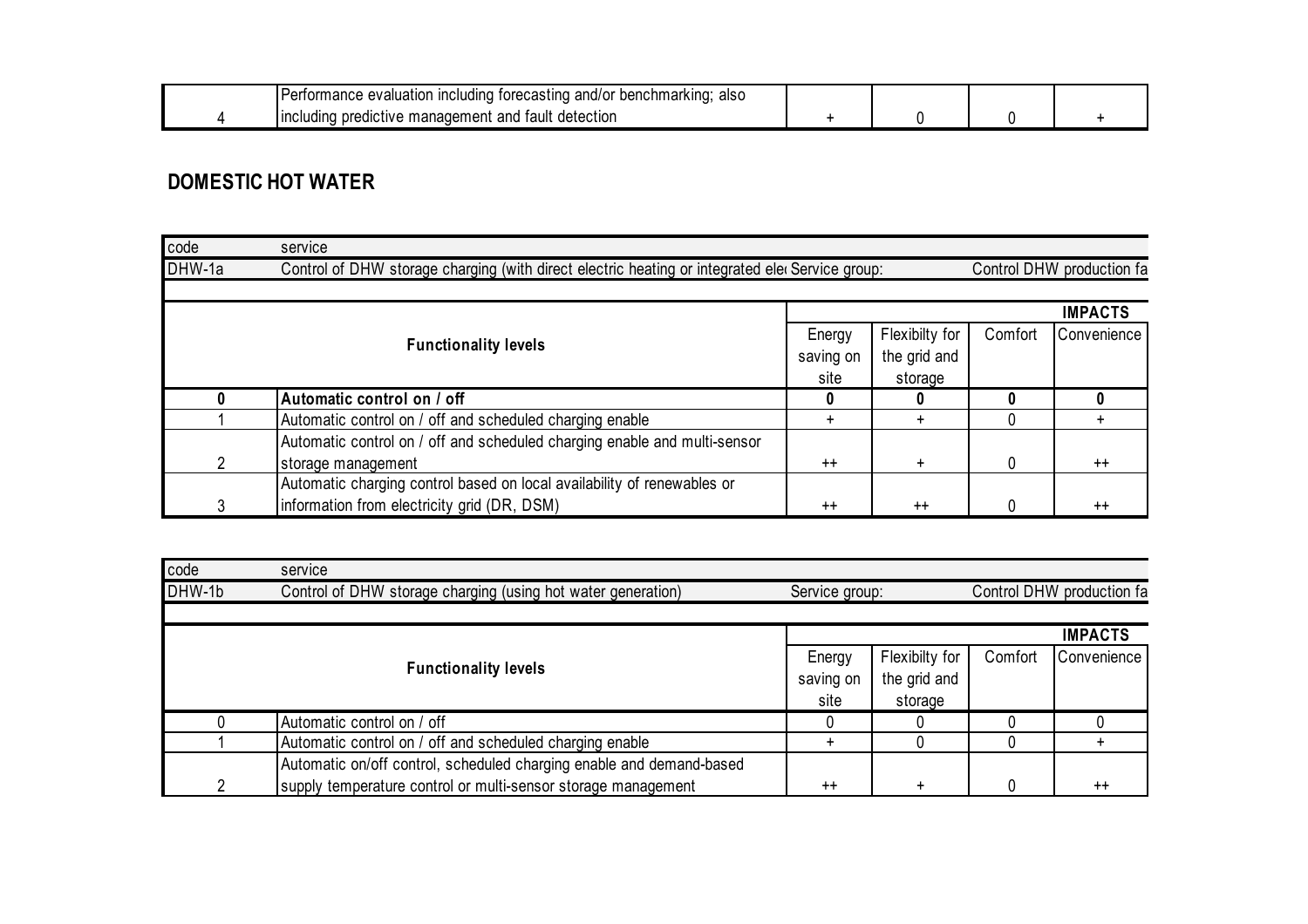| (DR<br>control<br>trom<br>district<br>.on<br>heating<br>arıd<br>based<br>signals<br>ïna<br>chard<br>Automatic |     |  |  |
|---------------------------------------------------------------------------------------------------------------|-----|--|--|
| $\sim$<br>IDSM                                                                                                | --- |  |  |

| code   | service                                                                                                                                    |                             |                                           |         |                           |
|--------|--------------------------------------------------------------------------------------------------------------------------------------------|-----------------------------|-------------------------------------------|---------|---------------------------|
| DHW-1d | Control of DHW storage charging (with solar collector and supplymentary heat Service group:                                                |                             |                                           |         | Control DHW production fa |
|        |                                                                                                                                            |                             |                                           |         | <b>IMPACTS</b>            |
|        | <b>Functionality levels</b>                                                                                                                | Energy<br>saving on<br>site | Flexibilty for<br>the grid and<br>storage | Comfort | Convenience               |
|        | Manual selected control of solar energy or heat generation                                                                                 |                             |                                           |         |                           |
|        | Automatic control of solar storage charge (Prio. 1) and supplementary storage                                                              | $\div$                      |                                           |         |                           |
|        | Automatic control of solar storage charge (Prio. 1) and supplementary<br>storage charge and demand-oriented supply or multi-sensor storage |                             |                                           |         |                           |
|        | management                                                                                                                                 | $++$                        |                                           | 0       | $++$                      |
|        | Automatic control of solar storage charge (Prio. 1) and supplementary                                                                      |                             |                                           |         |                           |
|        | storage charge, demand-oriented supply and return temperature control and                                                                  |                             |                                           |         |                           |
|        | multi-sensor storage management                                                                                                            | $^{++}$                     |                                           | 0       | $++$                      |

| code  | service                                                                                  |                                        |                                  |
|-------|------------------------------------------------------------------------------------------|----------------------------------------|----------------------------------|
| DHW-3 | water performance<br>n regardı <sup>.</sup><br>i domestic hot<br>Rer<br>information<br>п | : aroup:<br>۱۵۳٬۱۱۴۵<br><b>ORIVICE</b> | ı to occupants aı<br>Information |

|                                                                  |           |                |         | <b>IMPACTS</b> |
|------------------------------------------------------------------|-----------|----------------|---------|----------------|
|                                                                  | Energy    | Flexibilty for | Comfort | Convenience    |
| <b>Functionality levels</b>                                      | saving on | the grid and   |         |                |
|                                                                  | site      | storage        |         |                |
| None                                                             |           |                |         |                |
| Indication of actual values (e.g. temperatures,                  |           |                |         |                |
| submetering energy usage)                                        |           |                |         |                |
| Actual values and historical data                                |           |                |         |                |
| Performance evaluation including forecasting and/or benchmarking |           |                |         |                |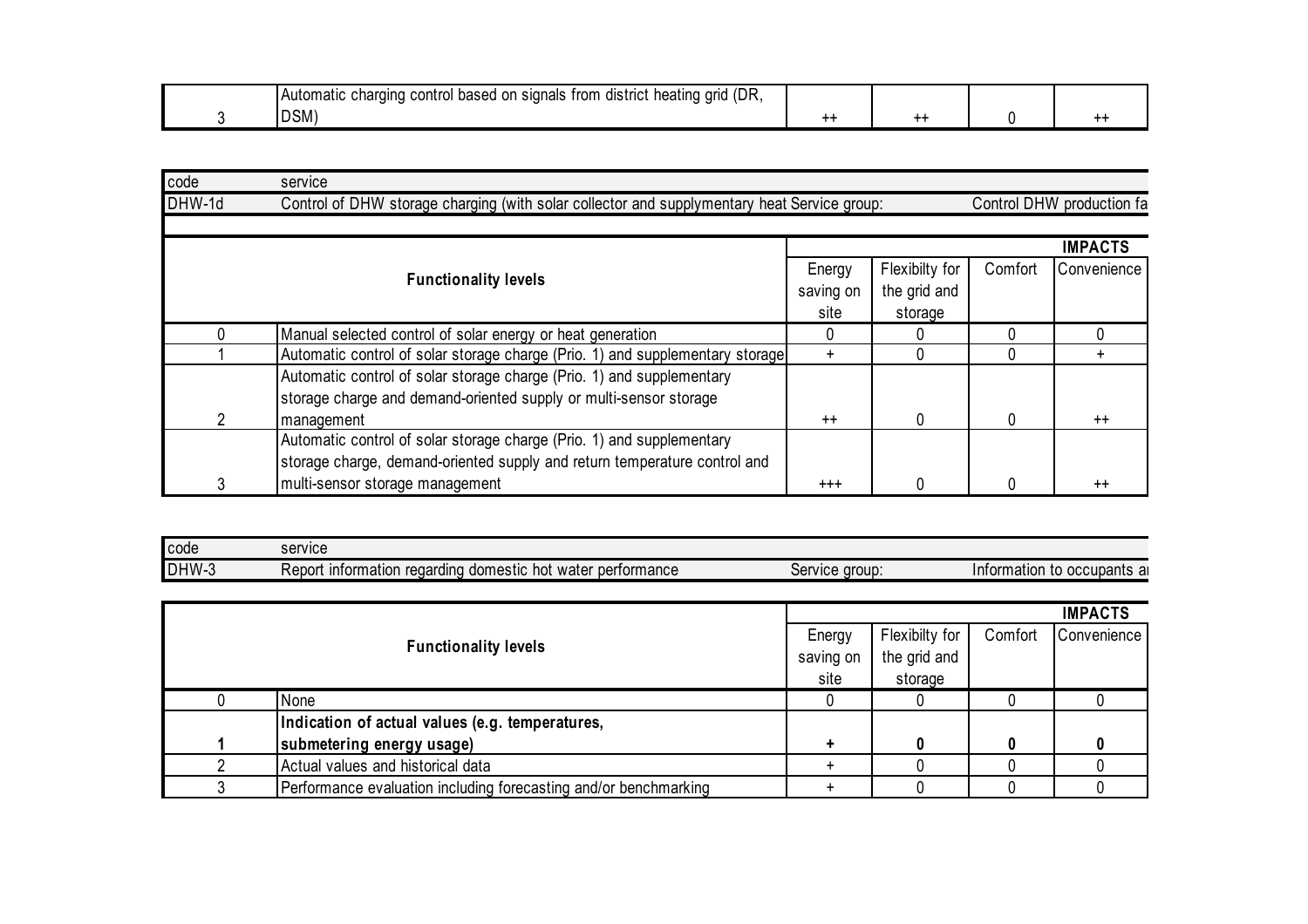| cına:<br>alsc<br><b>COM</b><br>ıncludın<br>astino<br>$\sim$<br>wа<br>.1/C<br>mπ.<br>nmark<br>aluatio.<br>u<br>наг<br>- 14<br>$\mathbf{v}$<br>. .<br>. . |  |  |
|---------------------------------------------------------------------------------------------------------------------------------------------------------|--|--|
| <b>Includin</b><br>tault<br>ar<br>detection<br>meni<br>וויר.<br><u>ilaliauell</u>                                                                       |  |  |

## **Ventilation**

| <b>I</b> code  | service                                                     |                  |                     |
|----------------|-------------------------------------------------------------|------------------|---------------------|
| Ventilation-1a | ⊥the r<br>control at<br>room<br>level<br>air flow<br>Supply | aroup<br>Service | control<br>Air flow |

|   |                                                                 |           |                |          | <b>IMPACTS</b> |
|---|-----------------------------------------------------------------|-----------|----------------|----------|----------------|
|   |                                                                 | Energy    | Flexibilty for | Comfort  | Convenience    |
|   | <b>Functionality levels</b>                                     | saving on | the grid and   |          |                |
|   |                                                                 | site      | storage        |          |                |
|   | No ventilation system or manual control                         |           |                |          |                |
|   | Clock control                                                   |           |                |          |                |
|   | Occupancy detection control                                     |           |                | $++$     | $^{++}$        |
|   | Central Demand Control based on air quality sensors (CO2, VOC,) | $++$      |                | $^{+++}$ | $^{+++}$       |
|   | Local Demand Control based on air quality sensors (CO2, VOC,)   |           |                |          |                |
| 4 | with local flow from/to the zone regulated by dampers           | $+ + +$   |                | $+ + +$  | $^{++}$        |

| code           | service                                                              |                         |                        |
|----------------|----------------------------------------------------------------------|-------------------------|------------------------|
| Ventilation-1b | air rate<br>outdoor<br>exhaust<br>air<br>or<br>the<br>tlow<br>Adiust | <b>aroup</b><br>Service | control<br>Aır<br>tlow |

|                             |                                                      |           |                |                 | <b>IMPACTS</b>  |
|-----------------------------|------------------------------------------------------|-----------|----------------|-----------------|-----------------|
| <b>Functionality levels</b> |                                                      | Energy    | Flexibilty for | Comfort         | Convenience     |
|                             |                                                      | saving on | the grid and   |                 |                 |
|                             |                                                      | site      | storage        |                 |                 |
|                             | Fixed OA ratio / OA flow                             |           |                |                 |                 |
|                             | Staged (low/high) OA ratio / OA flow (time schedule) |           |                |                 |                 |
|                             | Staged (low/high) OA ratio / OA flow (presence)      |           |                | $^{++}$         | $^{++}$         |
|                             | Variable control                                     | $++$      |                | $^{\mathrm{+}}$ | $^{\mathrm{+}}$ |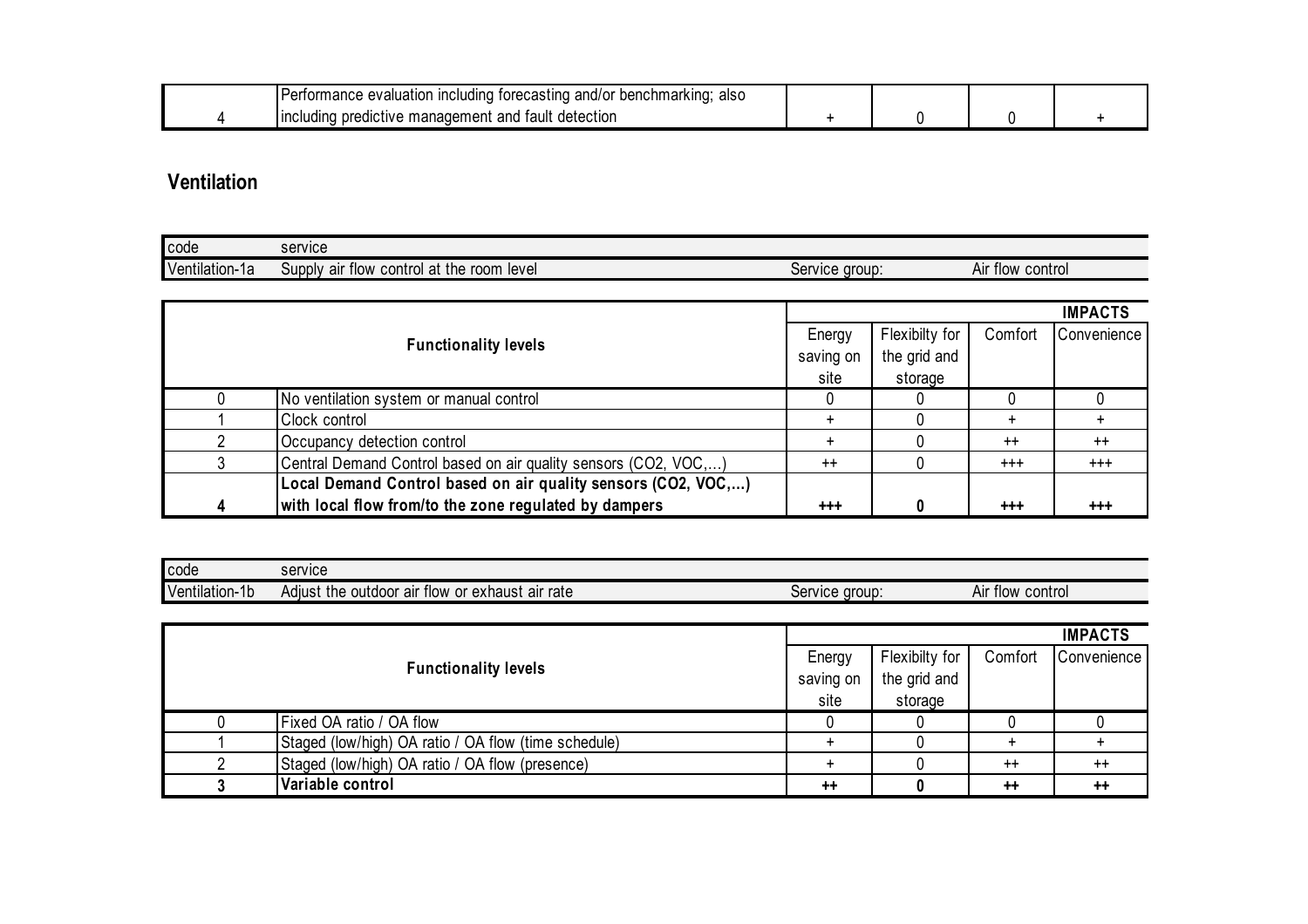| <b>code</b>    | service                                                                              |                                  |                     |
|----------------|--------------------------------------------------------------------------------------|----------------------------------|---------------------|
| Ventilation-1c | control at the l<br>handler level<br>pressure<br>air<br>Air<br>∶tlow<br>$\sim$<br>υı | e group:<br>service<br>יט<br>. . | Air flow<br>control |

|  |                                                    |           |                |         | <b>IMPACTS</b> |
|--|----------------------------------------------------|-----------|----------------|---------|----------------|
|  | <b>Functionality levels</b>                        |           | Flexibilty for | Comfort | Convenience    |
|  |                                                    | saving on | the grid and   |         |                |
|  |                                                    | site      | storage        |         |                |
|  | No automatic control                               |           |                |         |                |
|  | On off time control                                |           |                |         |                |
|  | Multi-stage control                                | $^{++}$   |                |         |                |
|  | Automatic flow or pressure control (without reset) | $^{+++}$  |                |         |                |
|  | Automatic flow or pressure control (with reset)    | $+ + +$   |                |         |                |

| <b>code</b>         | service                                                    |                  |                               |
|---------------------|------------------------------------------------------------|------------------|-------------------------------|
| Ventilation<br>n-2a | (all-air systems)<br>control<br>temp.<br>ROOM<br>air<br>◡◡ | group<br>Service | control<br>temperature<br>Air |

|                             |                           |           |                |         | <b>IMPACTS</b>   |
|-----------------------------|---------------------------|-----------|----------------|---------|------------------|
|                             |                           |           | Flexibilty for | Comfort | Convenience      |
| <b>Functionality levels</b> |                           | saving on | the grid and   |         |                  |
|                             |                           | site      | storage        |         |                  |
|                             | on-off capacity control   |           |                |         |                  |
|                             | variable capacity control |           |                |         |                  |
|                             | Demand control            | $^{++}$   |                |         | $^{\mathrm{++}}$ |

| <b>I</b> code              | service                                                                 |                |                               |
|----------------------------|-------------------------------------------------------------------------|----------------|-------------------------------|
| $\cdots$<br>Ventilation-2c | prevention<br>overheating<br>control:<br>⊣eat<br>recovery<br>ωt<br>ו שי | Service group: | control<br>temperature<br>Aır |

|                             |                                                                  |           |                |         | <b>IMPACTS</b> |
|-----------------------------|------------------------------------------------------------------|-----------|----------------|---------|----------------|
| <b>Functionality levels</b> |                                                                  | Energy    | Flexibilty for | Comfort | Convenience    |
|                             |                                                                  | saving on | the grid and   |         |                |
|                             |                                                                  | site      | storage        |         |                |
|                             | Without overheating control                                      |           |                |         |                |
|                             | Modulate or bypass heat recovery based on sensors in air exhaust |           |                |         |                |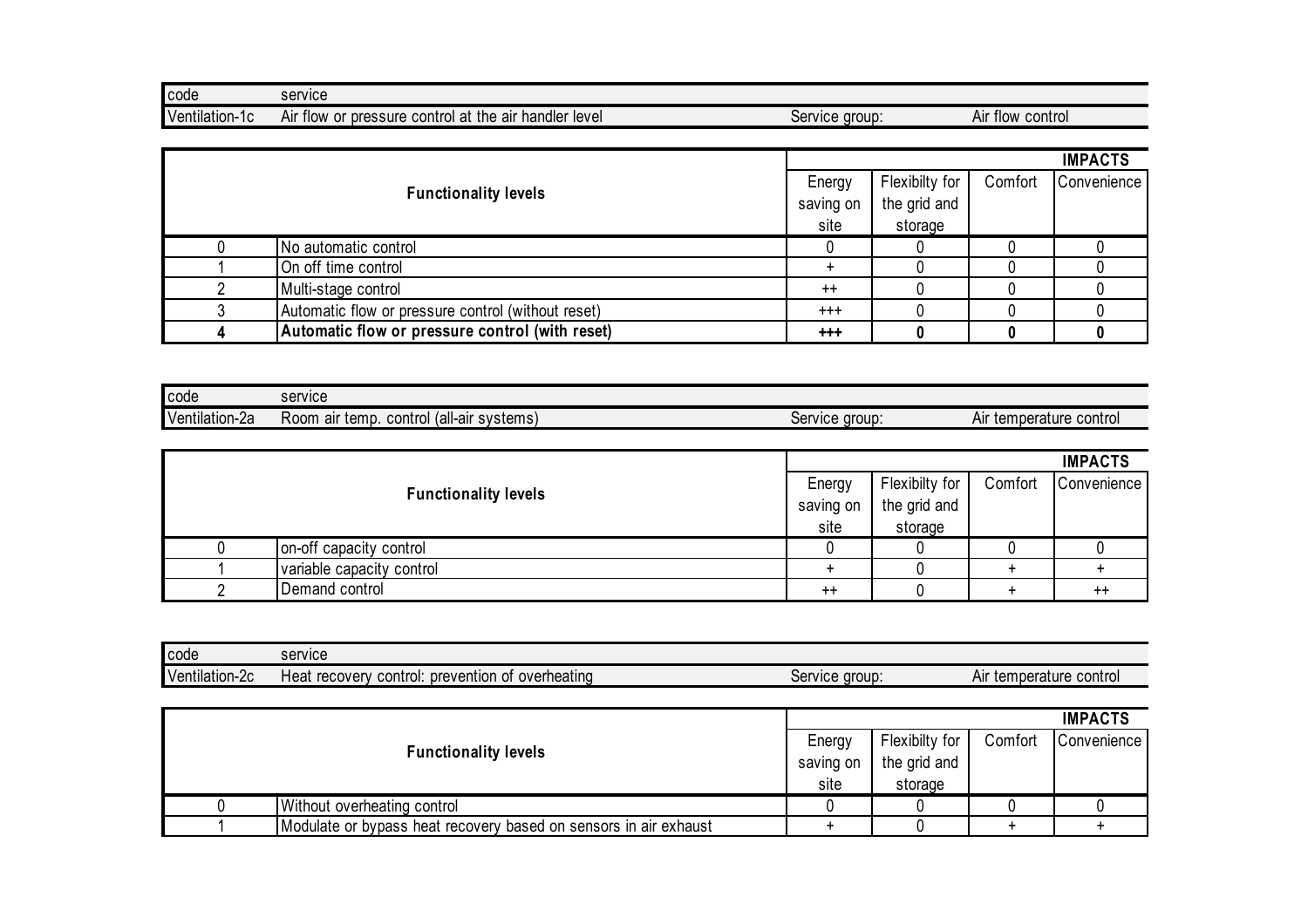|  | Modulate or<br>r bypass heat recovery based on multiple room temperature |  |  |
|--|--------------------------------------------------------------------------|--|--|
|  | <b>Isensors or predictive control</b>                                    |  |  |

| <b>I</b> code  | service                                     |                          |                         |
|----------------|---------------------------------------------|--------------------------|-------------------------|
| Ventilation-2d | control<br>air temperature<br><b>SUDDIV</b> | aroup:<br><b>Service</b> | Air temperature control |

|                             |                                                          |           |                |         | <b>IMPACTS</b>     |
|-----------------------------|----------------------------------------------------------|-----------|----------------|---------|--------------------|
|                             |                                                          |           | Flexibilty for | Comfort | <b>Convenience</b> |
| <b>Functionality levels</b> |                                                          | saving on | the grid and   |         |                    |
|                             |                                                          | site      | storage        |         |                    |
|                             | No automatic control                                     |           |                |         |                    |
|                             | Constant set point                                       |           |                |         |                    |
|                             | Variable set point with outdoor temperature compensation | $++$      |                | $++$    |                    |
|                             | Variable set point with load dependant compensation      | $^{+++}$  |                | $^{++}$ |                    |

| <b>code</b>             | service                                                                                                |                  |                         |
|-------------------------|--------------------------------------------------------------------------------------------------------|------------------|-------------------------|
| Ventilation<br>.<br>. . | $\cdots$<br>mechanical<br>with<br>svstem<br>-ree<br>, ventilation<br>lınn<br>0.001<br><b>UUUIII</b> IU | aroup<br>Service | - roc<br>cooling<br>166 |

|                             |                        |           |                |         | <b>IMPACTS</b> |
|-----------------------------|------------------------|-----------|----------------|---------|----------------|
|                             |                        |           | Flexibilty for | Comfort | Convenience    |
| <b>Functionality levels</b> |                        | saving on | the grid and   |         |                |
|                             |                        | site      | storage        |         |                |
|                             | No automatic control   |           |                |         |                |
|                             | Night cooling          | $++$      |                | $^{++}$ | $++$           |
|                             | <b>Free cooling</b>    | $++$      |                | $++$    | $++$           |
|                             | H, x- directed control | $^{+++}$  |                | $^{++}$ | $^{++}$        |

| code          | service                                     |                  |                               |
|---------------|---------------------------------------------|------------------|-------------------------------|
| Ventilation-b | า reɑardınɑ IAQ<br>information<br>Reportina | aroup<br>service | <b>Infor</b><br>.<br>⊦eedback |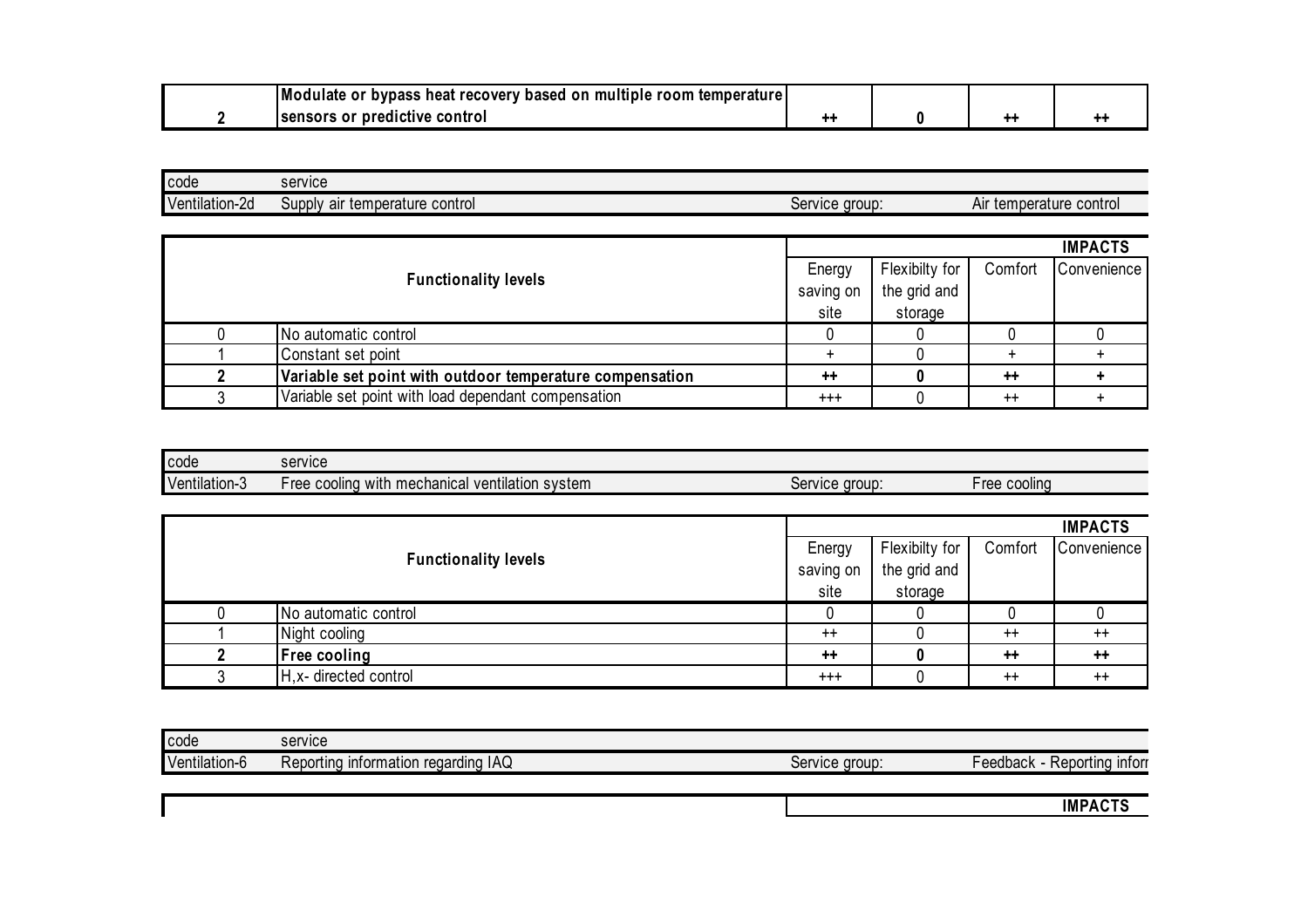|   | <b>Functionality levels</b>                                                   |           | Flexibilty for | Comfort | Convenience |
|---|-------------------------------------------------------------------------------|-----------|----------------|---------|-------------|
|   |                                                                               | saving on | the grid and   |         |             |
|   |                                                                               | site      | storage        |         |             |
|   | None                                                                          |           |                |         |             |
|   | Air quality sensors (e.g. CO2) and real time autonomous monitoring            |           |                |         |             |
|   | Real time monitoring & historical information of IAQ available to occupants   |           |                |         |             |
|   | Real time monitoring & historical information of IAQ available to occupants + |           |                |         |             |
| 3 | fault/maintenance detection based on internal sensors                         |           |                |         |             |
|   | Real time monitoring, historical & predictive information of IAQ (incl.       |           |                |         |             |
|   | external data e.g. outside temperature, ambient air) available to             |           |                |         |             |
|   | occupants + fault/maintenance detection based on internal sensors             |           |                |         |             |
| 4 | and historical data                                                           |           |                |         |             |

## **LIGHTING**

| code        | service                                                                   |                  |                                   |
|-------------|---------------------------------------------------------------------------|------------------|-----------------------------------|
| Lighting-1a | -----<br>liahtina<br>tor<br><b>Indoor</b><br>⊃∪cupancy ∩<br>con<br>trol 1 | aroup<br>Service | Artificial<br>control<br>liahtina |

| <b>Functionality levels</b> |                                                              |           |                |         | <b>IMPACTS</b>     |
|-----------------------------|--------------------------------------------------------------|-----------|----------------|---------|--------------------|
|                             |                                                              | Energy    | Flexibilty for | Comfort | <b>Convenience</b> |
|                             |                                                              | saving on | the grid and   |         |                    |
|                             |                                                              | site      | storage        |         |                    |
|                             | Manual on/off switch                                         |           |                |         |                    |
|                             | Manual on/off switch + additional sweeping extinction signal |           |                |         |                    |
|                             | Automatic detection (auto on / dimmed or auto off)           | $++$      |                | $++$    | $++$               |
|                             | Automatic detection (manual on / dimmed or auto off)         | $^{++}$   |                | $^{++}$ | $^{++}$            |

| <b>code</b> | service                                                                                                 |                                |                                   |
|-------------|---------------------------------------------------------------------------------------------------------|--------------------------------|-----------------------------------|
| Lighting-2  | . .<br>davlight levels<br>based<br>artificial<br>$\sim$<br>ontrol.<br>power<br>$\,$ , lightin $\,$<br>◡ | aroup<br>VICA<br>JU.<br>$\sim$ | control<br>Artificial<br>liahtina |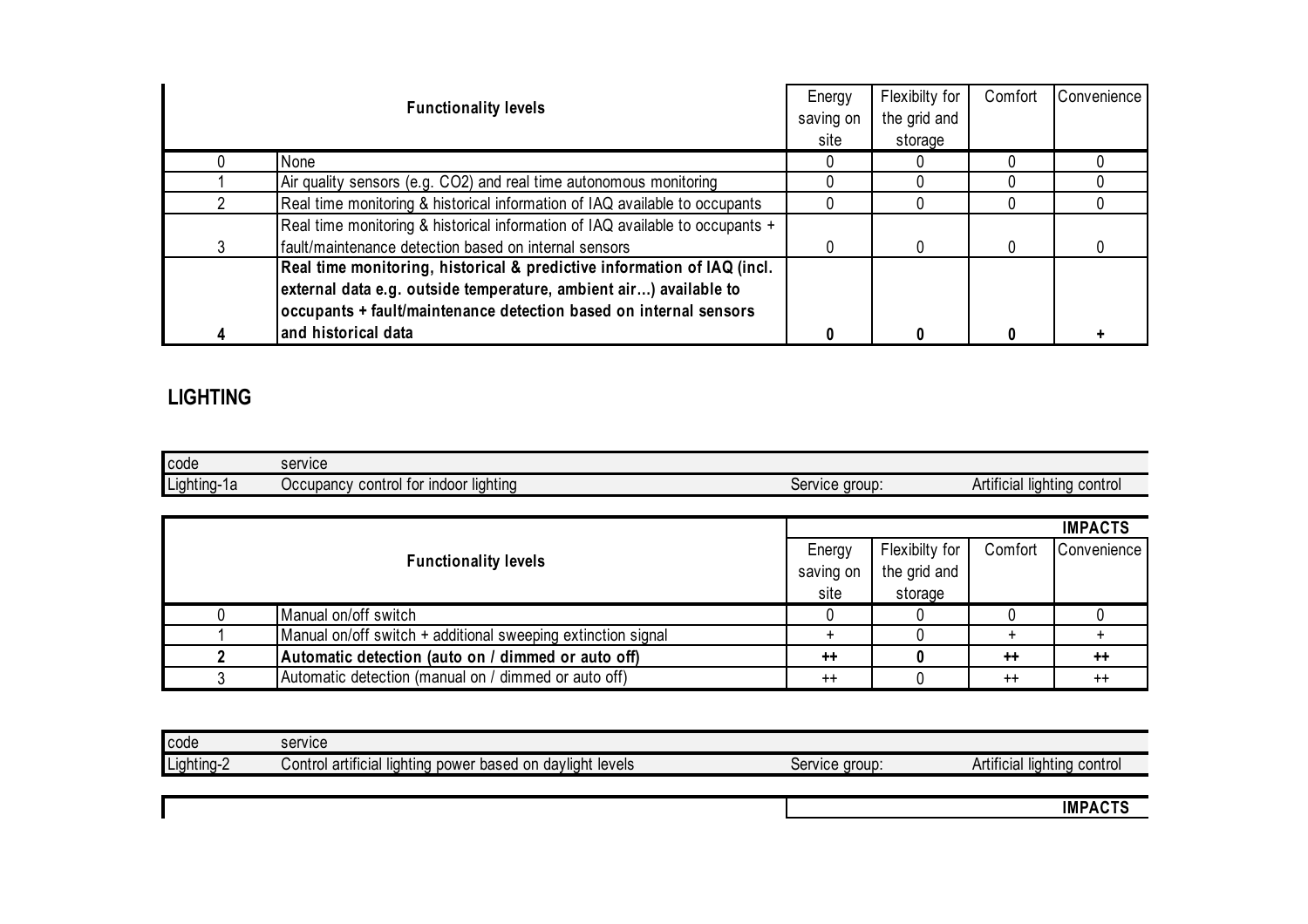|                                                                       | Energy    | Flexibilty for | Comfort   | Convenience |
|-----------------------------------------------------------------------|-----------|----------------|-----------|-------------|
| <b>Functionality levels</b>                                           | saving on | the grid and   |           |             |
|                                                                       | site      | storage        |           |             |
| Manual (central)                                                      |           |                |           |             |
| Manual (per room / zone)                                              | ÷         |                | $\ddot{}$ |             |
| <b>Automatic switching</b>                                            | $++$      |                |           |             |
| Automatic dimming                                                     | $^{+++}$  |                | $^{++}$   | $^{++}$     |
| Scene-based light control (during time intervals, dynamic and         |           |                |           |             |
| adapted lighting scenes are set, for example, in terms of             |           |                |           |             |
| illuminance level, different correlated colour temperature (CCT)      |           |                |           |             |
| and the possibility to change the light distribution within the space |           |                |           |             |
| according to e. g. design, human needs, visual tasks)                 | $^{+++}$  |                | $^{+++}$  | $^{+++}$    |

#### **DYNAMIC BUILDING ANVELOPE**

| code | service               |          |         |
|------|-----------------------|----------|---------|
| DE-  | Window                | e group. | Window  |
|      | solar shading control | Service  | control |

|                                                                 |           |                |          | <b>IMPACTS</b>     |
|-----------------------------------------------------------------|-----------|----------------|----------|--------------------|
|                                                                 | Energy    | Flexibilty for | Comfort  | <b>Convenience</b> |
| <b>Functionality levels</b>                                     | saving on | the grid and   |          |                    |
|                                                                 | site      | storage        |          |                    |
| No sun shading or only manual operation                         |           |                |          |                    |
| Motorized operation with manual control                         |           |                |          |                    |
| Motorized operation with automatic control based on sensor data | $++$      |                |          | $^{++}$            |
| Combined light/blind/HVAC control                               | $^{+++}$  |                | $^{++}$  | $^{+++}$           |
| Predictive blind control (e.g. based on weather forecast)       | $^{+++}$  |                | $^{+++}$ | $^{++}$            |

| <b>code</b> | service                                                                                                  |                          |                   |
|-------------|----------------------------------------------------------------------------------------------------------|--------------------------|-------------------|
| $DE-2$      | <b>A</b> $P$<br><b>HVAC</b><br>$\cdots$<br>combined<br>∶open/closed control.<br>svstem<br>with<br>Window | aroup.<br><b>Service</b> | Window<br>control |
|             |                                                                                                          |                          |                   |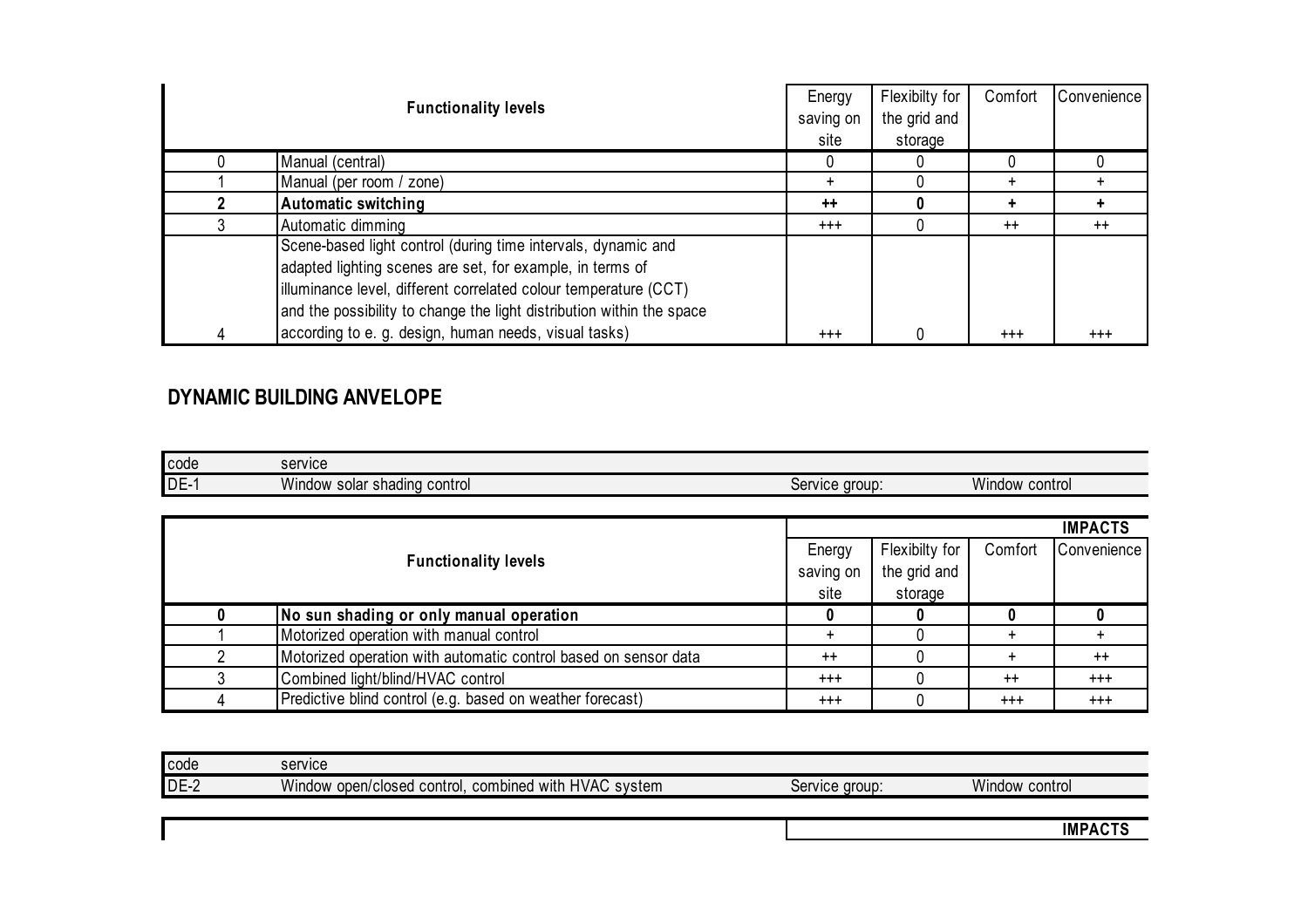|   |                                                                              | Energy    | Flexibilty for | Comfort | Convenience |
|---|------------------------------------------------------------------------------|-----------|----------------|---------|-------------|
|   | <b>Functionality levels</b>                                                  | saving on | the grid and   |         |             |
|   |                                                                              | site      | storage        |         |             |
|   | Manual operation or only fixed windows                                       |           |                |         |             |
|   | Open/closed detection to shut down heating or cooling systems                | $^{++}$   |                |         |             |
|   |                                                                              |           |                |         |             |
| 2 | Level 1 + Automised mechanical window opening based on room sensor data      | $^{++}$   |                | $++$    |             |
|   | Level 2 + Centralized coordination of operable windows, e.g. to control free |           |                |         |             |
|   | natural night cooling                                                        | $++$      |                | $++$    | $^{++}$     |

| <b>code</b> | service                                                 |                         |                                                        |
|-------------|---------------------------------------------------------|-------------------------|--------------------------------------------------------|
| $DE-4$      | performance<br>information<br>Reporting<br>'na<br>regar | aroup<br>iervice<br>JUI | <b>Infor</b><br>レヘヘベトヘヘレ<br>ortina<br>eeuvach<br>novo. |

|   |                                                                                |           |                |         | <b>IMPACTS</b> |
|---|--------------------------------------------------------------------------------|-----------|----------------|---------|----------------|
|   |                                                                                | Energy    | Flexibilty for | Comfort | Convenience    |
|   | <b>Functionality levels</b>                                                    | saving on | the grid and   |         |                |
|   |                                                                                | site      | storage        |         |                |
|   | No reporting                                                                   |           |                |         |                |
|   | Position of each product & fault detection                                     |           |                |         |                |
|   | Position of each product, fault detection & predictive maintenance             |           |                |         |                |
|   | Position of each product, fault detection, predictive maintenance, real-time   |           |                |         |                |
|   | sensor data (wind, lux, temperature)                                           |           |                |         |                |
|   | Position of each product, fault detection, predictive maintenance, real-time & |           |                |         |                |
| 4 | historical sensor data (wind, lux, temperature)                                |           |                |         |                |

## **ELEKTROMOS ÁRAM TERMELÉS**

| code          | service                                     |                           |                                                         |
|---------------|---------------------------------------------|---------------------------|---------------------------------------------------------|
| electricity-2 | deneration<br>ı ıntormatıon<br>Local energy | vice aroup:<br>.on<br>וסכ | <b>Infor</b><br>tın a<br>eedback<br>レヘヘヘ<br><b>NGDU</b> |
|               |                                             |                           |                                                         |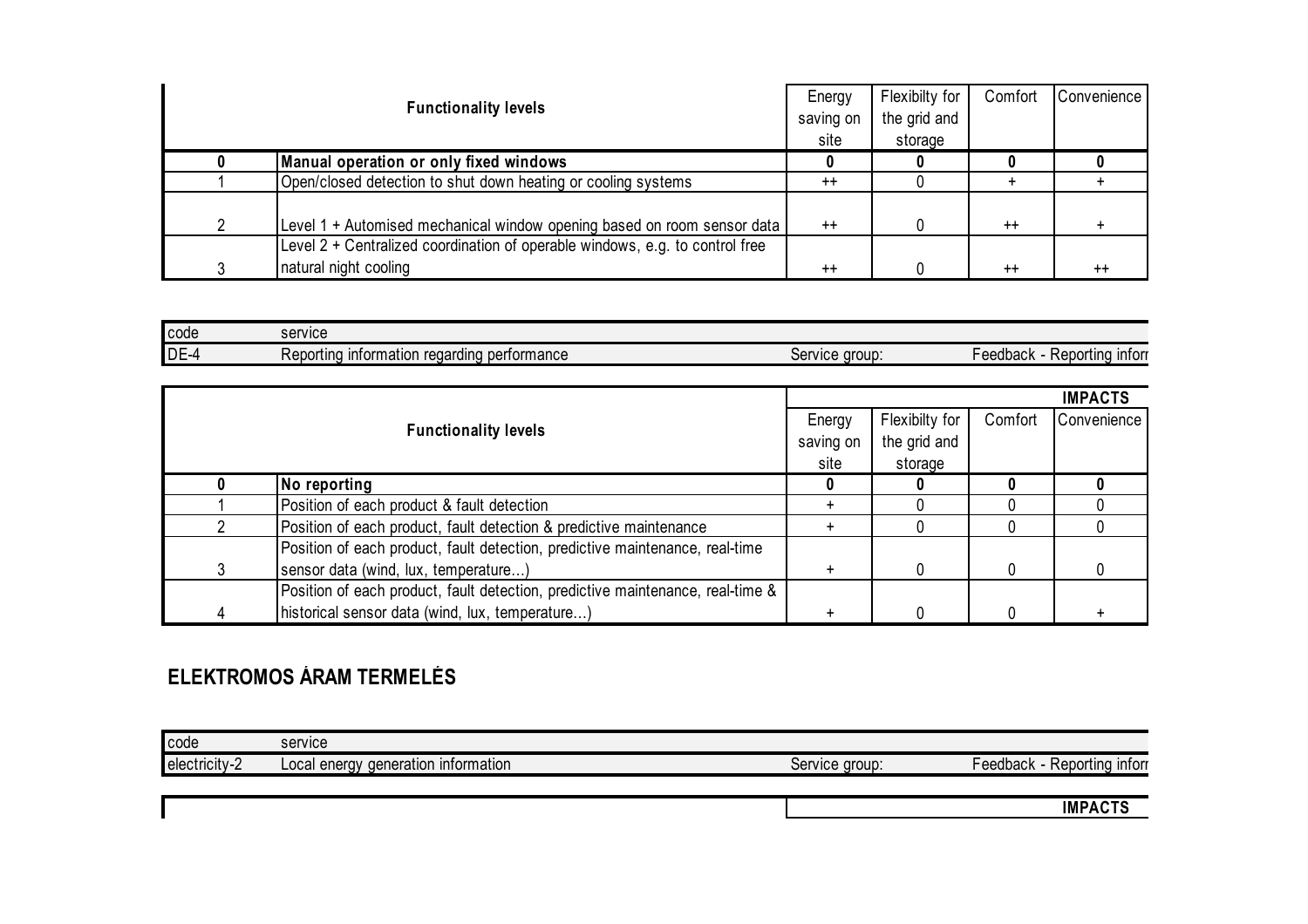|                                                                        | Energy    | Flexibilty for | Comfort | Convenience |
|------------------------------------------------------------------------|-----------|----------------|---------|-------------|
| <b>Functionality levels</b>                                            | saving on | the grid and   |         |             |
|                                                                        | site      | storage        |         |             |
| None                                                                   |           |                |         |             |
| Current generation data available                                      |           |                |         |             |
| Actual values and historical data                                      |           |                |         |             |
| Performance evaluation including forecasting and/or benchmarking       |           |                |         |             |
| Performance evaluation including forecasting and/or benchmarking; also |           |                |         |             |
| including predictive management and fault detection                    |           |                |         |             |

| <b>code</b>                | service                                                  |                                |                |
|----------------------------|----------------------------------------------------------|--------------------------------|----------------|
| $\cdots$<br>∎electricitv-3 | . .<br>locally<br>Storage<br>aenerated energy<br>n1<br>◡ | aroup<br>:anuna<br>וסט<br>៴៲៴ຬ | DER<br>Storage |

|                                                                      |           |                |         | <b>IMPACTS</b> |
|----------------------------------------------------------------------|-----------|----------------|---------|----------------|
| <b>Functionality levels</b>                                          | Energy    | Flexibilty for | Comfort | Convenience    |
|                                                                      | saving on | the grid and   |         |                |
|                                                                      | site      | storage        |         |                |
| None                                                                 |           |                |         |                |
| Limited: small scale storage (batteries, TES,)                       |           |                |         |                |
| Storage which can supply self-consumption for > 3 hours              |           | $++$           |         |                |
| Dynamically operated storage which can also feed back into the grid. |           | $^{+++}$       |         | $^{++}$        |

| code          | service                                                                          |                            |                     |
|---------------|----------------------------------------------------------------------------------|----------------------------|---------------------|
| electricity-4 | . .<br>enerav<br>locally<br>⊃ptımızına<br>aenerated<br>selt-o<br>-consumption of | e aroup:<br>iervice<br>וסט | DER<br>Optimization |

|                             |                                                                     |              |                |         | <b>IMPACTS</b> |
|-----------------------------|---------------------------------------------------------------------|--------------|----------------|---------|----------------|
|                             |                                                                     | Energy       | Flexibilty for | Comfort | Convenience    |
| <b>Functionality levels</b> | saving on                                                           | the grid and |                |         |                |
|                             |                                                                     | site         | storage        |         |                |
|                             | None                                                                |              |                |         |                |
|                             | short term optimization                                             |              |                |         |                |
|                             | long term optimization including predicted generation and/or demand |              | $^{+++}$       |         |                |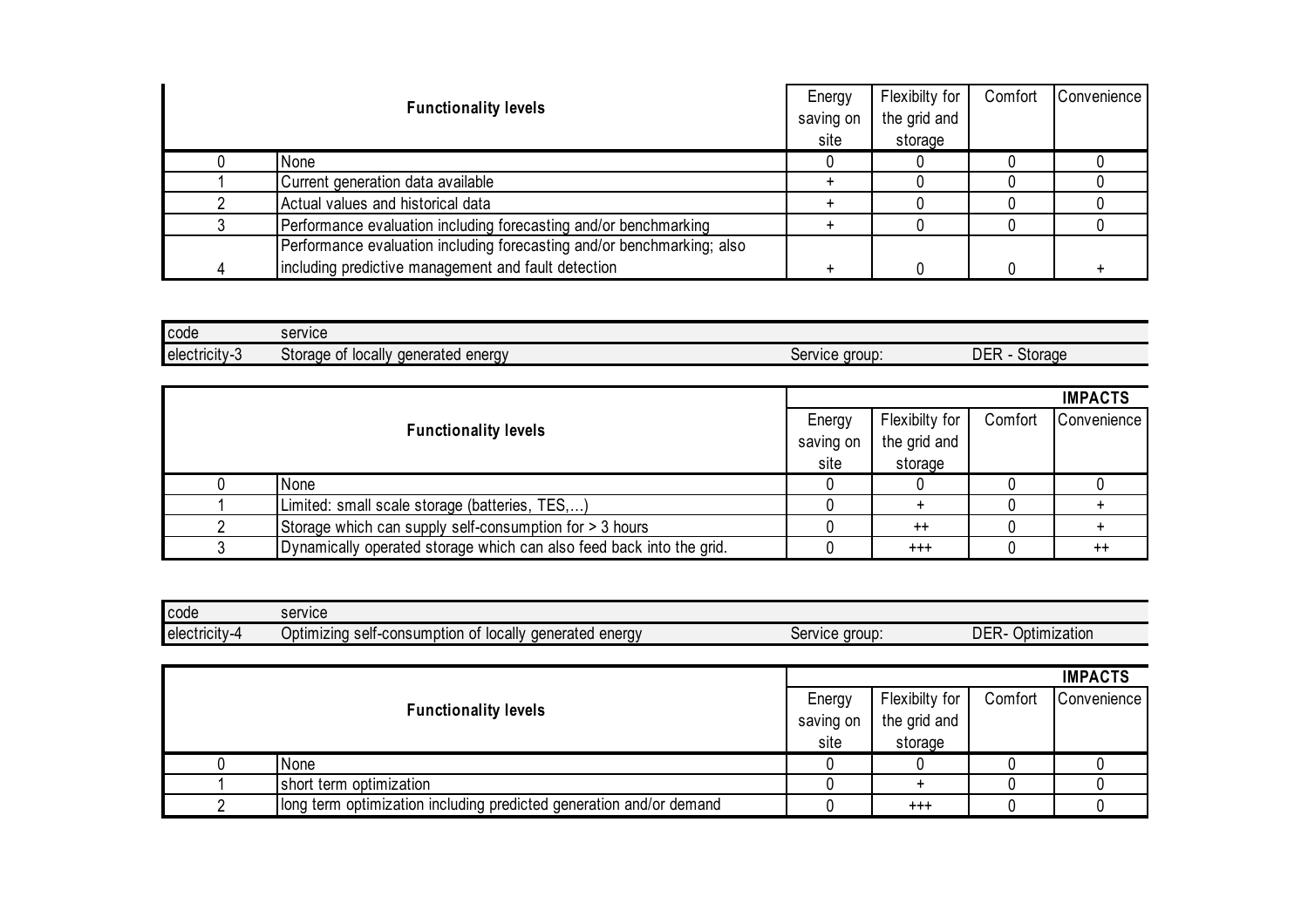| code                     | service               |                |                                            |
|--------------------------|-----------------------|----------------|--------------------------------------------|
| electricity-<br>$\cdots$ | ח⊔∩<br>control<br>∪⊓ι | Service group: | <b>DER</b><br>√ontrol⊘<br>ieneration<br>oc |

|                                                                                   |  |                |         | <b>IMPACTS</b> |
|-----------------------------------------------------------------------------------|--|----------------|---------|----------------|
| <b>Functionality levels</b><br>saving on                                          |  | Flexibilty for | Comfort | Convenience I  |
|                                                                                   |  | the grid and   |         |                |
|                                                                                   |  | storage        |         |                |
| 0 Uncontrolled generation depending on the fluctuating availability of RES and or |  |                |         |                |
| 1 Coordination of local RES and CHP with regard to local energy demand profile    |  | $^{++}$        |         |                |

| <b>code</b>               | service                                                                          |                        |                              |
|---------------------------|----------------------------------------------------------------------------------|------------------------|------------------------------|
| $\cdot$<br>Telectricity-1 | storage<br><b>Pheray</b> &<br>≺eportına<br>information<br>regard<br>Ind<br>1 I Y | aroup<br>ervice<br>וסט | Reportina infori<br>⊦eedback |

|                             |                                                                        |           |                |         | <b>IMPACTS</b> |
|-----------------------------|------------------------------------------------------------------------|-----------|----------------|---------|----------------|
| <b>Functionality levels</b> |                                                                        | Energy    | Flexibilty for | Comfort | Convenience    |
|                             |                                                                        | saving on | the grid and   |         |                |
|                             |                                                                        | site      | storage        |         |                |
|                             | None                                                                   |           |                |         |                |
|                             | Current state of charge (SOC) data available                           |           |                |         |                |
|                             | Actual values and historical data                                      |           |                |         |                |
|                             | Performance evaluation including forecasting and/or benchmarking       |           |                |         |                |
|                             | Performance evaluation including forecasting and/or benchmarking; also |           |                |         |                |
| 4                           | including predictive management and fault detection                    |           |                |         |                |

## **ELEKTROMOS AUTÓ TÖLTÉS**

| code         | service                 |                |                |
|--------------|-------------------------|----------------|----------------|
| <b>EV-15</b> | EV Charging<br>Capacity | Service group: | EV<br>Charging |
|              |                         |                |                |
|              |                         |                | <b>IMPACTS</b> |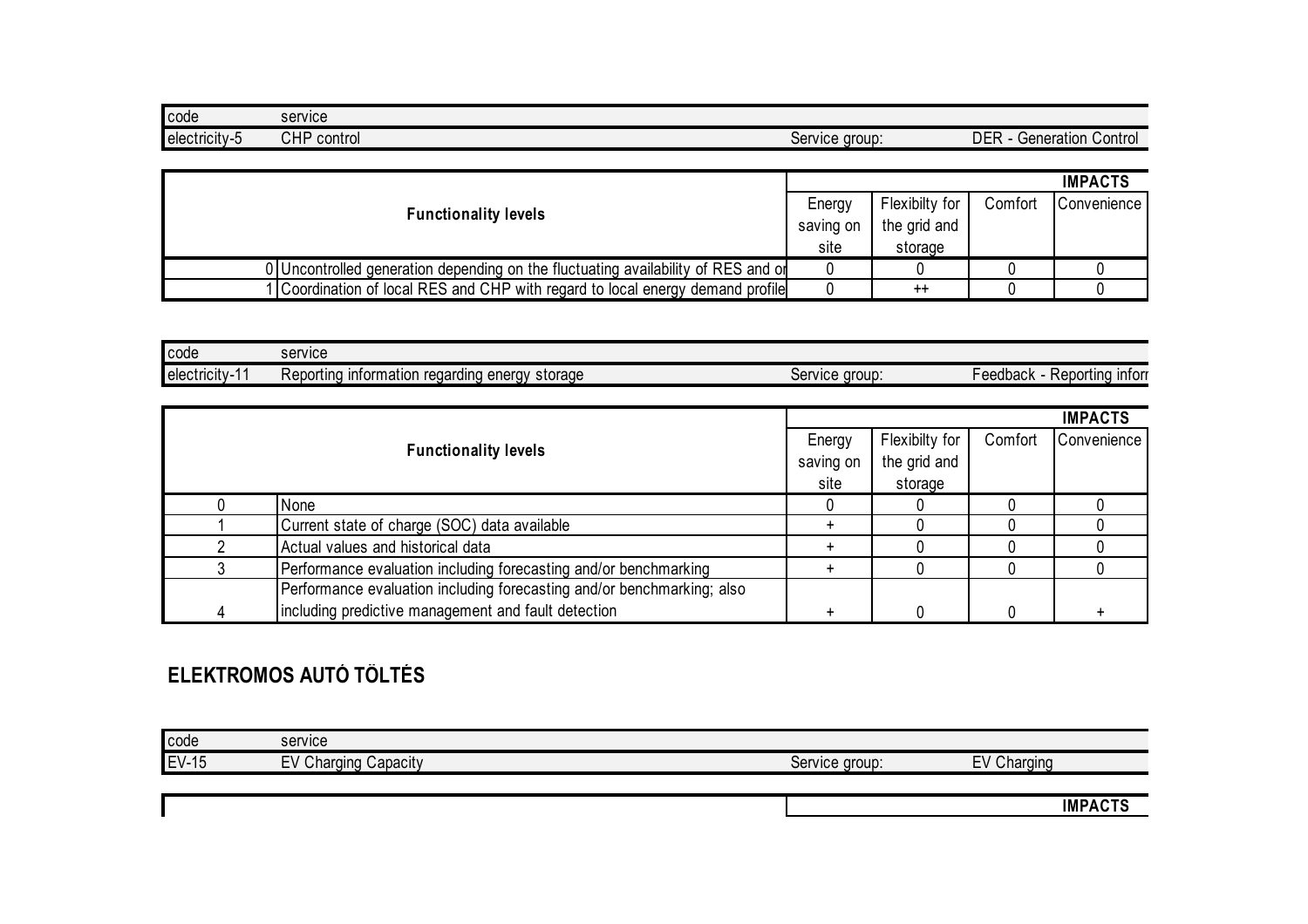| <b>Functionality levels</b>                   | Energy<br>saving on | Flexibilty for<br>the grid and | Comfort | Convenience |
|-----------------------------------------------|---------------------|--------------------------------|---------|-------------|
|                                               | site                | storage                        |         |             |
| not present                                   |                     |                                |         |             |
| ducting (or simple power plug) available      |                     |                                |         |             |
| 0-9% of parking spaces has recharging points  |                     |                                |         |             |
| 10-50% or parking spaces has recharging point |                     |                                |         | $^{++}$     |
| >50% of parking spaces has recharging point   |                     |                                |         | $^{+++}$    |

| code    | service                                   |                     |                           |
|---------|-------------------------------------------|---------------------|---------------------------|
| $EV-16$ | Charging<br>balancing<br>Grid<br><u>.</u> | , aroup:<br>Service | Grid<br>hard<br>ıınc<br>- |

|  |                             |           |                |         | <b>IMPACTS</b> |
|--|-----------------------------|-----------|----------------|---------|----------------|
|  |                             | Energy    | Flexibilty for | Comfort | Convenience    |
|  | <b>Functionality levels</b> | saving on | the grid and   |         |                |
|  |                             | site      | storage        |         |                |
|  | Not present                 |           | $\sim$         |         |                |
|  | I way (controlled charging) |           |                |         |                |
|  | 2 way (also EV to grid)     |           | $^{+++}$       |         |                |

| l code                         | service                                                                            |                   |                                                |
|--------------------------------|------------------------------------------------------------------------------------|-------------------|------------------------------------------------|
| $\mathbf{r}$<br>$-1 -$<br>$-1$ | connectivity<br><b>Taina</b><br>information<br>and<br>nhor.<br>$\sim$<br>UI<br>- ' | aroup:<br>Service | $-1$<br>connectivity<br>Charging<br>$\vdash$ V |

|                             |                                                         |              |                |         | <b>IMPACTS</b> |
|-----------------------------|---------------------------------------------------------|--------------|----------------|---------|----------------|
|                             |                                                         | Energy       | Flexibilty for | Comfort | Convenience    |
| <b>Functionality levels</b> | saving on                                               | the grid and |                |         |                |
|                             |                                                         | site         | storage        |         |                |
|                             | No information available                                |              |                |         |                |
|                             | Reporting information on EV charging status to occupant |              |                |         |                |
|                             | Communication with a back-office compliant to ISO 15118 |              |                |         |                |

**MONITORING AND CONTROL**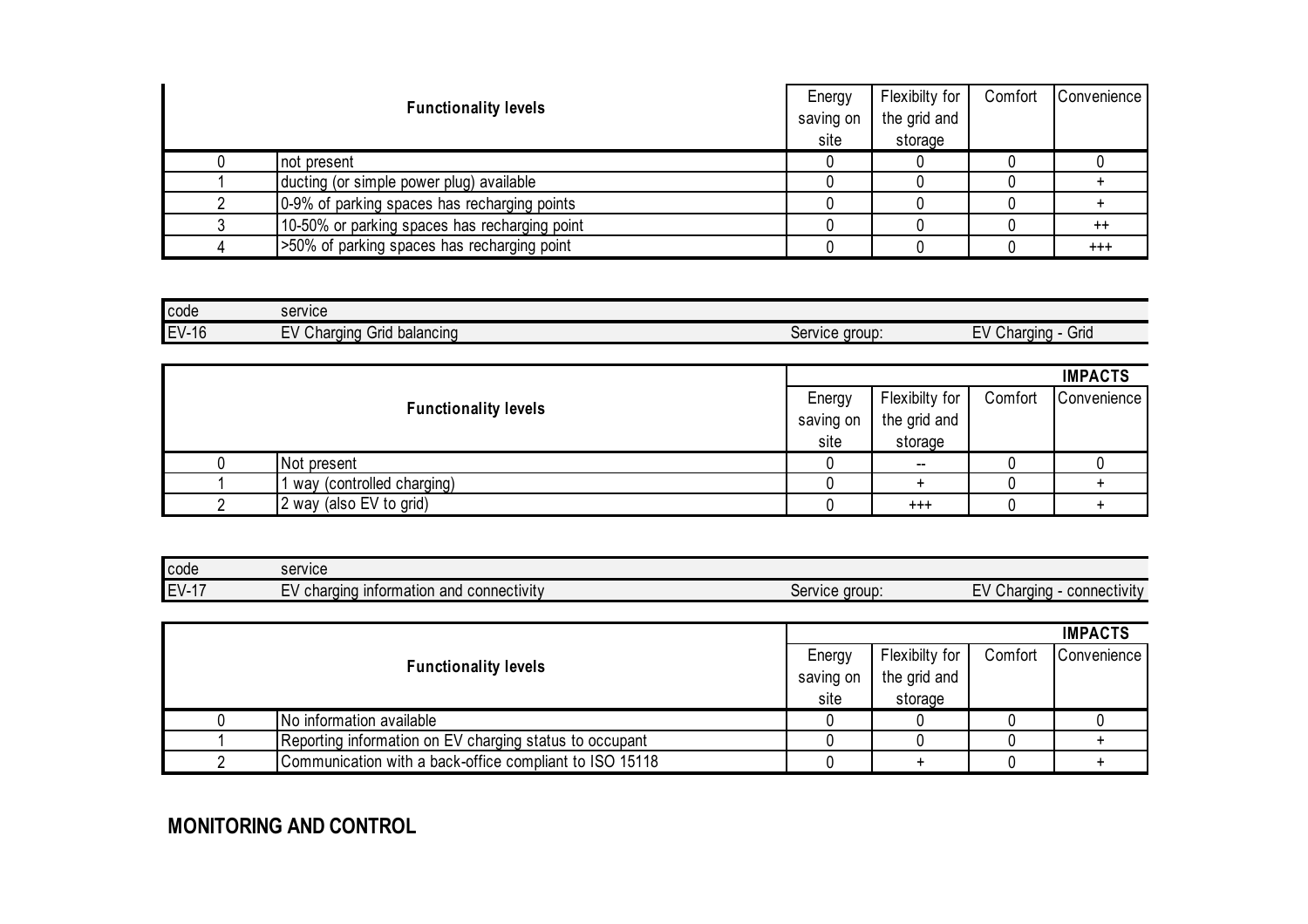| code   | service                                     |                |                                    |
|--------|---------------------------------------------|----------------|------------------------------------|
| $MC-3$ | I time management of HVAC<br>systems<br>Run | Service group: | <b>HVAC</b><br>interaction control |

|  |                             |                                                                                   |           |                |         | <b>IMPACTS</b> |
|--|-----------------------------|-----------------------------------------------------------------------------------|-----------|----------------|---------|----------------|
|  | <b>Functionality levels</b> |                                                                                   | Energy    | Flexibilty for | Comfort | Convenience    |
|  |                             |                                                                                   | saving on | the grid and   |         |                |
|  |                             |                                                                                   | site      | storage        |         |                |
|  |                             | Manual setting (plant enabling)                                                   |           |                |         |                |
|  |                             | Individual setting following a predefined time schedule including fixed precondit |           |                | $++$    | $++$           |
|  |                             | Individual setting following a predefined time schedule; adaptation               |           |                |         |                |
|  | າ                           | from a central room; variable preconditioning phases                              | $++$      |                | $++$    | $++$           |
|  |                             | Control of run time management by artificial intelligence                         | $^{+++}$  |                | $^{++}$ | $^{+++}$       |

| code              | service                                                                                                                                     |                    |
|-------------------|---------------------------------------------------------------------------------------------------------------------------------------------|--------------------|
| <b>MC</b><br>$-1$ | aroup ·<br>providing<br>support<br>technical<br>and<br>∖to the<br>'I building systems.<br>Detecting<br>dia<br>Service<br>0t<br>taults<br>-- | detection<br>≞ault |

|  |                                                                    |      |                |         | <b>IMPACTS</b>  |
|--|--------------------------------------------------------------------|------|----------------|---------|-----------------|
|  | <b>Functionality levels</b><br>saving on                           |      | Flexibilty for | Comfort | Convenience     |
|  |                                                                    |      | the grid and   |         |                 |
|  |                                                                    | site | storage        |         |                 |
|  | No central indication of detected faults and alarms                |      |                |         |                 |
|  | With central indication of detected faults and alarms              |      |                |         | $^{++}$         |
|  | With central indication of detected faults and alarms / diagnosing |      |                |         |                 |
|  | <b>functions</b>                                                   |      |                |         | $^{\mathrm{+}}$ |

| code | service                                                   |                |                                             |
|------|-----------------------------------------------------------|----------------|---------------------------------------------|
| MC-9 | connected services<br>detection:<br>Occupanc <sup>®</sup> | Service group: | <b>TBS</b><br><b>Interaction</b><br>control |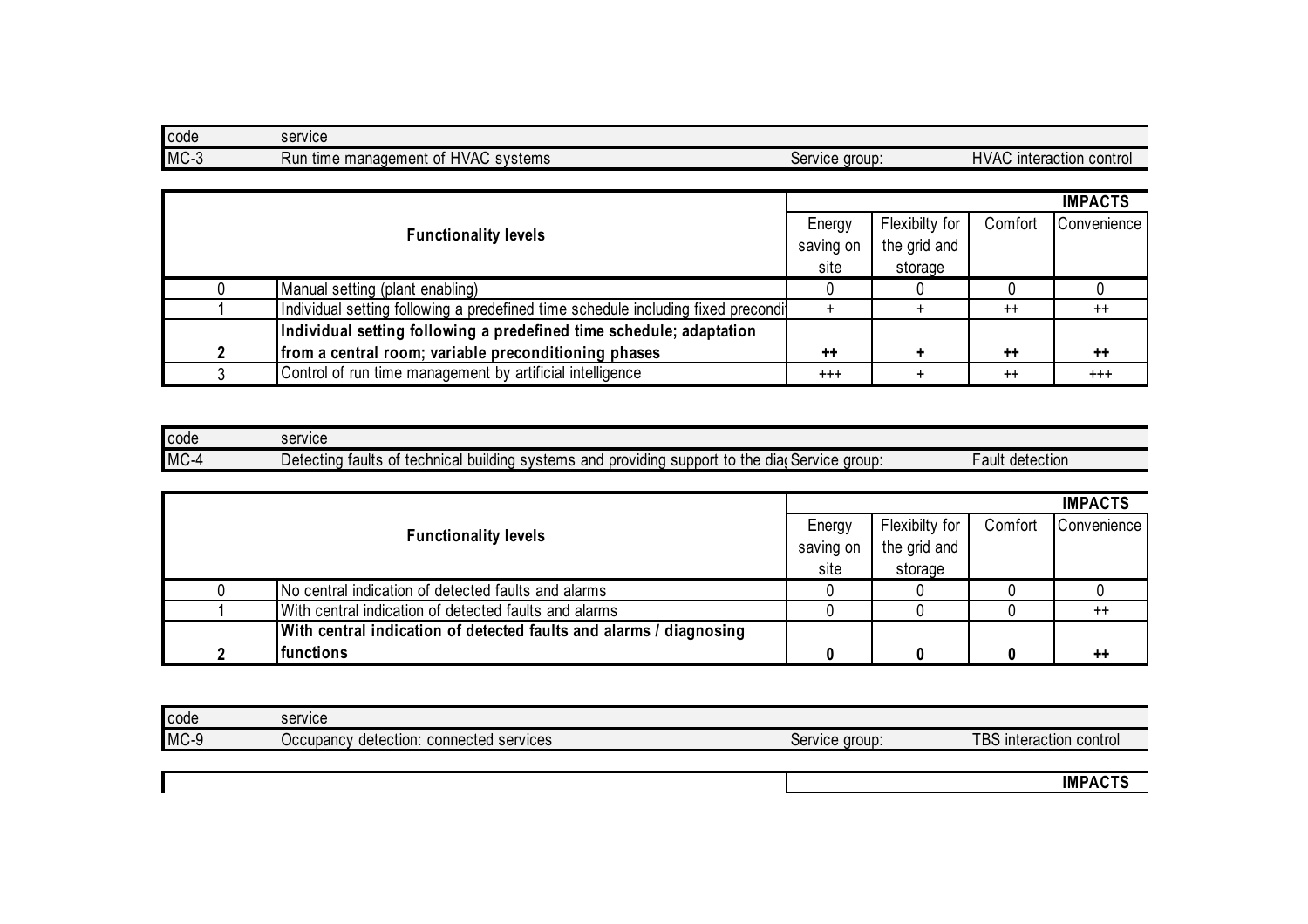| <b>Functionality levels</b> |                                                                      | Energy | Flexibilty for | Comfort | Convenience |
|-----------------------------|----------------------------------------------------------------------|--------|----------------|---------|-------------|
|                             |                                                                      |        | the grid and   |         |             |
|                             |                                                                      | site   | storage        |         |             |
|                             | None                                                                 |        |                |         |             |
|                             | For individual functions, e.g. lighting                              |        |                |         |             |
|                             | Centralised detection which feeds in to several TBS such as lighting |        |                |         |             |
|                             | and heating                                                          |        |                |         |             |

| l code  | service                                                                             |                               |                                                 |
|---------|-------------------------------------------------------------------------------------|-------------------------------|-------------------------------------------------|
| $MC-13$ | $- - -$<br>enerav<br>reporting<br>formance and<br>use<br>entral<br>e.<br>n∆rt∩<br>ິ | <b>aroup</b><br>service<br>יט | <b>Infor</b><br>Reportina<br>⊦eedback<br>. ICNO |

|   |                                                                      |        |                |         | <b>IMPACTS</b>  |
|---|----------------------------------------------------------------------|--------|----------------|---------|-----------------|
|   |                                                                      | Energy | Flexibilty for | Comfort | Convenience     |
|   | <b>Functionality levels</b><br>saving on                             |        | the grid and   |         |                 |
|   |                                                                      | site   | storage        |         |                 |
|   | None                                                                 |        |                |         |                 |
|   | Real time indication of energy use per energy carrier                |        |                |         |                 |
|   | Real time indication of sub-metererd energy use or other performance |        |                |         |                 |
|   | metrics for at least 2 domains                                       |        | 0              | 0       |                 |
|   | Real time indication of sub-metererd energy use or other performance |        |                |         |                 |
| ົ | metrics for all main TBS                                             |        |                |         | $^{\mathrm{+}}$ |

| code         | service                       |                     |                               |
|--------------|-------------------------------|---------------------|-------------------------------|
| <b>MC-25</b> | Integration<br>omartٽ<br>Grid | : aroup:<br>Service | .irid<br>Smart<br>Integration |

|                                                                             |           |                |         | <b>IMPACTS</b> |
|-----------------------------------------------------------------------------|-----------|----------------|---------|----------------|
|                                                                             |           | Flexibilty for | Comfort | Convenience    |
| <b>Functionality levels</b>                                                 | saving on | the grid and   |         |                |
|                                                                             | site      | storage        |         |                |
| None - No harmonization between grid and building energy systems;           |           |                |         |                |
| building is operated independently from the grid load                       |           |                |         |                |
| Building energy systems are managed and operated depending on grid load; de |           | $^{+++}$       |         |                |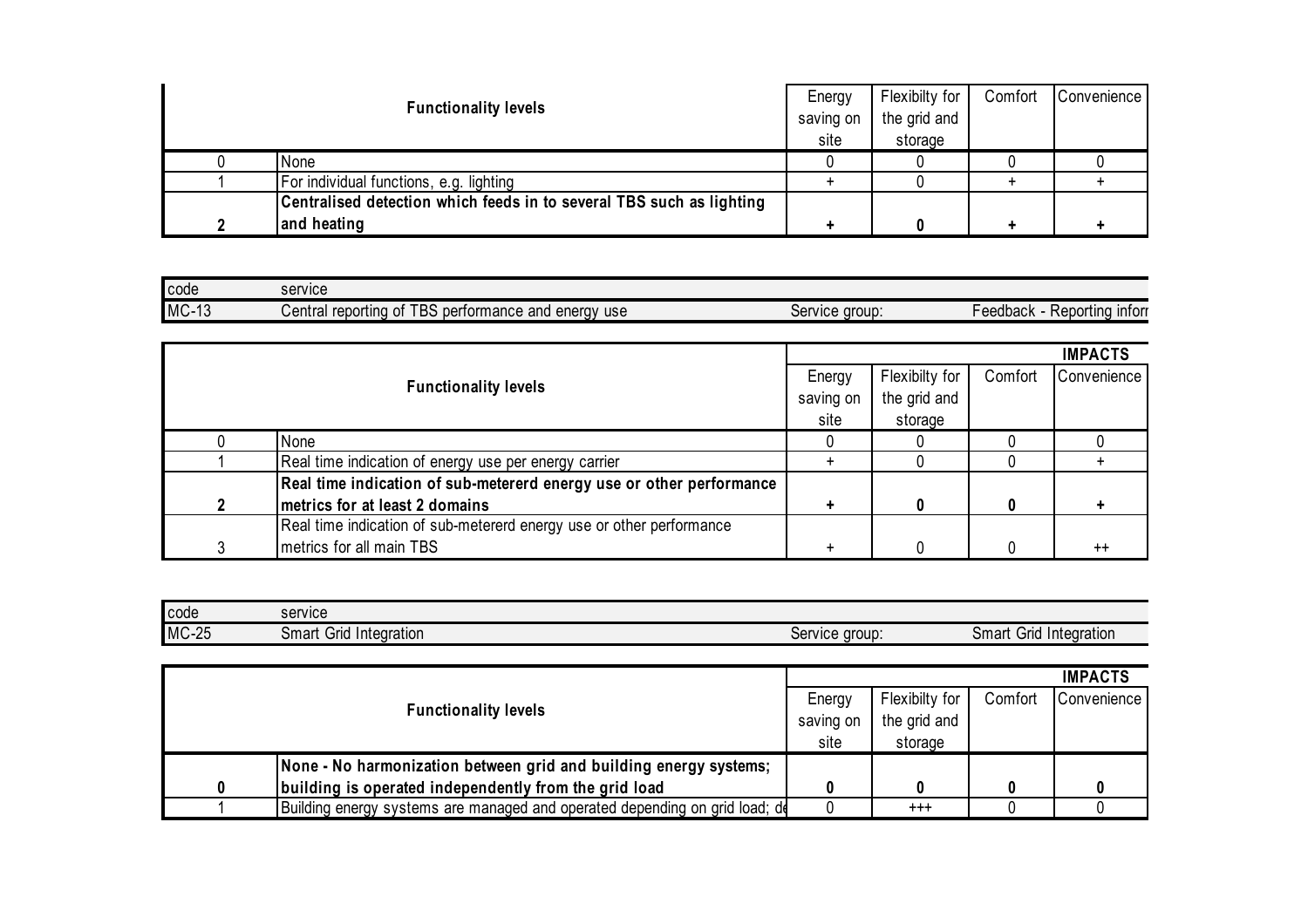| code         | service                                            |                                      |                                       |
|--------------|----------------------------------------------------|--------------------------------------|---------------------------------------|
| <b>MC-28</b> | <b>DSM</b><br>≺eporting<br>ntormation<br>regarding | aroup<br>SONUOD<br><b>JOLY</b><br>טע | <b>Infor</b><br>⊱eedback<br>Reportina |

|                                                                          |           |                |         | <b>IMPACTS</b> |
|--------------------------------------------------------------------------|-----------|----------------|---------|----------------|
|                                                                          | Energy    | Flexibilty for | Comfort | Convenience    |
| <b>Functionality levels</b>                                              | saving on | the grid and   |         |                |
|                                                                          | site      | storage        |         |                |
| None                                                                     |           |                |         |                |
| Reporting information on current DSM flows and controls                  |           |                |         |                |
| Reporting information on current, historical and predicted DSM flows and |           |                |         |                |
| controls                                                                 |           |                |         |                |

| code         | service                                 |                |                     |
|--------------|-----------------------------------------|----------------|---------------------|
| <b>MC-29</b> | <b>DSM</b><br>control<br>Override<br>0t | Service group: | control<br>Override |

|   |                                                                                 |        |                |         | <b>IMPACTS</b> |
|---|---------------------------------------------------------------------------------|--------|----------------|---------|----------------|
|   |                                                                                 | Energy | Flexibilty for | Comfort | Convenience    |
|   | <b>Functionality levels</b>                                                     |        | the grid and   |         |                |
|   |                                                                                 |        | storage        |         |                |
|   | No DSM control                                                                  |        |                |         |                |
|   | DSM control without the possibility to override this control by the occupant    |        | $++$           | $-$     |                |
|   | Manual override and reactivation                                                |        |                |         |                |
|   | Scheduled override of DSM control and reactivation                              |        | $\div$         |         | $^{++}$        |
|   |                                                                                 |        |                |         |                |
| 4 | Scheduled override of DSM control and reactivation with artificial intelligence |        | $^{++}$        |         | $^{+++}$       |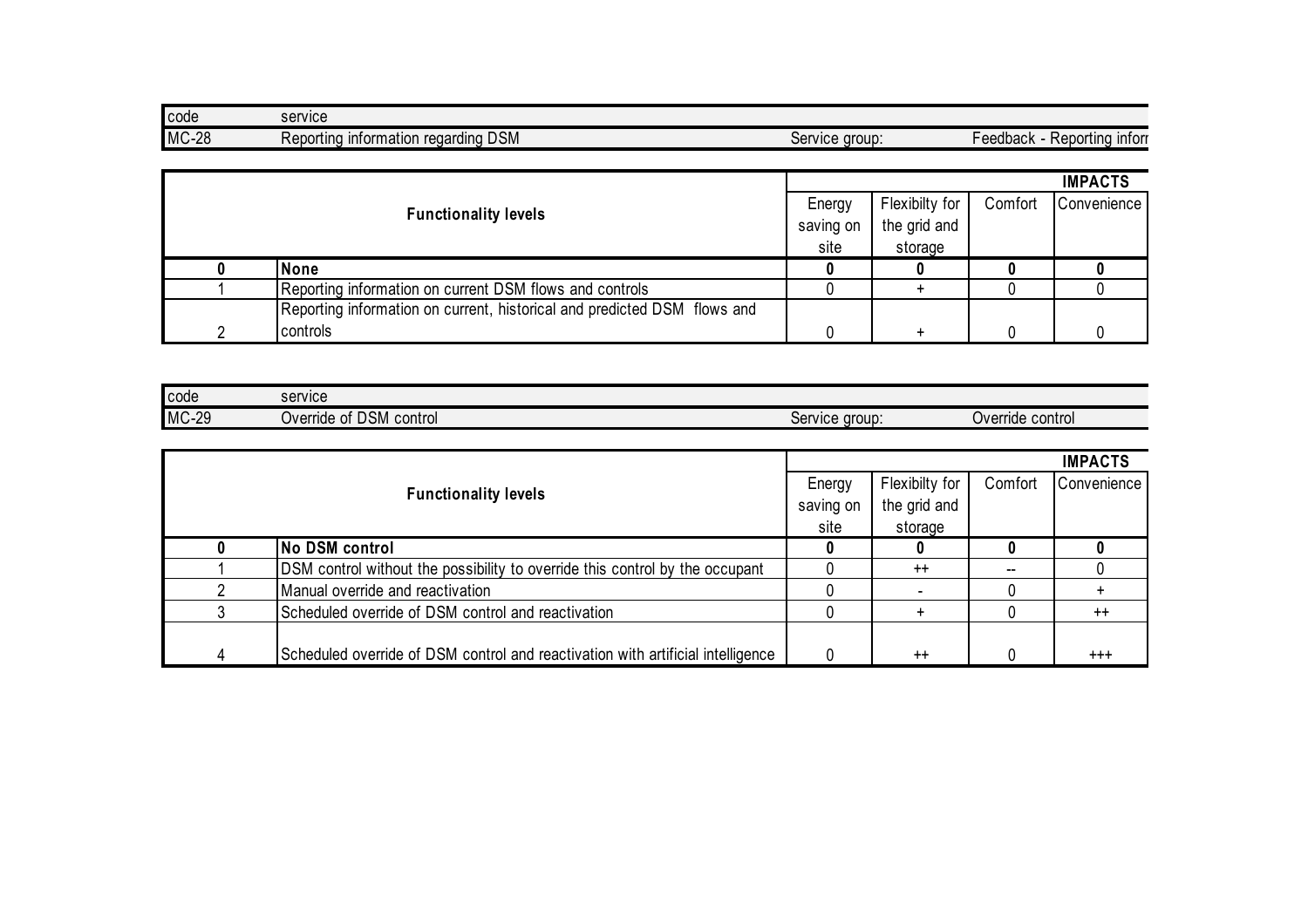| Wellbeing  | Maintenanc  | Information |
|------------|-------------|-------------|
| and health | e and fault | to          |
|            | prediction  | occupants   |
|            |             |             |
|            |             |             |
|            |             |             |
|            |             |             |
|            |             |             |
|            |             |             |
|            |             |             |

| Wellbeing  | Maintenanc   Information |           |
|------------|--------------------------|-----------|
| and health | e and fault              | to        |
|            | prediction               | occupants |
|            |                          |           |
|            |                          |           |
|            |                          |           |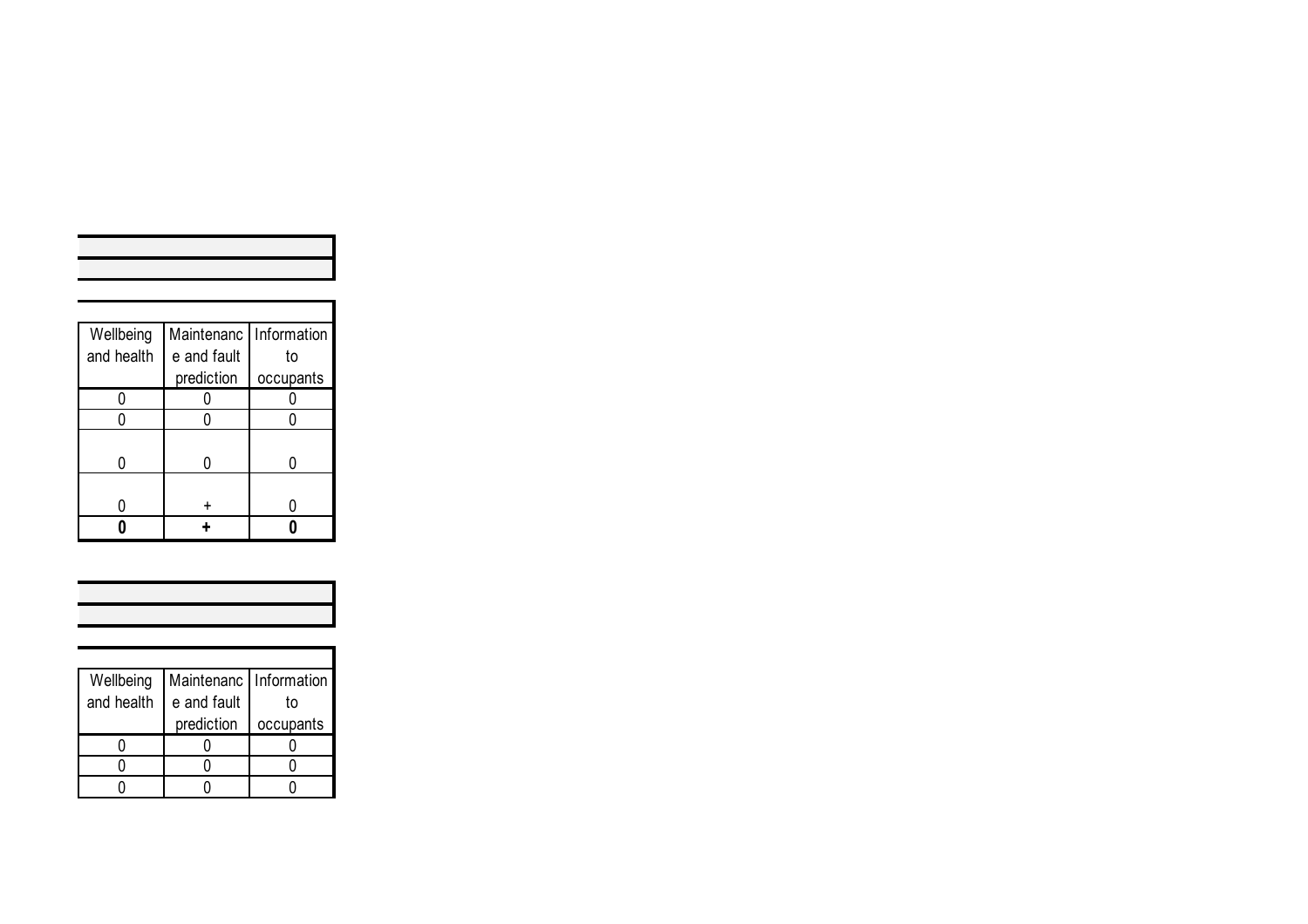| Wellbeing  | Maintenanc   Information |           |
|------------|--------------------------|-----------|
| and health | e and fault              | t٥        |
|            | prediction               | occupants |
|            |                          |           |
|            |                          |           |
|            |                          |           |

| Wellbeing  | Maintenanc  | <b>Information</b> |
|------------|-------------|--------------------|
| and health | e and fault | t٥                 |
|            | prediction  | occupants          |
|            |             |                    |
|            |             |                    |
|            |             |                    |
|            |             |                    |
|            |             |                    |

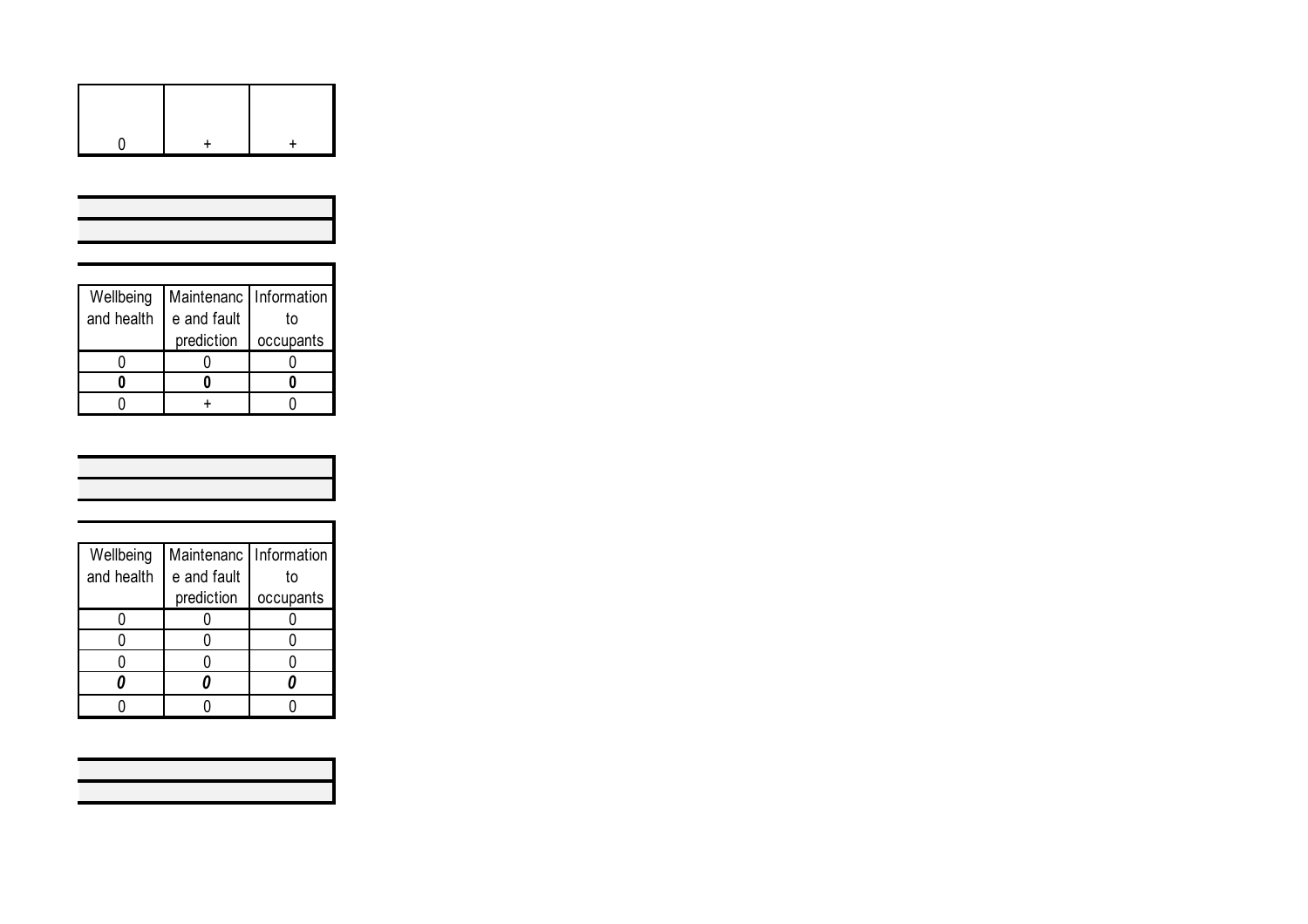| Wellbeing  | Maintenanc   Information |           |
|------------|--------------------------|-----------|
| and health | e and fault              | t٥        |
|            | prediction               | occupants |
|            |                          |           |
|            |                          |           |
|            |                          |           |
|            |                          |           |

| <u> 1989 - Johann Barnett, mars et al. 1989 - Anna anno 1989 - Anna anno 1989 - Anna anno 1989 - Anna anno 1989 - </u> |  |  |
|------------------------------------------------------------------------------------------------------------------------|--|--|
|                                                                                                                        |  |  |
|                                                                                                                        |  |  |
|                                                                                                                        |  |  |
|                                                                                                                        |  |  |
|                                                                                                                        |  |  |
|                                                                                                                        |  |  |
|                                                                                                                        |  |  |
|                                                                                                                        |  |  |

| Wellbeing  | Maintenanc   Information |           |
|------------|--------------------------|-----------|
| and health | e and fault              | t٥        |
|            | prediction               | occupants |
|            |                          |           |
|            |                          |           |
|            |                          |           |

| Wellbeing  | Maintenanc   Information |           |
|------------|--------------------------|-----------|
| and health | e and fault              | t٥        |
|            | prediction               | occupants |
|            |                          |           |
|            |                          |           |
|            |                          |           |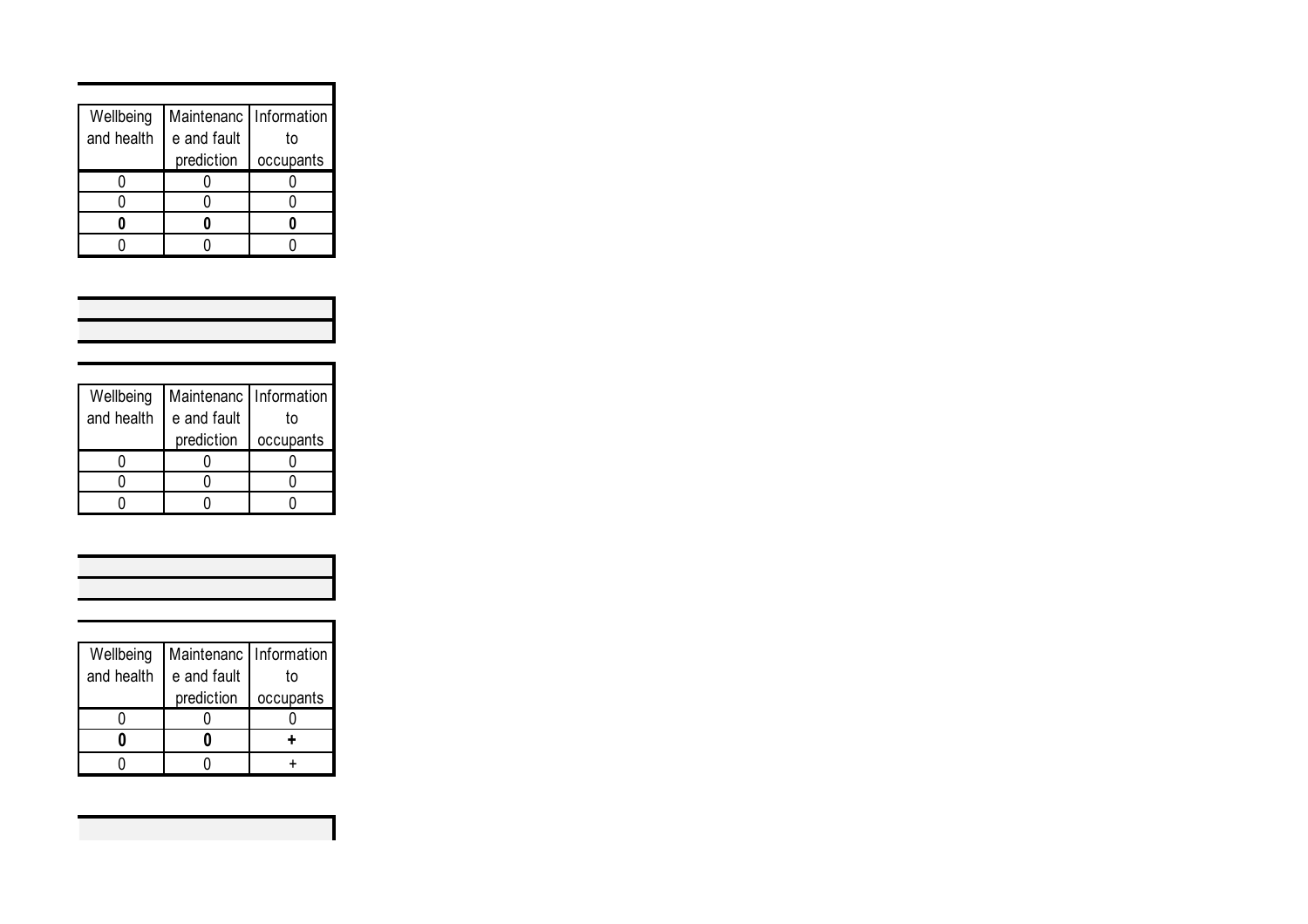ilities

| Wellbeing  | Maintenanc   Information |           |
|------------|--------------------------|-----------|
| and health | e and fault              | t٥        |
|            | prediction               | occupants |
|            |                          |           |
|            |                          |           |
|            |                          |           |
|            |                          |           |

| STORY          |
|----------------|
| <b>ilities</b> |
|                |

| Wellbeing  | Maintenanc   Information |           |
|------------|--------------------------|-----------|
| and health | e and fault              | t٥        |
|            | prediction               | occupants |
|            |                          |           |
|            |                          |           |
|            |                          |           |
|            |                          |           |

| <br>$\cdots$<br>$\overline{\phantom{a}}$ |
|------------------------------------------|

| Wellbeing  | Maintenanc   Information |           |
|------------|--------------------------|-----------|
| and health | e and fault              | t٥        |
|            | prediction               | occupants |
|            |                          |           |
|            |                          |           |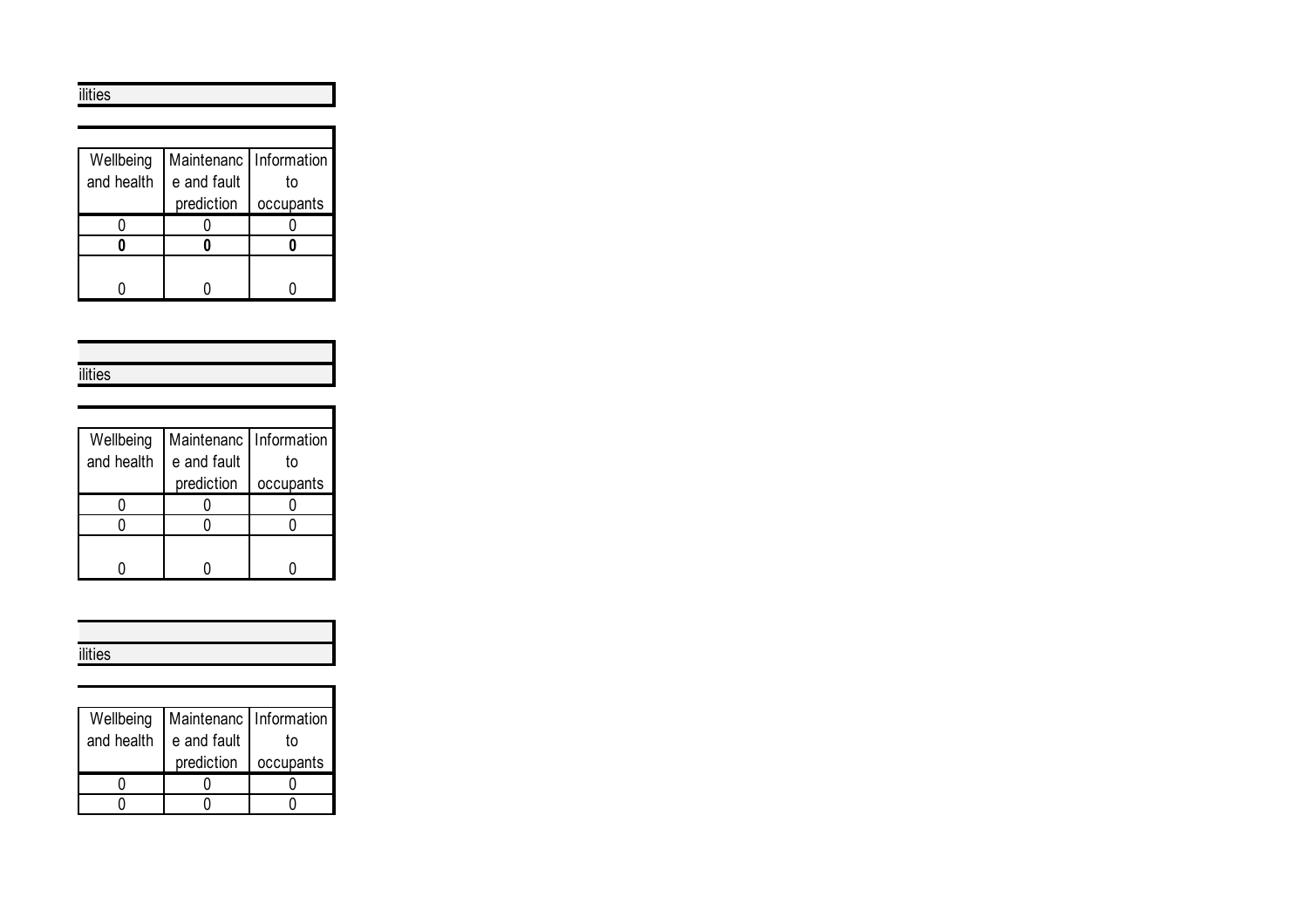|--|

| ilities |
|---------|

| Wellbeing  | Maintenanc   Information |           |
|------------|--------------------------|-----------|
| and health | e and fault              | to        |
|            | prediction               | occupants |
| 0          |                          |           |
|            |                          |           |
|            |                          |           |
| O          |                          |           |
| N          |                          |           |
|            |                          |           |

#### nd facility managers

| Wellbeing  | Maintenanc  | <b>Information</b> |
|------------|-------------|--------------------|
| and health | e and fault | t٥                 |
|            | prediction  | occupants          |
|            |             |                    |
|            |             |                    |
|            |             |                    |
|            |             |                    |
|            |             |                    |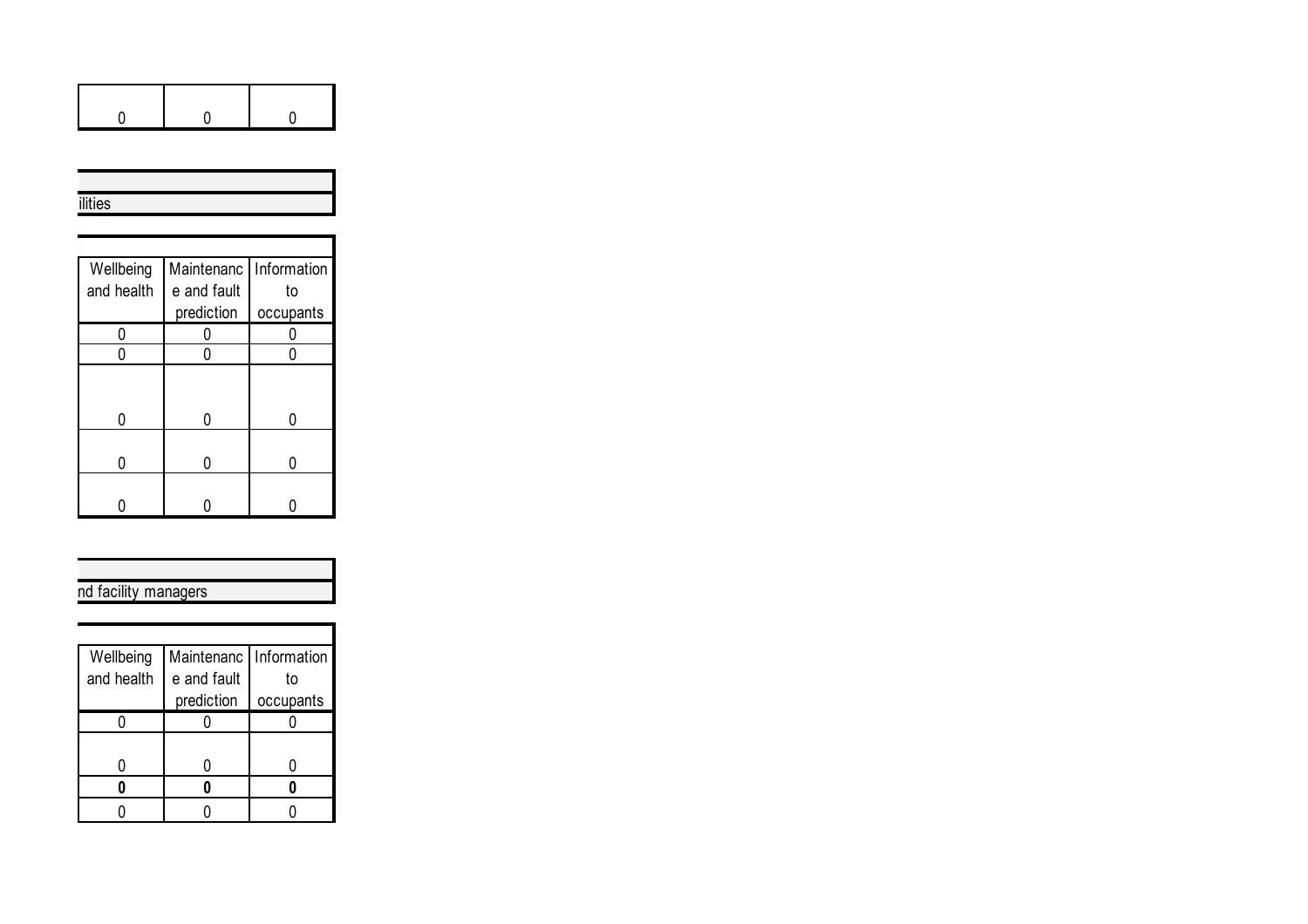| Wellbeing  | Maintenanc  | Information |
|------------|-------------|-------------|
| and health | e and fault | t٥          |
|            | prediction  | occupants   |
|            |             |             |
|            |             |             |
|            |             |             |
|            |             |             |
|            |             |             |
|            |             |             |

| Wellbeing  | Maintenanc   Information |           |
|------------|--------------------------|-----------|
| and health | e and fault              | t٥        |
|            | prediction               | occupants |
|            |                          |           |
|            |                          |           |
|            |                          |           |
|            |                          |           |
|            |                          |           |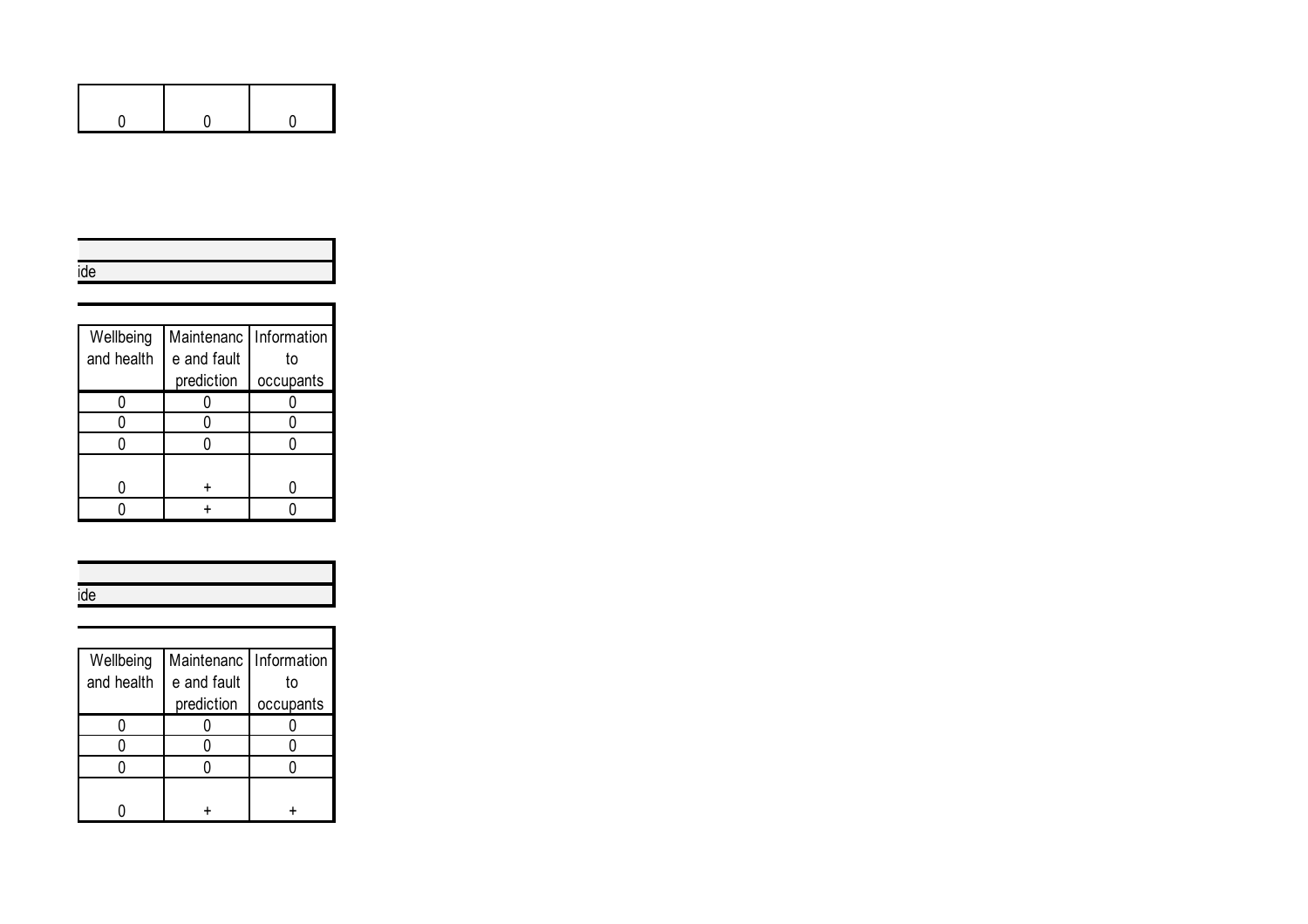| ide        |                          |           |
|------------|--------------------------|-----------|
|            |                          |           |
|            |                          |           |
| Wellbeing  | Maintenanc   Information |           |
| and health | e and fault              | to        |
|            | prediction               | occupants |
|            |                          |           |
|            |                          |           |
|            |                          |           |

| ue |
|----|
|    |

| Wellbeing  | Maintenanc   Information |           |
|------------|--------------------------|-----------|
| and health | e and fault              | t٥        |
|            | prediction               | occupants |
|            |                          |           |
|            |                          |           |
|            |                          |           |
|            |                          |           |
|            |                          |           |

| ide        |                        |           |
|------------|------------------------|-----------|
|            |                        |           |
|            |                        |           |
| Wellbeing  | Maintenanc Information |           |
| and health | e and fault            | to        |
|            | prediction             | occupants |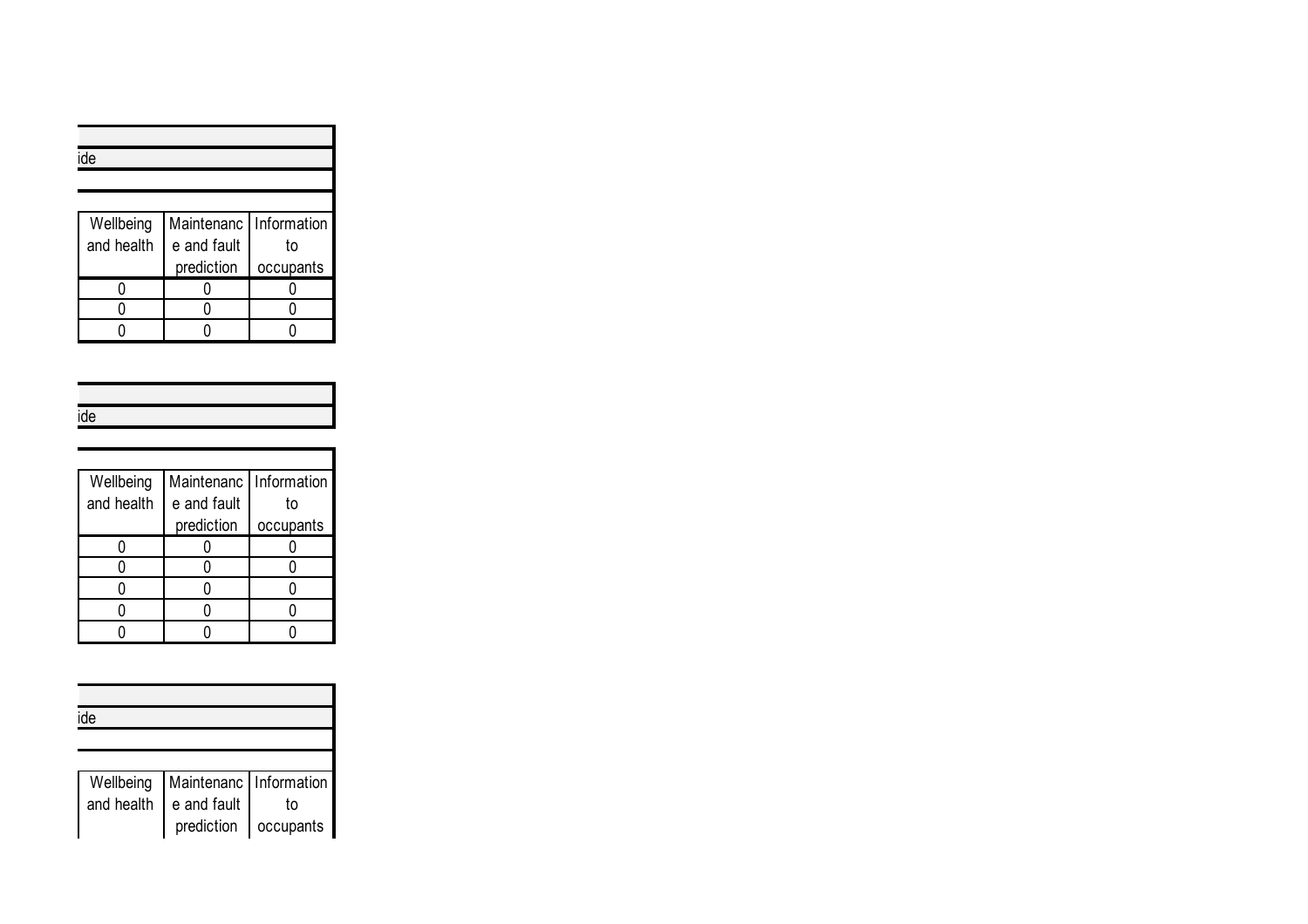| ide        |                          |           |
|------------|--------------------------|-----------|
|            |                          |           |
|            |                          |           |
| Wellbeing  | Maintenanc   Information |           |
| and health | e and fault              | to        |
|            | prediction               | occupants |
|            |                          |           |
|            |                          |           |
|            |                          |           |

| ide        |                          |           |
|------------|--------------------------|-----------|
|            |                          |           |
|            |                          |           |
| Wellbeing  | Maintenanc   Information |           |
| and health | e and fault              | to        |
|            | prediction               | occupants |
|            |                          |           |
|            |                          |           |
|            |                          |           |

| acilities |
|-----------|
|           |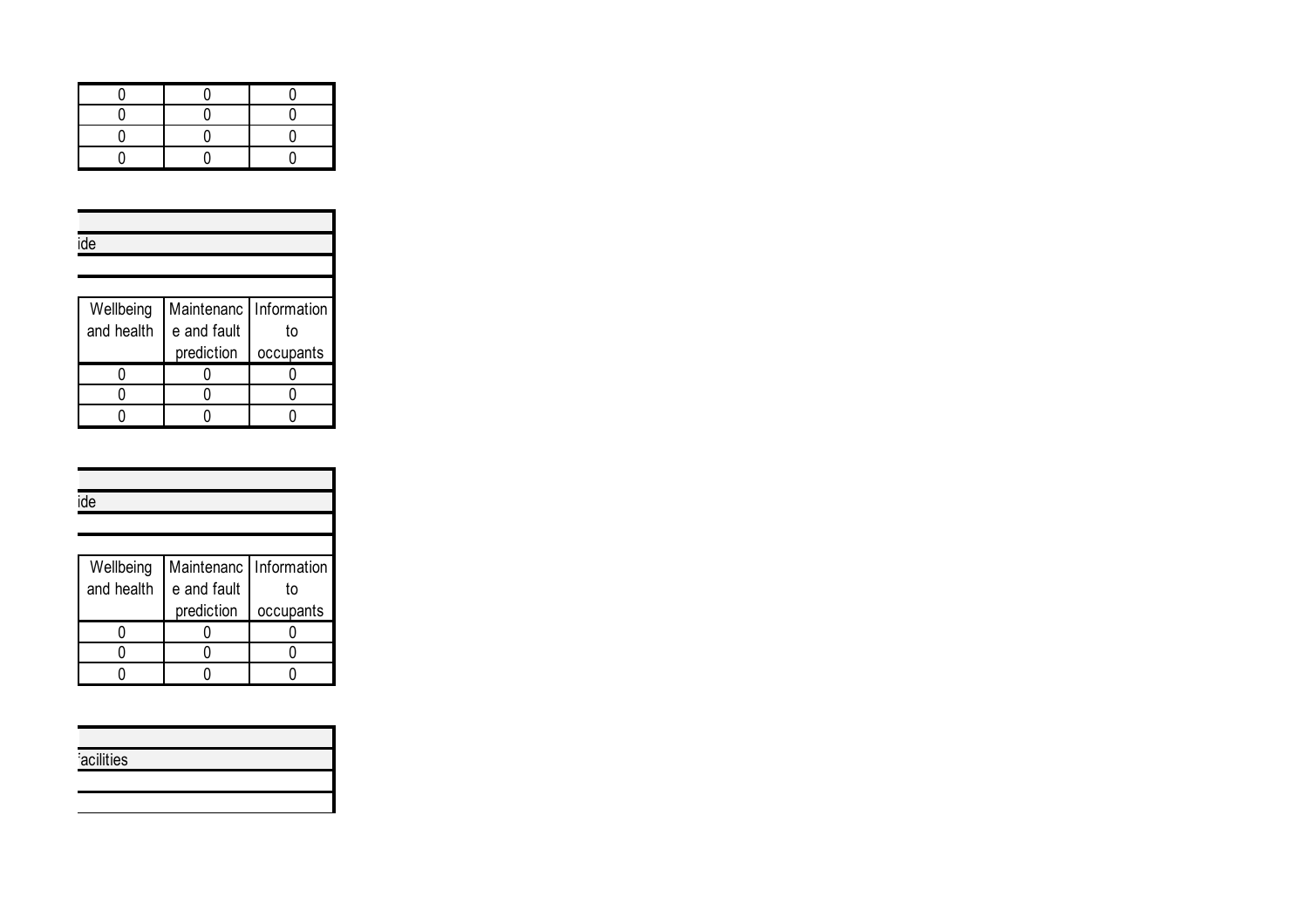| Wellbeing  | Maintenanc   Information |           |
|------------|--------------------------|-----------|
| and health | e and fault              | t٥        |
|            | prediction               | occupants |
|            |                          |           |
|            |                          |           |
|            |                          |           |

|  | acilities  |             |             |
|--|------------|-------------|-------------|
|  |            |             |             |
|  |            |             |             |
|  | Wellbeing  | Maintenanc  | Information |
|  | and health | e and fault | to          |
|  |            | prediction  | occupants   |
|  |            |             |             |
|  |            |             |             |
|  |            |             |             |
|  |            |             |             |
|  |            |             |             |
|  |            |             |             |
|  |            |             |             |

| nd facility managers |
|----------------------|

| Wellbeing  | Maintenanc   Information |           |
|------------|--------------------------|-----------|
| and health | e and fault              | t٥        |
|            | prediction               | occupants |
|            |                          |           |
|            |                          |           |
|            |                          |           |
|            |                          |           |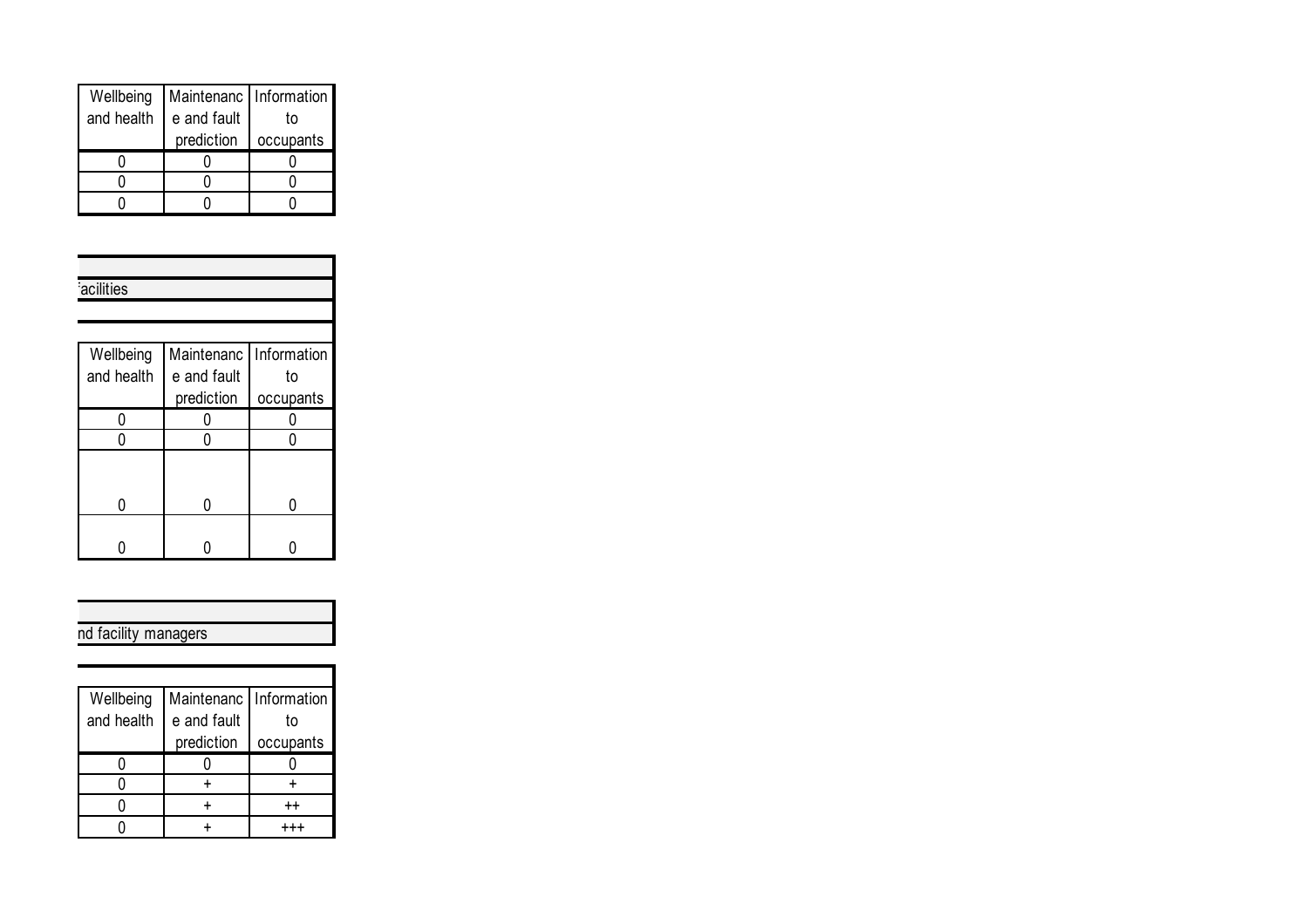|  | $^{+++}$ |
|--|----------|

| cilities   |                          |           |
|------------|--------------------------|-----------|
|            |                          |           |
|            |                          |           |
| Wellbeing  | Maintenanc   Information |           |
| and health | e and fault              | to        |
|            | prediction               | occupants |
| Λ          |                          |           |
|            |                          |           |
|            |                          |           |
|            |                          |           |
|            |                          |           |
|            |                          |           |

| cilities   |                        |           |
|------------|------------------------|-----------|
|            |                        |           |
|            |                        |           |
| Wellbeing  | Maintenanc Information |           |
| and health | e and fault            | to        |
|            | prediction             | occupants |
|            |                        |           |
|            |                        |           |
|            |                        |           |
|            |                        |           |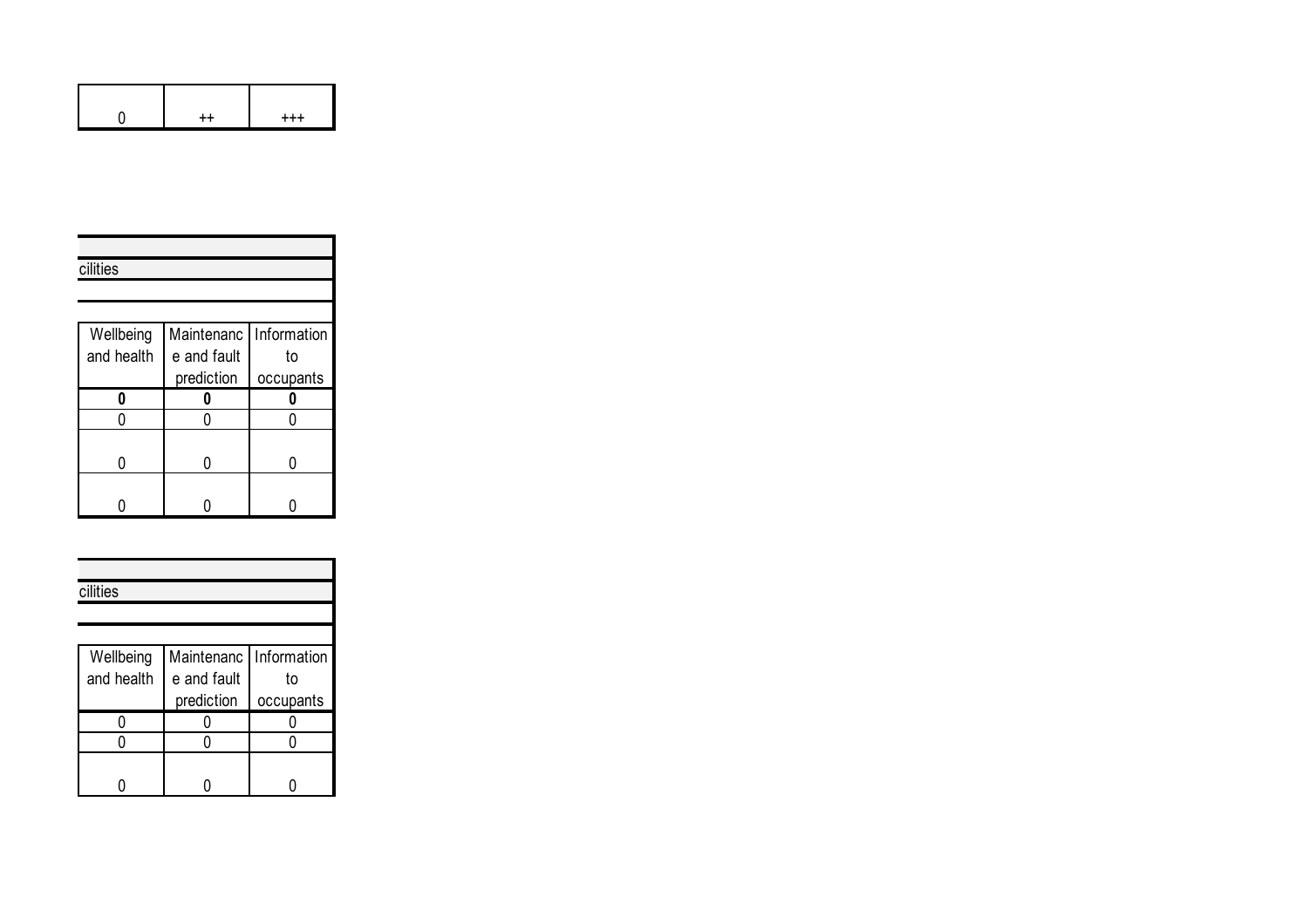| 0          | 0           | 0           |
|------------|-------------|-------------|
|            |             |             |
|            |             |             |
| cilities   |             |             |
|            |             |             |
|            |             |             |
| Wellbeing  | Maintenanc  | Information |
| and health | e and fault | to          |
|            | prediction  | occupants   |
|            |             |             |
| 0          | 0           | 0           |
|            |             |             |
| N          | N           | N           |
|            |             |             |

 $\overline{\phantom{a}}$ 

# nd facility managers

 $\begin{array}{c|c|c|c|c} \hline \circ & \circ & \circ \end{array}$ 

| Wellbeing  | Maintenanc   Information |                 |
|------------|--------------------------|-----------------|
| and health | e and fault              | t٥              |
|            | prediction               | occupants       |
|            |                          |                 |
|            |                          |                 |
|            |                          |                 |
|            |                          | $^{\mathrm{+}}$ |
|            |                          |                 |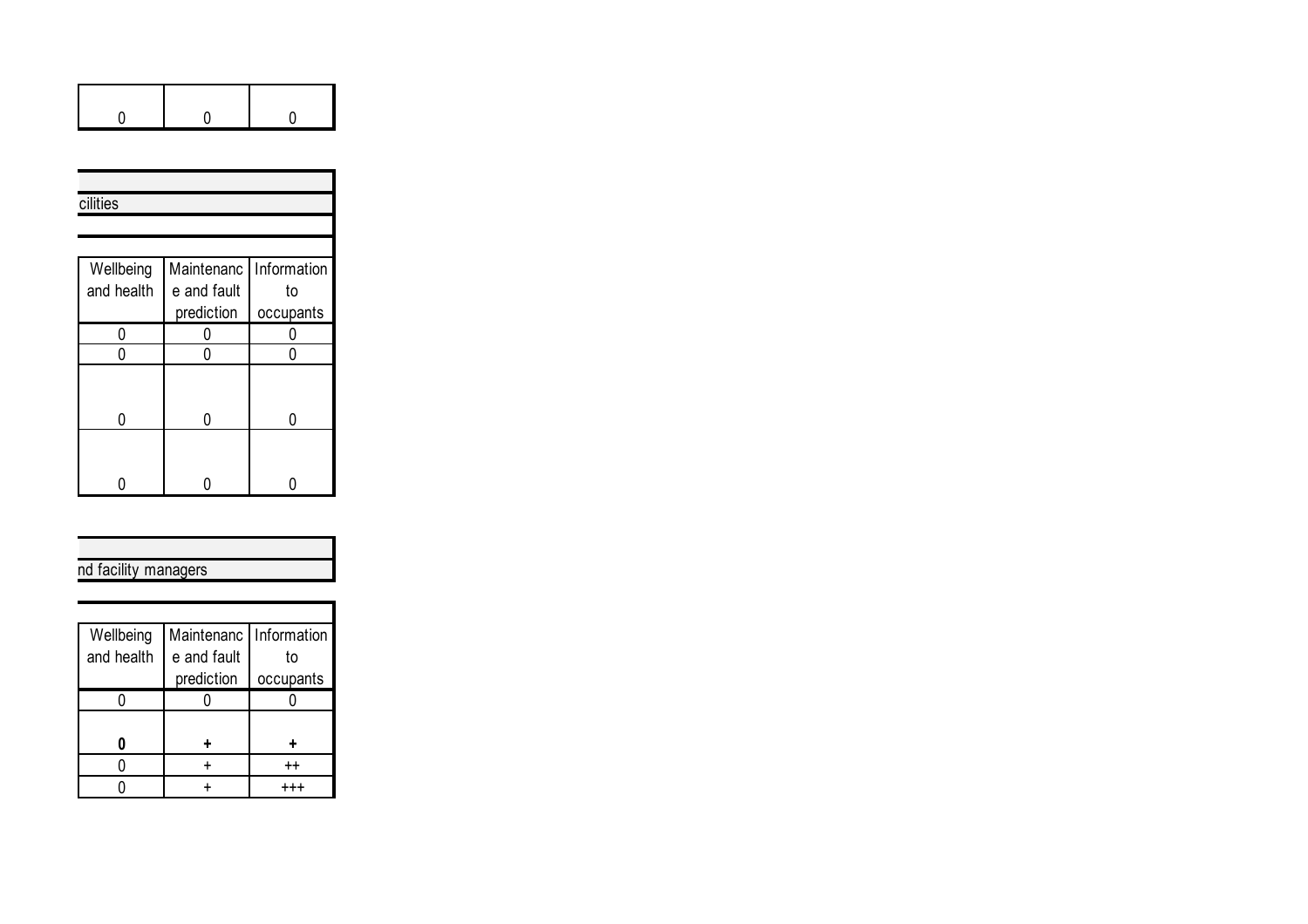|  | $^{+++}$ |
|--|----------|

| Wellbeing         | Maintenanc  | Information |
|-------------------|-------------|-------------|
| and health        | e and fault | to          |
|                   | prediction  | occupants   |
|                   |             |             |
|                   |             |             |
| $^{\mathrm{+}}$   |             |             |
| $^{\mathrm{+++}}$ |             |             |
|                   |             |             |
|                   |             |             |

| Wellbeing  | Maintenanc   Information |           |
|------------|--------------------------|-----------|
| and health | e and fault              | t٥        |
|            | prediction               | occupants |
|            |                          |           |
|            |                          |           |
| $++$       |                          |           |
|            |                          |           |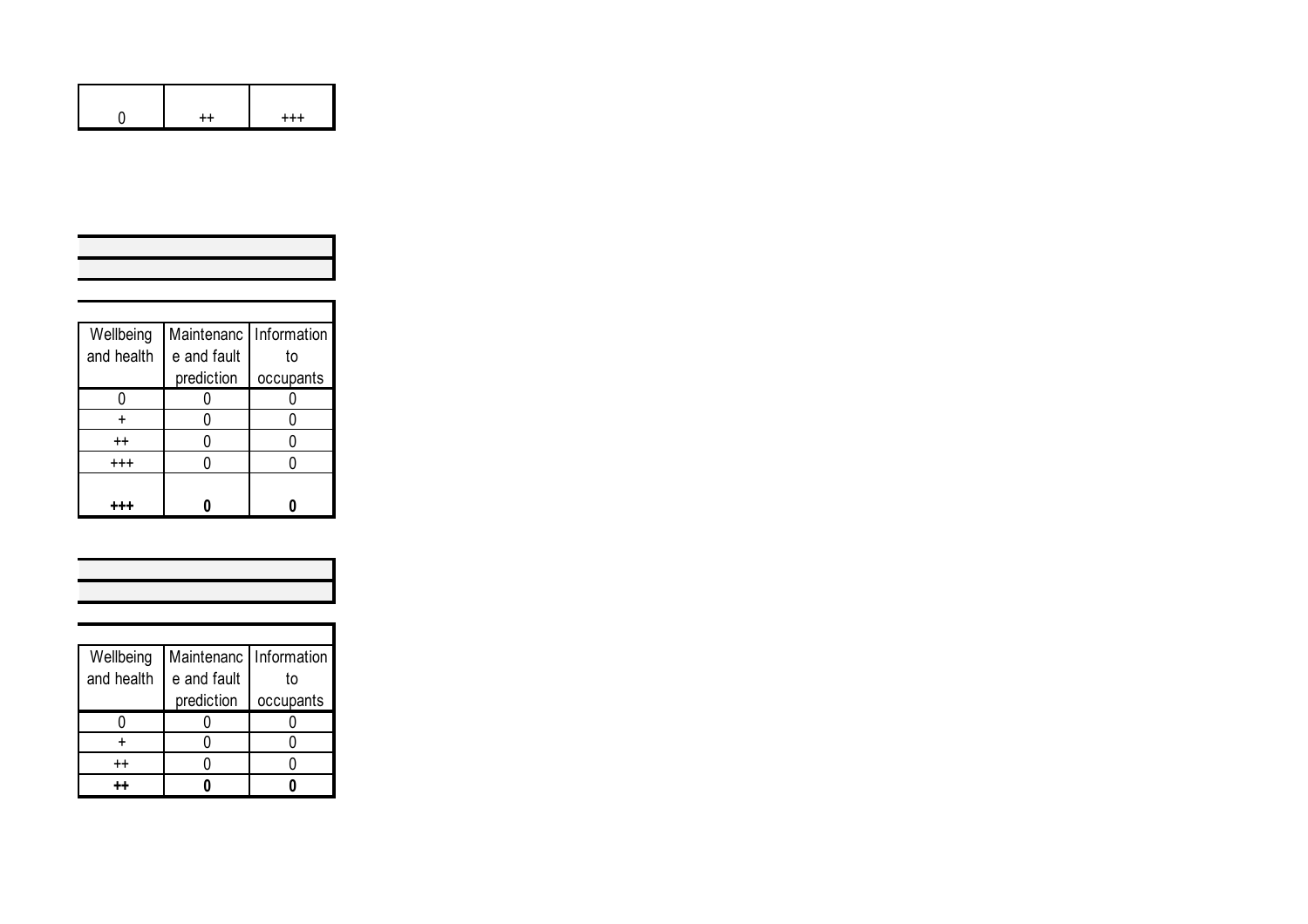| Wellbeing  | Maintenanc  | Information |
|------------|-------------|-------------|
| and health | e and fault | to          |
|            | prediction  | occupants   |
|            |             |             |
|            |             |             |
|            |             |             |
|            |             |             |
|            |             |             |

| Wellbeing  | Maintenanc   Information |           |
|------------|--------------------------|-----------|
| and health | e and fault              | t٥        |
|            | prediction               | occupants |
|            |                          |           |
|            |                          |           |
|            |                          |           |

| Wellbeing  | Maintenanc   Information |           |
|------------|--------------------------|-----------|
| and health | e and fault              | t٥        |
|            | prediction               | occupants |
|            |                          |           |
|            |                          |           |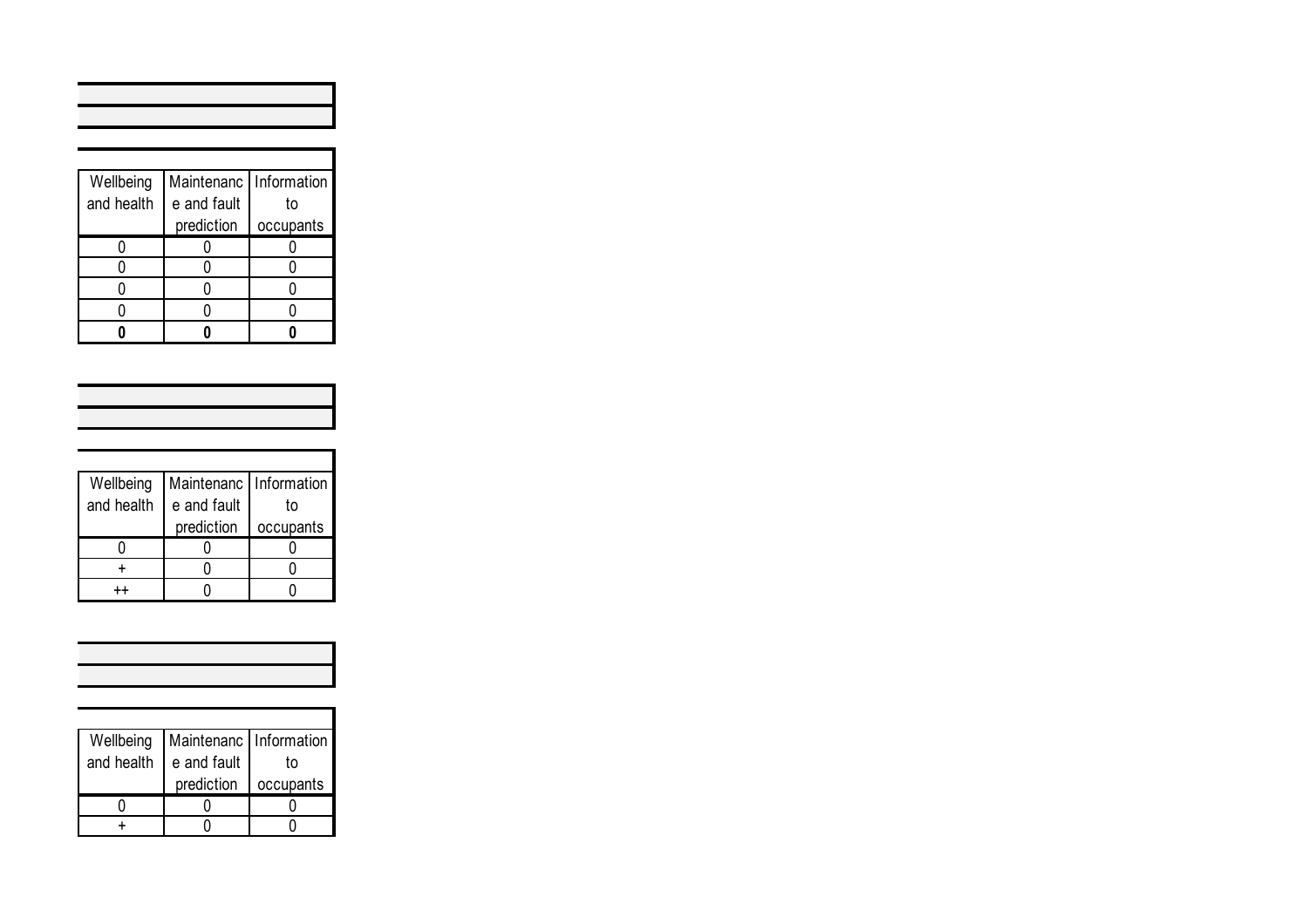|            | Λ           |             |
|------------|-------------|-------------|
|            |             |             |
|            |             |             |
|            |             |             |
|            |             |             |
| Wellbeing  | Maintenanc  | Information |
| and health | e and fault | to          |
|            | prediction  | occupants   |
| n          |             |             |
| N          | 0           |             |
| n          | 0           | Λ           |
|            |             |             |

| Wellbeing  | Maintenanc   Information |           |
|------------|--------------------------|-----------|
| and health | e and fault              | t٥        |
|            | prediction               | occupants |
|            |                          |           |
|            |                          |           |
|            |                          |           |
|            |                          |           |

| nation |
|--------|
|        |
|        |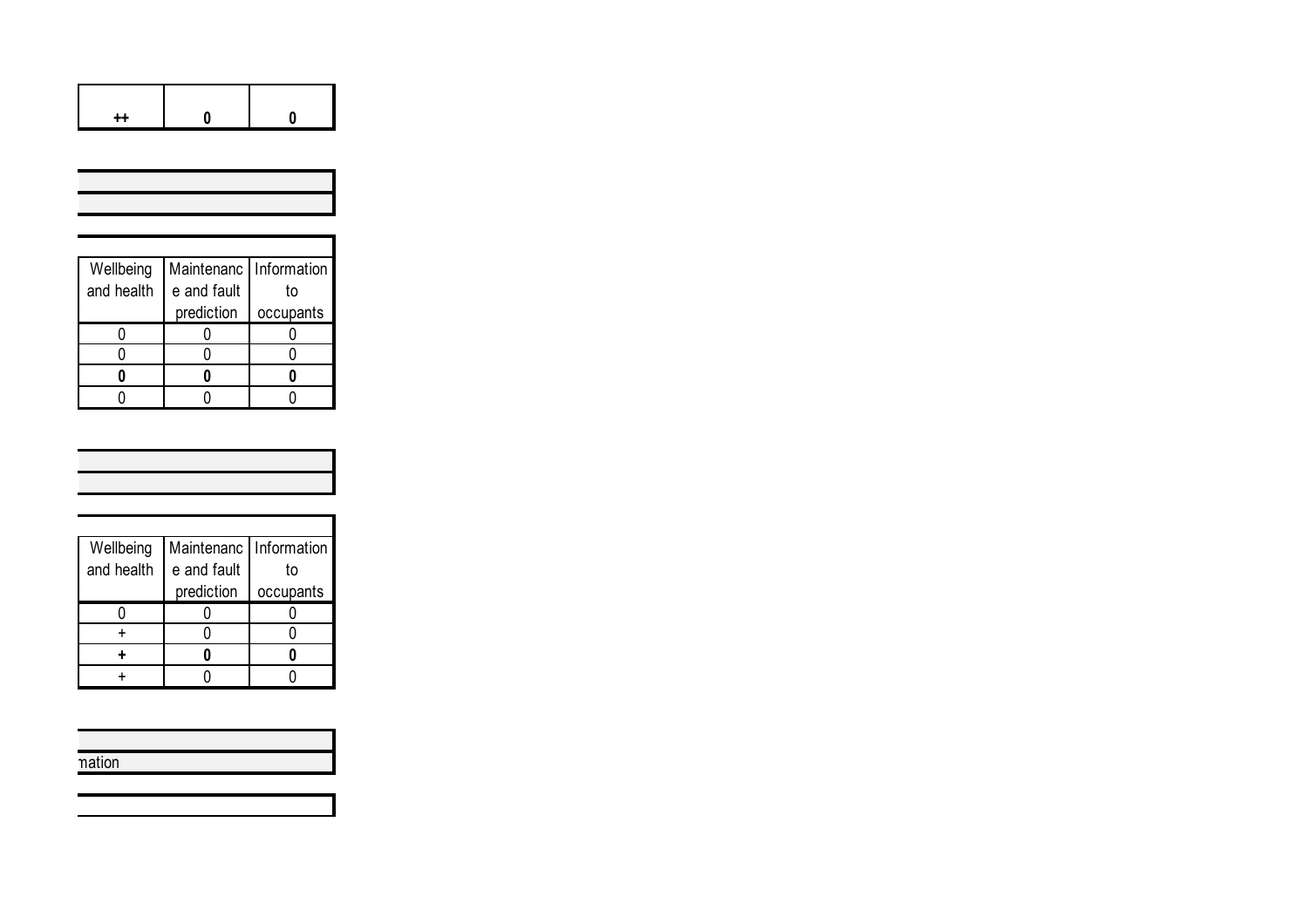| Wellbeing  | Maintenanc  | Information     |
|------------|-------------|-----------------|
| and health | e and fault | to              |
|            | prediction  | occupants       |
| n          |             |                 |
|            |             |                 |
|            |             | $^{\mathrm{+}}$ |
|            |             |                 |
|            |             | $^{++}$         |
|            |             |                 |
|            |             |                 |

| Wellbeing  | Maintenanc  | Information |
|------------|-------------|-------------|
| and health | e and fault | t٥          |
|            | prediction  | occupants   |
|            |             |             |
|            |             |             |
|            |             |             |
|            |             |             |

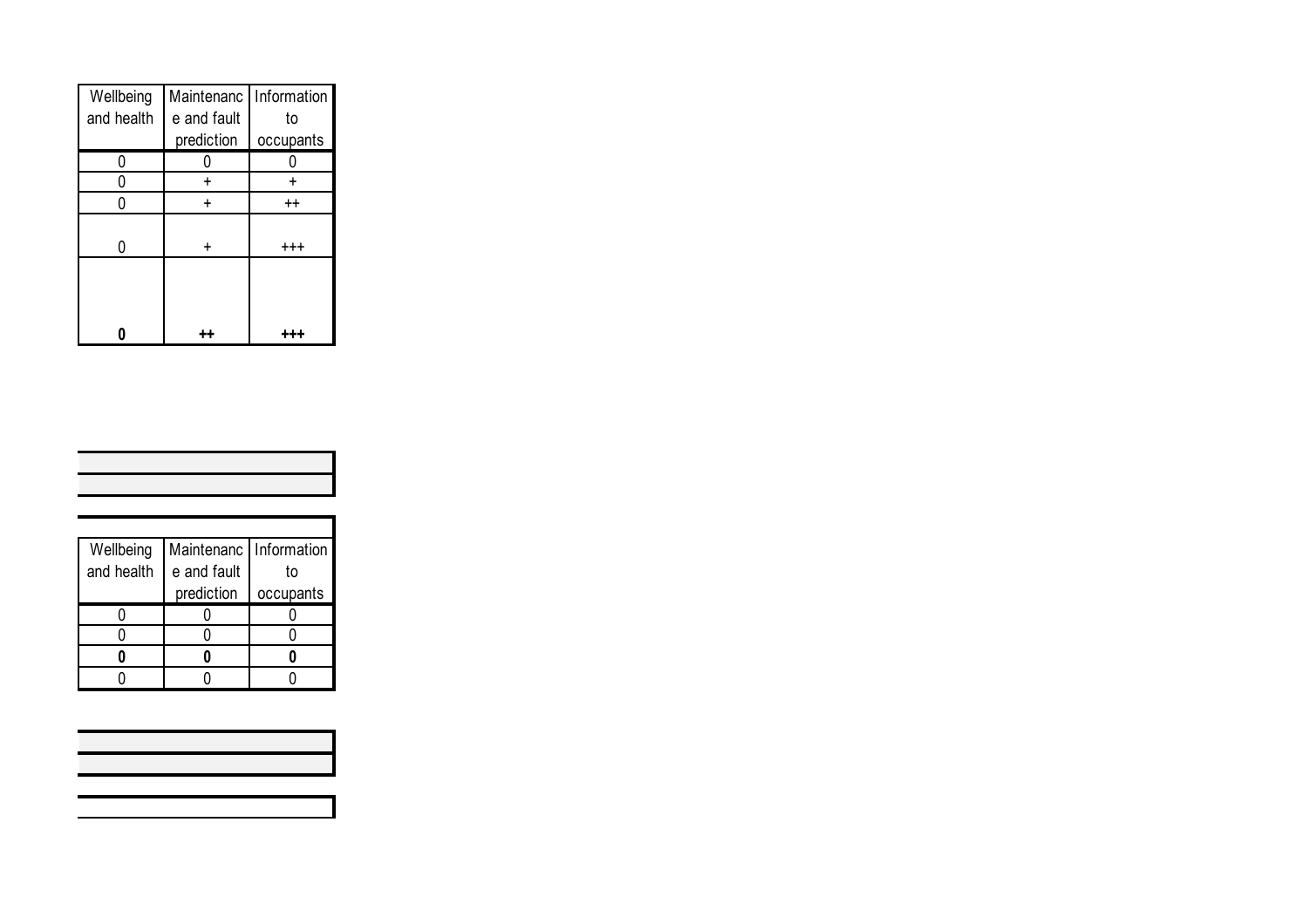| Wellbeing       | Maintenanc  | Information |
|-----------------|-------------|-------------|
| and health      | e and fault | to          |
|                 | prediction  | occupants   |
|                 |             |             |
|                 |             |             |
|                 |             |             |
| $^{\mathrm{+}}$ |             |             |
|                 |             |             |

| Wellbeing  | Maintenanc  | Information |
|------------|-------------|-------------|
| and health | e and fault | t٥          |
|            | prediction  | occupants   |
|            |             |             |
|            |             |             |
|            |             |             |
|            |             |             |
|            |             |             |

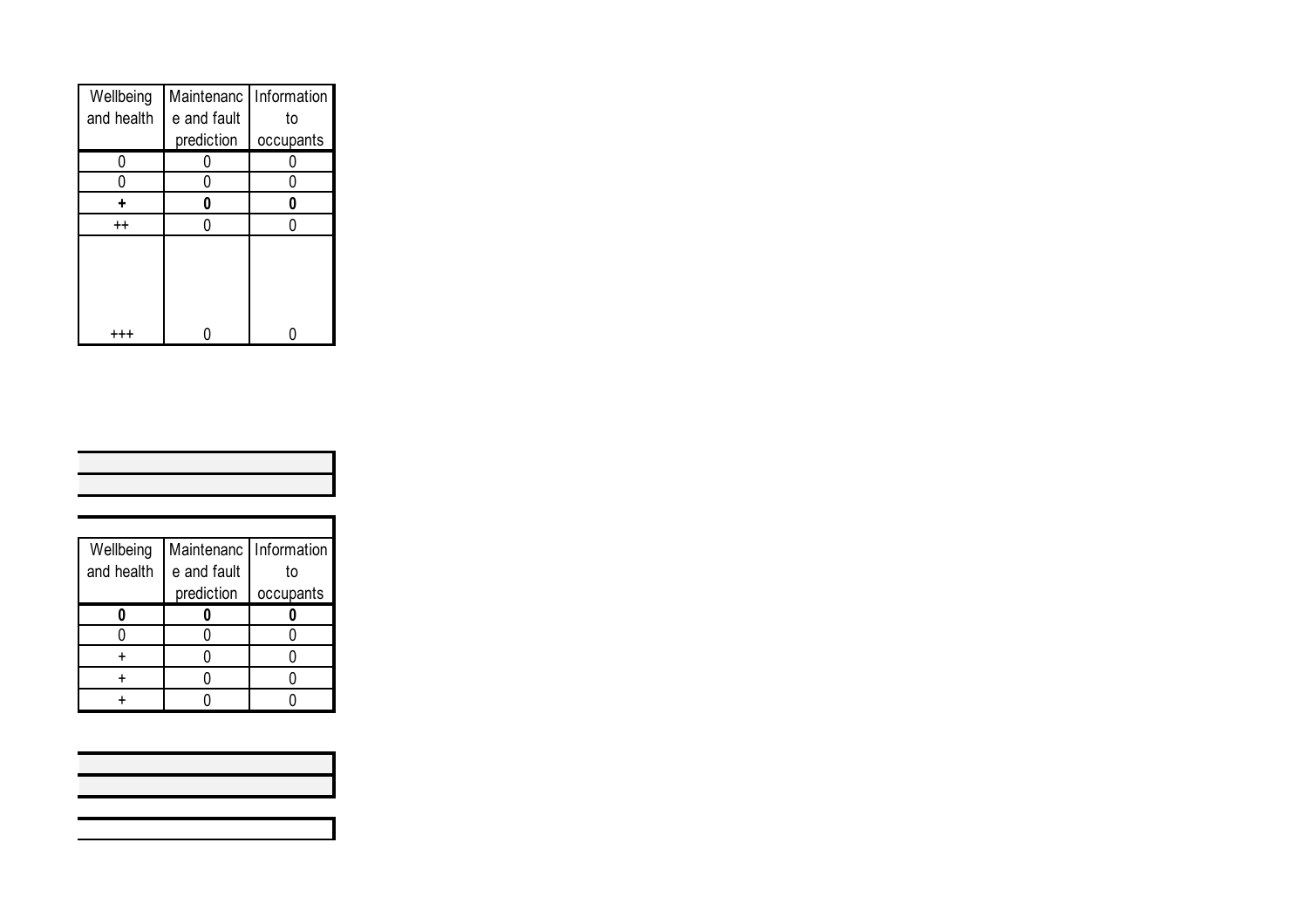| Wellbeing  | Maintenanc   Information |           |
|------------|--------------------------|-----------|
| and health | e and fault              | t٥        |
|            | prediction               | occupants |
|            |                          |           |
|            |                          |           |
|            |                          |           |
|            |                          |           |
|            |                          |           |
|            |                          |           |

| nation |
|--------|

| Wellbeing  | Maintenanc   Information |                  |
|------------|--------------------------|------------------|
| and health | e and fault              | to               |
|            | prediction               | occupants        |
|            |                          |                  |
|            |                          |                  |
|            |                          | $^{\mathrm{++}}$ |
|            |                          |                  |
|            |                          |                  |
|            |                          |                  |
|            |                          |                  |

| $\sim$ 10 $\sim$<br>n <sub>0</sub> |  |
|------------------------------------|--|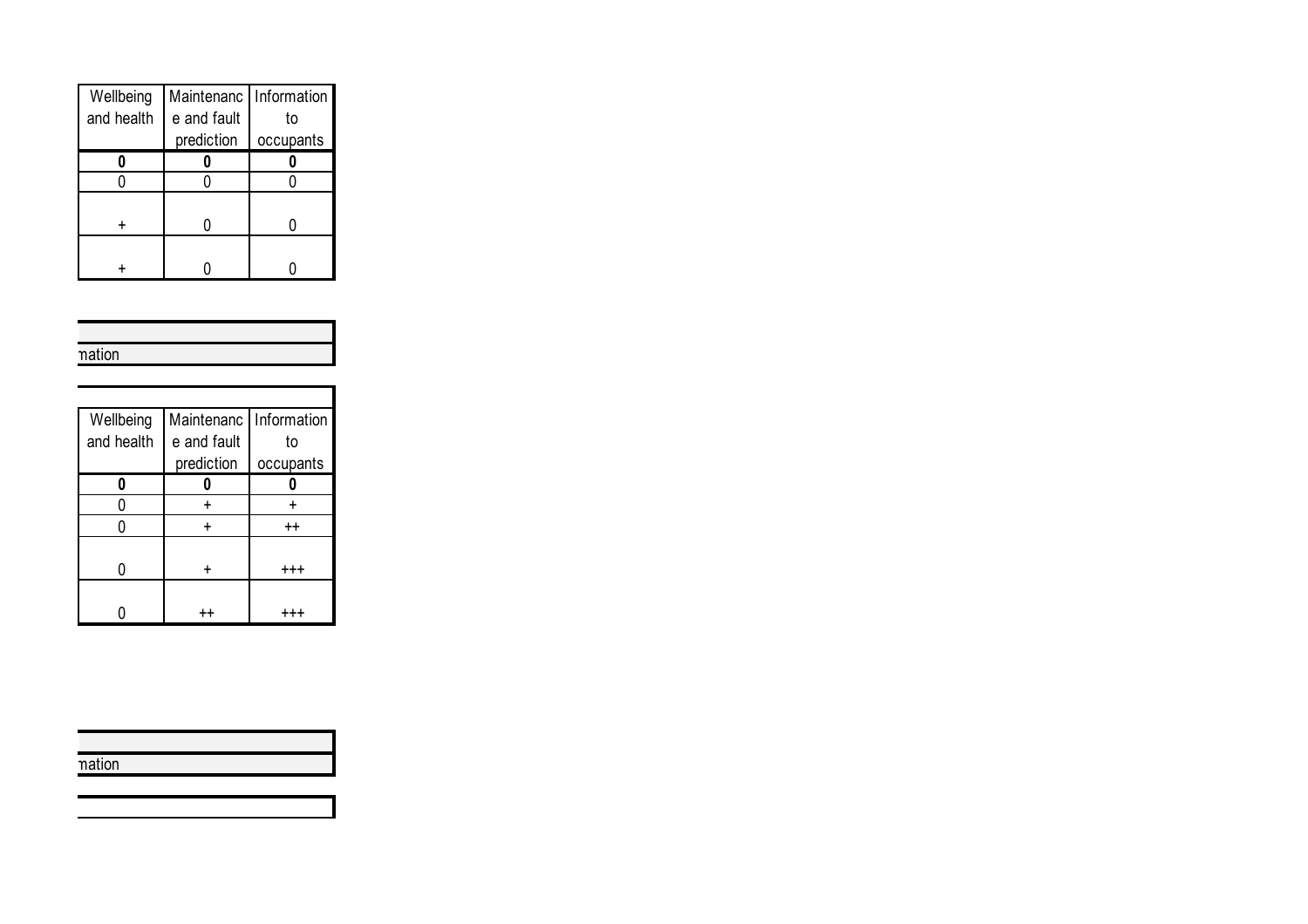| Wellbeing  | Maintenanc   Information |                 |
|------------|--------------------------|-----------------|
| and health | e and fault              | to              |
|            | prediction               | occupants       |
|            |                          |                 |
|            |                          |                 |
|            |                          | $^{\mathrm{+}}$ |
|            |                          | $^{+++}$        |
|            |                          |                 |
|            |                          |                 |

| Wellbeing<br>and health | Maintenanc<br>e and fault<br>prediction | Information<br>to<br>occupants |
|-------------------------|-----------------------------------------|--------------------------------|
|                         |                                         |                                |
|                         |                                         |                                |
|                         |                                         |                                |
|                         |                                         |                                |

| Wellbeing  | Maintenanc   Information |           |
|------------|--------------------------|-----------|
| and health | e and fault              | to        |
|            | prediction               | occupants |
|            |                          |           |
|            |                          |           |
|            |                          |           |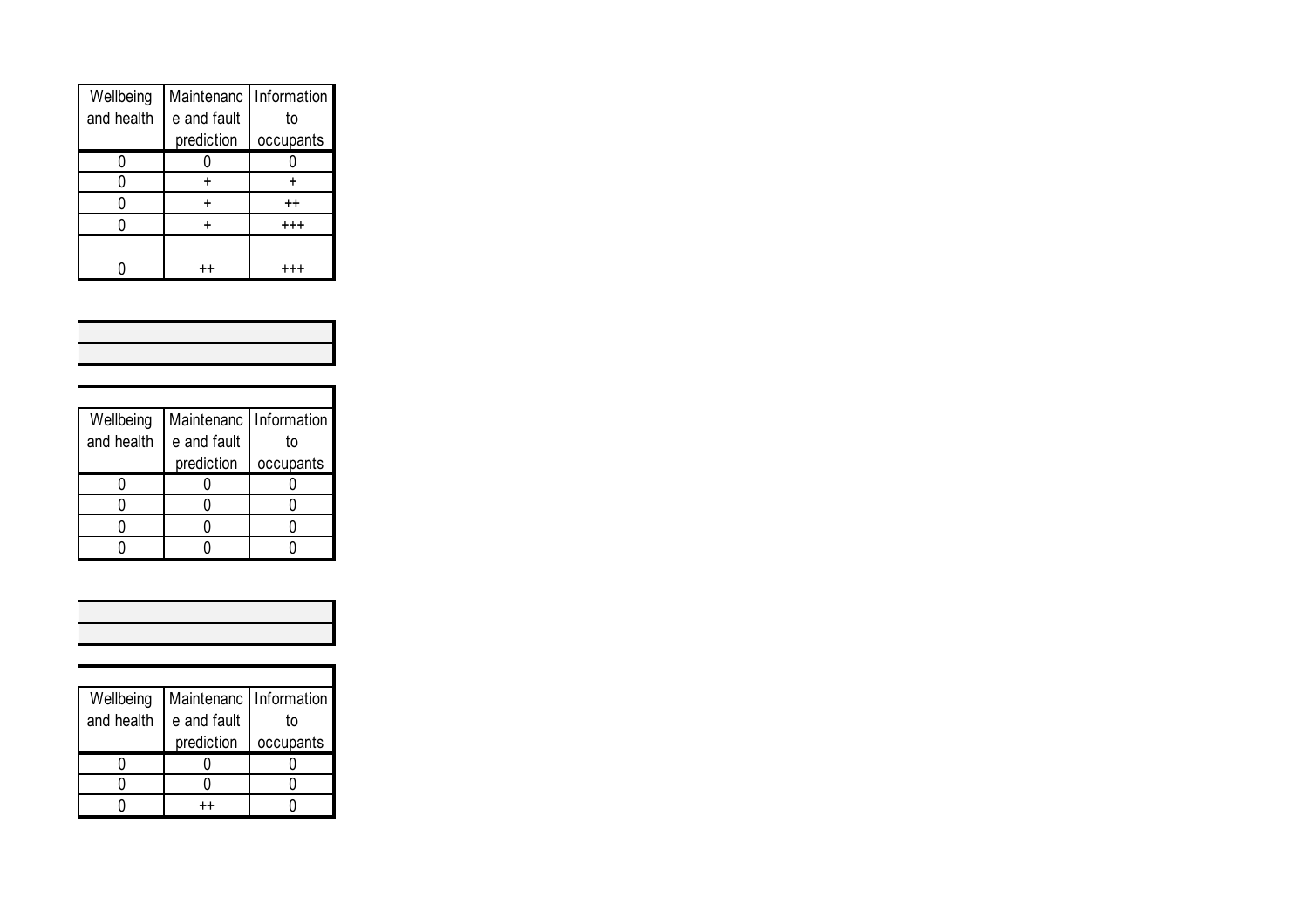| Wellbeing  | Maintenanc   Information |           |
|------------|--------------------------|-----------|
| and health | e and fault              | t٥        |
|            | prediction               | occupants |
|            |                          |           |
|            |                          |           |

| nation |
|--------|
|        |
|        |

| Wellbeing  | Maintenanc  | Information     |
|------------|-------------|-----------------|
| and health | e and fault | t٥              |
|            | prediction  | occupants       |
|            |             |                 |
|            |             |                 |
|            |             | $^{\mathrm{+}}$ |
|            |             | $^{+++}$        |
|            |             |                 |
|            |             |                 |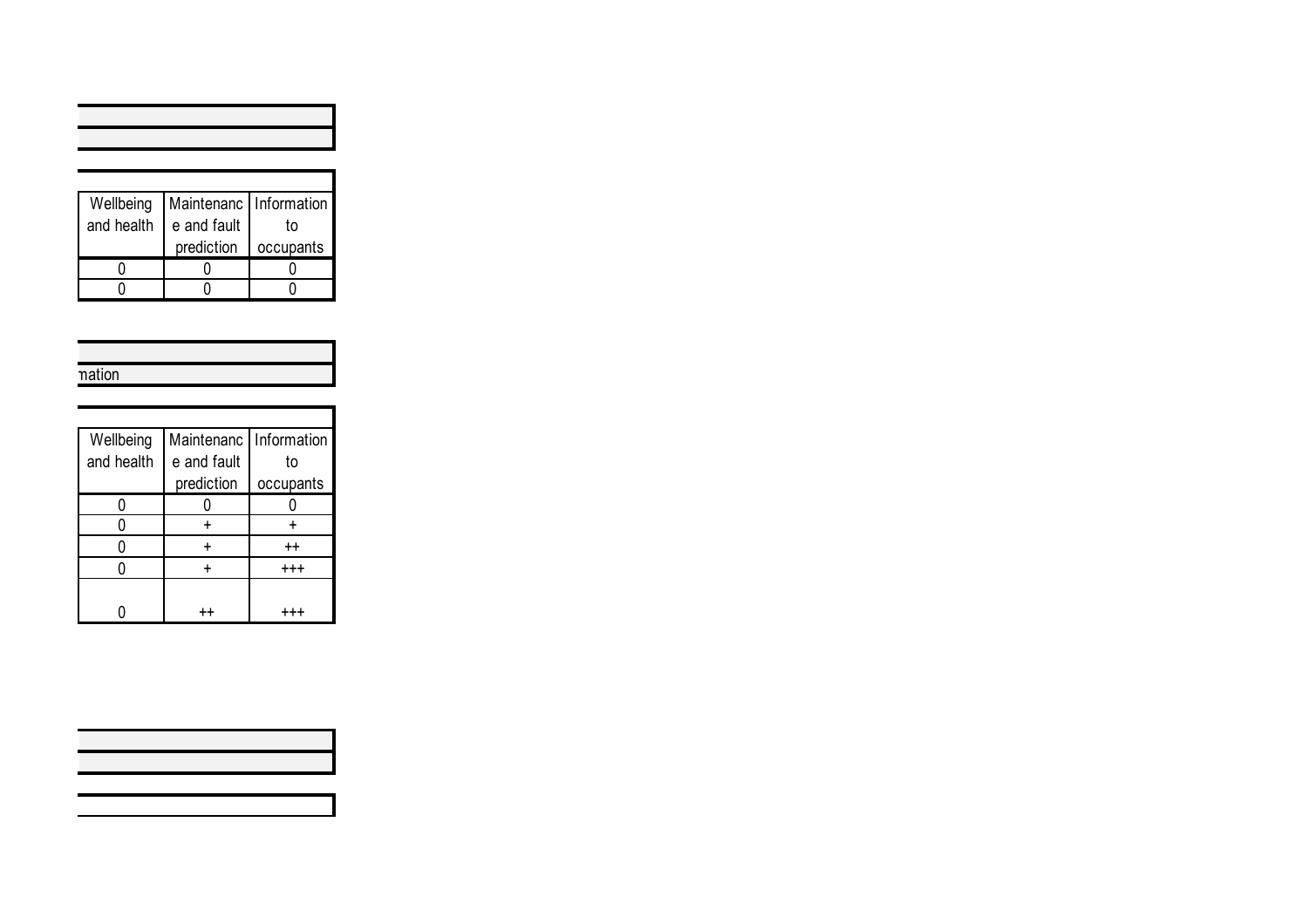| Wellbeing  | Maintenanc   Information |           |
|------------|--------------------------|-----------|
| and health | e and fault              | t٥        |
|            | prediction               | occupants |
|            |                          |           |
|            |                          |           |
|            |                          |           |
|            |                          |           |
|            |                          |           |

| Wellbeing  | Maintenanc   Information |           |
|------------|--------------------------|-----------|
| and health | e and fault              | t٥        |
|            | prediction               | occupants |
|            |                          |           |
|            |                          |           |
|            |                          |           |

| Wellbeing  | Maintenanc   Information |           |
|------------|--------------------------|-----------|
| and health | e and fault              | t٥        |
|            | prediction               | occupants |
|            |                          |           |
|            |                          | $+ +$     |
|            |                          |           |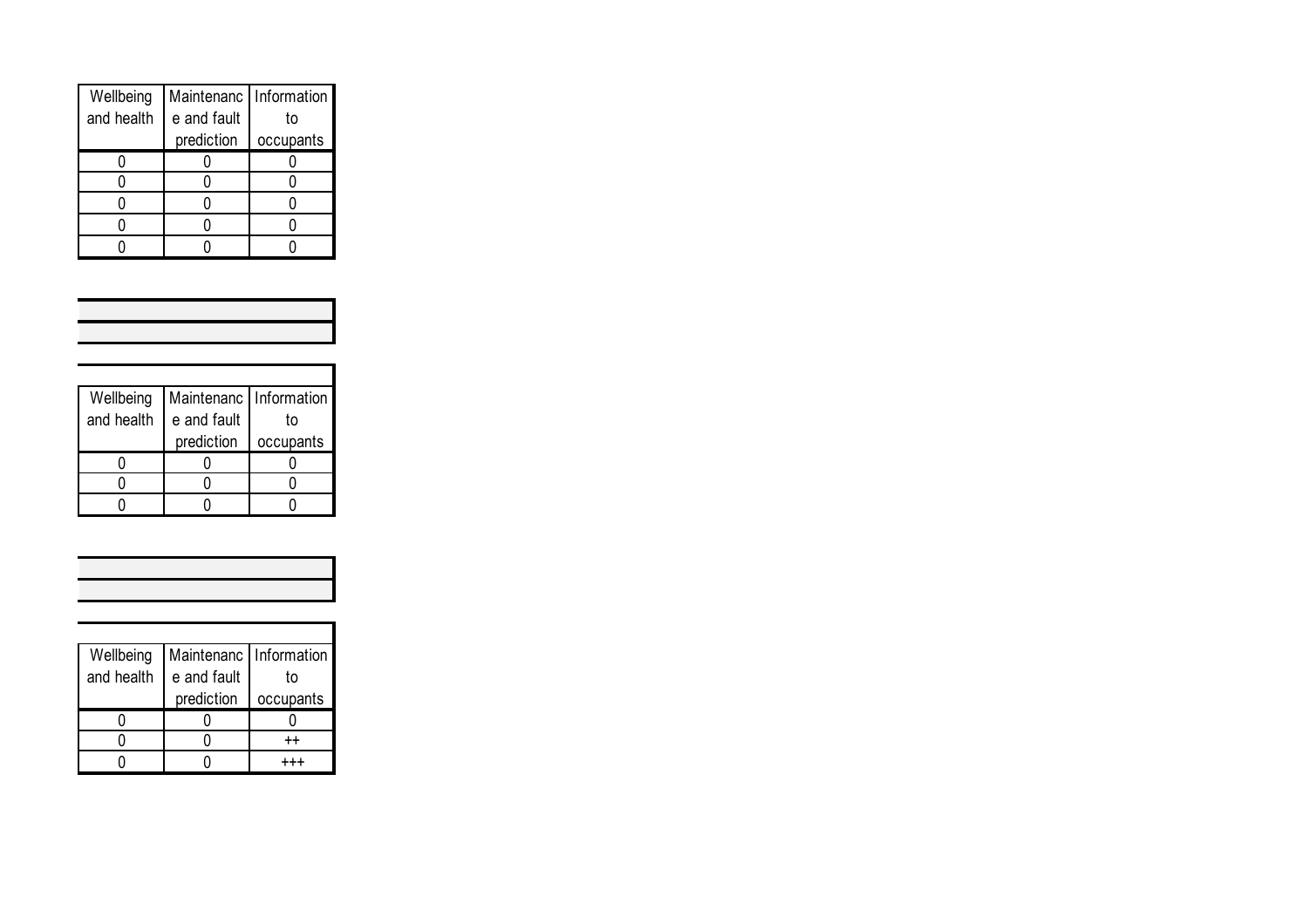| Wellbeing  | Maintenanc  | <b>Information</b> |
|------------|-------------|--------------------|
| and health | e and fault | to                 |
|            | prediction  | occupants          |
|            |             |                    |
|            |             |                    |
|            |             |                    |
|            |             |                    |
|            |             |                    |

| Wellbeing       | Maintenanc   Information |                 |
|-----------------|--------------------------|-----------------|
| and health      | e and fault              | t٥              |
|                 | prediction               | occupants       |
|                 |                          |                 |
| $^{\mathrm{+}}$ | $^{++}$                  | $^{\mathrm{+}}$ |
|                 |                          |                 |
|                 |                          |                 |

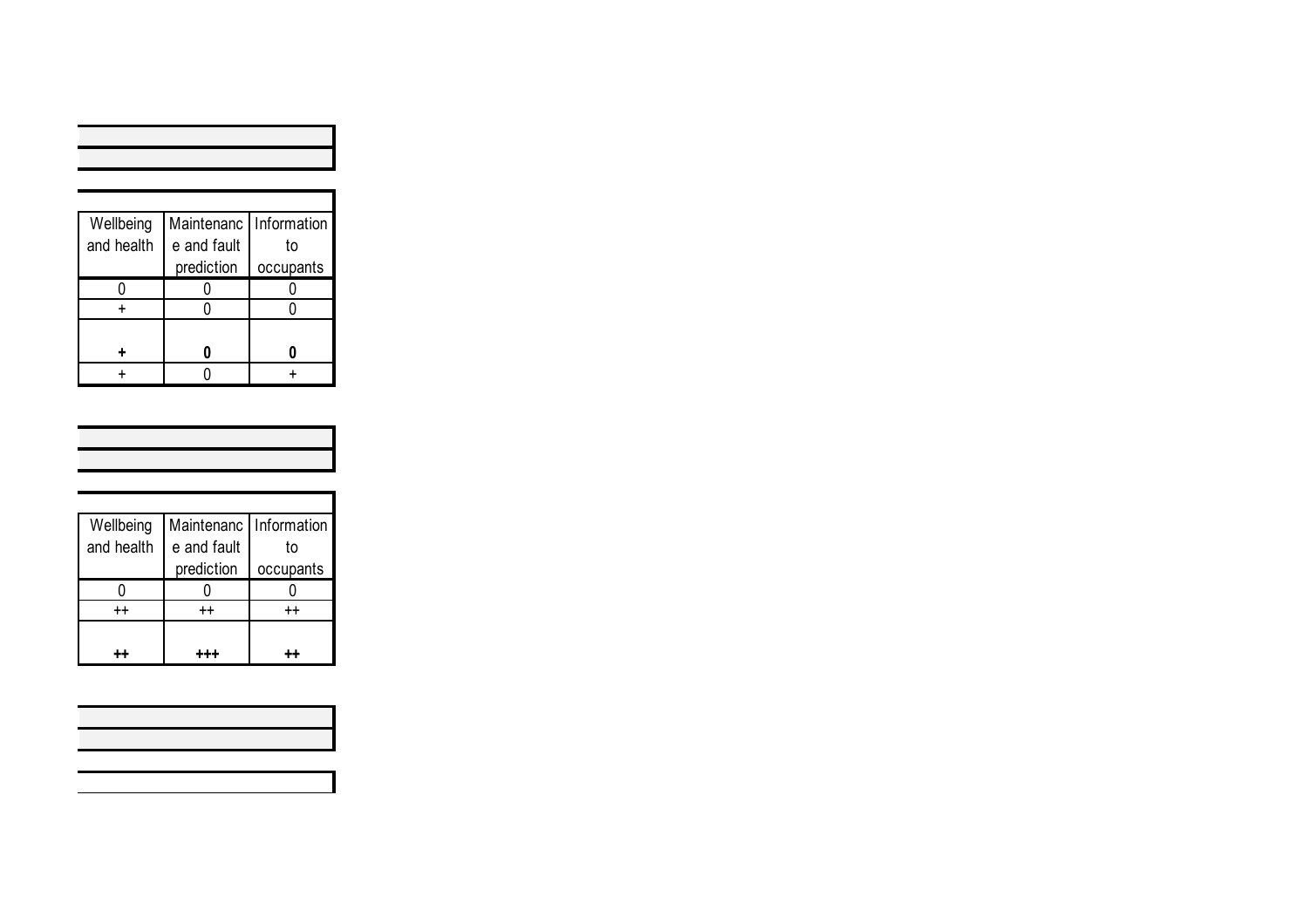| Wellbeing  | Maintenanc   Information |           |
|------------|--------------------------|-----------|
| and health | e and fault              | to        |
|            | prediction               | occupants |
|            |                          |           |
|            |                          |           |
|            |                          |           |
|            |                          |           |

| nation |
|--------|

| Wellbeing  | Maintenanc  | <b>Information</b> |
|------------|-------------|--------------------|
| and health | e and fault | to                 |
|            | prediction  | occupants          |
|            |             |                    |
|            |             |                    |
|            |             |                    |
|            |             |                    |
|            |             |                    |
|            |             |                    |

| Wellbeing  | Maintenanc   Information |           |
|------------|--------------------------|-----------|
| and health | e and fault              | t٥        |
|            | prediction               | occupants |
|            |                          |           |
|            |                          |           |
|            |                          |           |